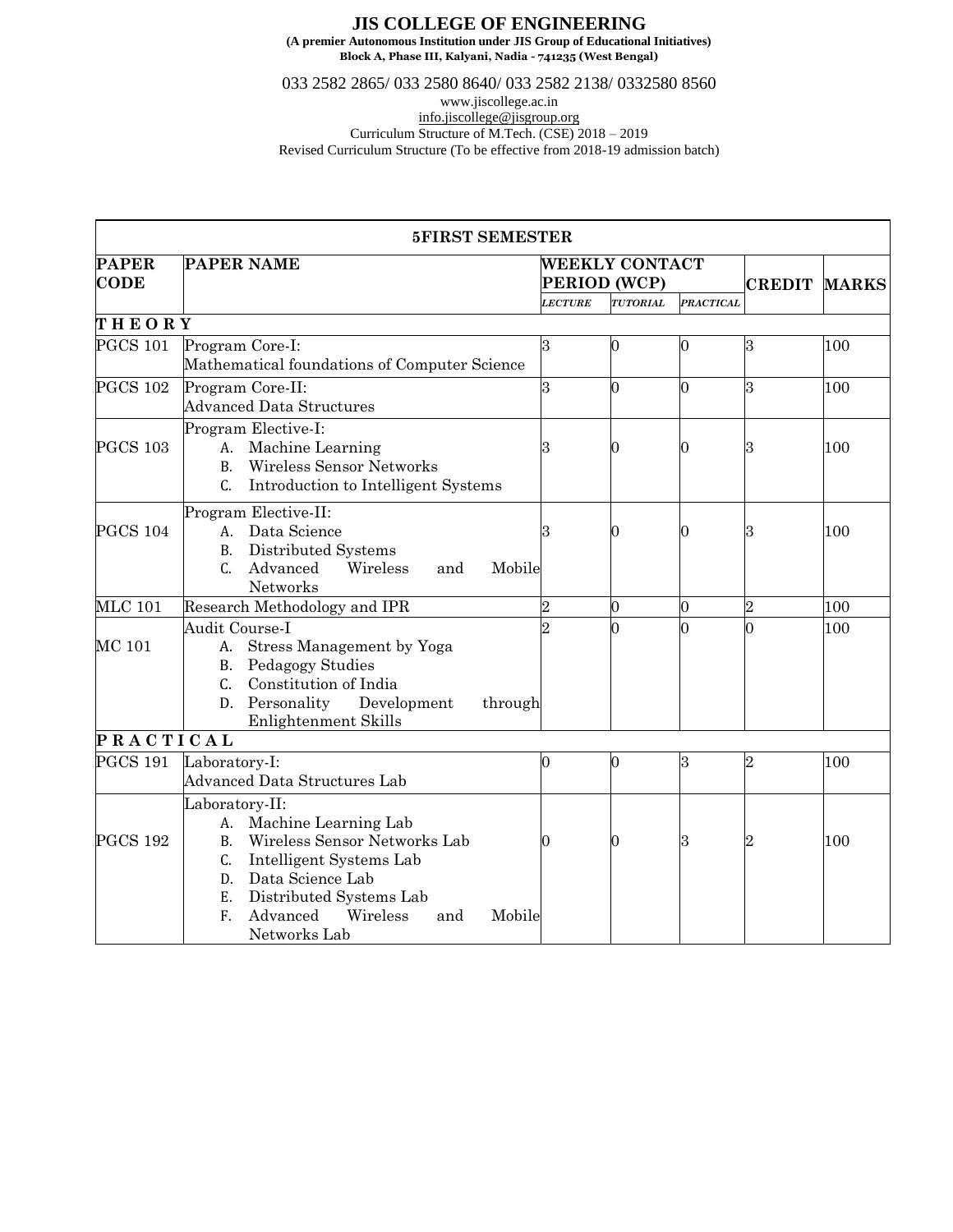033 2582 2865/ 033 2580 8640/ 033 2582 2138/ 0332580 8560

www.jiscollege.ac.in [info.jiscollege@jisgroup.org](mailto:info.jiscollege@jisgroup.org) Curriculum Structure of M.Tech. (CSE) 2018 – 2019 Revised Curriculum Structure (To be effective from 2018-19 admission batch)

**Course Code:** PGCS 101 **Course Name:** Mathematical Foundation of Computer Science **Credits:** 3 **Pre-Requisites:** Discrete Mathematics **Total Number of Lectures:** 36

## **Course Objectives:**

- 1. To understand the mathematical fundamentals that is prerequisites for a variety of courses like Data mining, Network protocols, analysis of Web traffic, Computer security, Software engineering, Computer architecture, operating systems, distributed systems, Bioinformatics, Machine learning.
- 2. To develop the understanding of the mathematical and logical basis to many modern techniques in information technology like machine learning, programming language design, and concurrency.
- 3. To study various sampling and classification problems.

## **Lecture with breakup:**

### **Unit 1 (9L)**

Probability mass, density, and cumulative distribution functions, Parametric families of distributions, Expected value, variance, conditional expectation, Applications of the univariate and multivariate Central Limit Theorem, Probabilistic inequalities, Markov chains.

### **Unit 2 (6L)**

Random samples, sampling distributions of estimators**,** Methods of Moments and Maximum Likelihood**.**

### **Unit 3 (6L)**

Statistical inference**,** Introduction to multivariate statistical models: regression and classification problems, principal components analysis**,** the problem of overfitting model assessment.

# **Unit 4 (11L)**

Graph Theory: Isomorphism, Planar graphs, graph colouring, hamilton circuits and euler cycles. Permutations and Combinations with and without repetition. Specialized techniques to solve combinatorial enumeration problems.

### **Unit 5 (2L)**

Computer science and engineering applications: Data mining, Network protocols, analysis of Web traffic, Computer security, Software engineering, Computer architecture, operating systems, distributed systems, Bioinformatics, Machine learning.

### **Unit 6 (2L)**

Recent Trends in various distribution functions in mathematical field of computer science for varying fields like bioinformatics, soft computing, and computer vision.

### **Course Outcomes:**

After the completion of the course, students would be able to:

- 1. Understand the basic notions of discrete and continuous probability.
- 2. Understand the methods of statistical inference, and the role that sampling distributions play in those methods.
- 3. Perform correct and meaningful statistical analyses of simple to moderate complexity.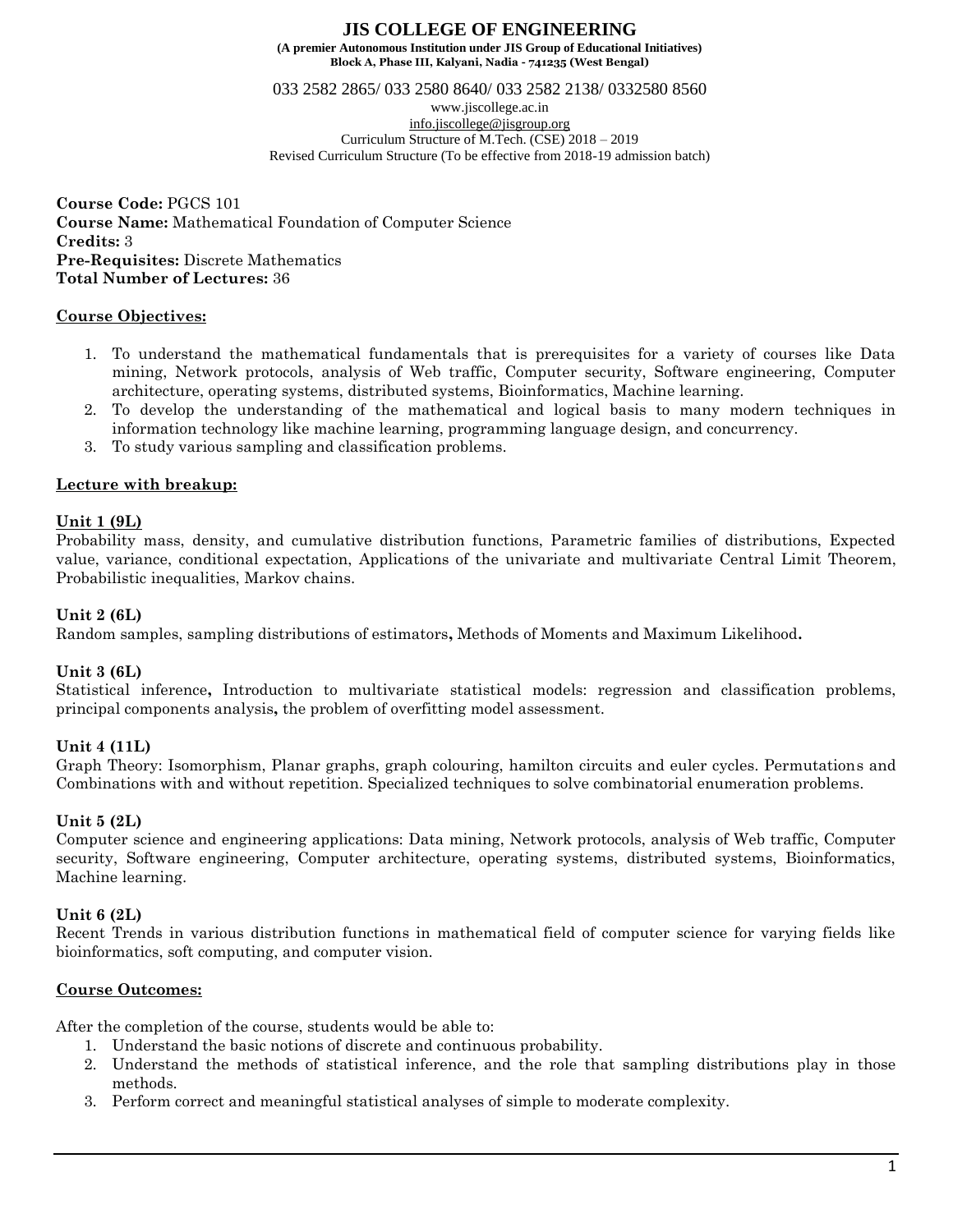**Block A, Phase III, Kalyani, Nadia - 741235 (West Bengal)**

033 2582 2865/ 033 2580 8640/ 033 2582 2138/ 0332580 8560

www.jiscollege.ac.in

[info.jiscollege@jisgroup.org](mailto:info.jiscollege@jisgroup.org) Curriculum Structure of M.Tech. (CSE) 2018 – 2019

Revised Curriculum Structure (To be effective from 2018-19 admission batch)

## **References:**

- 1. John Vince, Foundation Mathematics for Computer Science, Springer.
- 2. K. Trivedi.Probability and Statistics with Reliability, Queuing, and Computer Science Applications. Wiley.
- 3. M. Mitzenmacher and E. Upfal.Probability and Computing: Randomized Algorithms and Probabilistic Analysis.
- 4. Alan Tucker, Applied Combinatorics, Wiley.

………………………………………………………………………………………………………………………………………………

**Course Code:** PGCS 102 **Course Name:** Advanced Data Structures **Credits:** 3 **Pre-Requisites:** UG level course in Data Structures **Total Number of Lectures:** 36

# **Course Objectives:**

- 1. The student should be able to choose appropriate data structures, understand the ADT/libraries, and use it to design algorithms for a specific problem.
- 2. Students should be able to understand the necessary mathematical abstraction to solve problems.
- 3. To familiarize students with advanced paradigms and data structure used to solve algorithmic problems.
- 4. Student should be able to come up with analysis of efficiency and proofs of correctness.

# **Course Outcomes:**

### **After the completion of the course, students would be able to:**

- 1. Understand the implementation of symbol table using hashing techniques.
- 2. Develop and analyze algorithms for red-black trees, B-trees and Splay trees.
- 3. Develop algorithms for text processing applications.
- 4. Identify suitable data structures and develop algorithms for computational geometry problems.

# **Lecture with breakup:**

# **Unit 1 (3L)**

**Dictionaries:** Definition, Dictionary Abstract Data Type, Implementation of Dictionaries.

Hashing: Review of Hashing, Hash Function, Collision Resolution Techniques in Hashing, Separate Chaining, Open Addressing, Linear Probing, Quadratic Probing, Double Hashing, Rehashing, Extendible Hashing.

# **Unit 2 (4L)**

**Skip Lists:** Need for Randomizing Data Structures and Algorithms, Search and Update Operations on Skip Lists, Probabilistic Analysis of Skip Lists, Deterministic Skip Lists.

# **Unit 3 (6L)**

**Trees:** Binary Search Trees, AVL Trees, Red Black Trees, 2-3 Trees, B-Trees, Splay Trees.

# **Unit 4 (10L)**

**Text Processing:** Sting Operations, Brute-Force Pattern Matching, The Boyer-Moore Algorithm, The Knuth-Morris-Pratt Algorithm, Standard Tries, Compressed Tries, Suffix Tries, The Huffman Coding Algorithm, The Longest Common Subsequence Problem (LCS), Applying Dynamic Programming to the LCS Problem.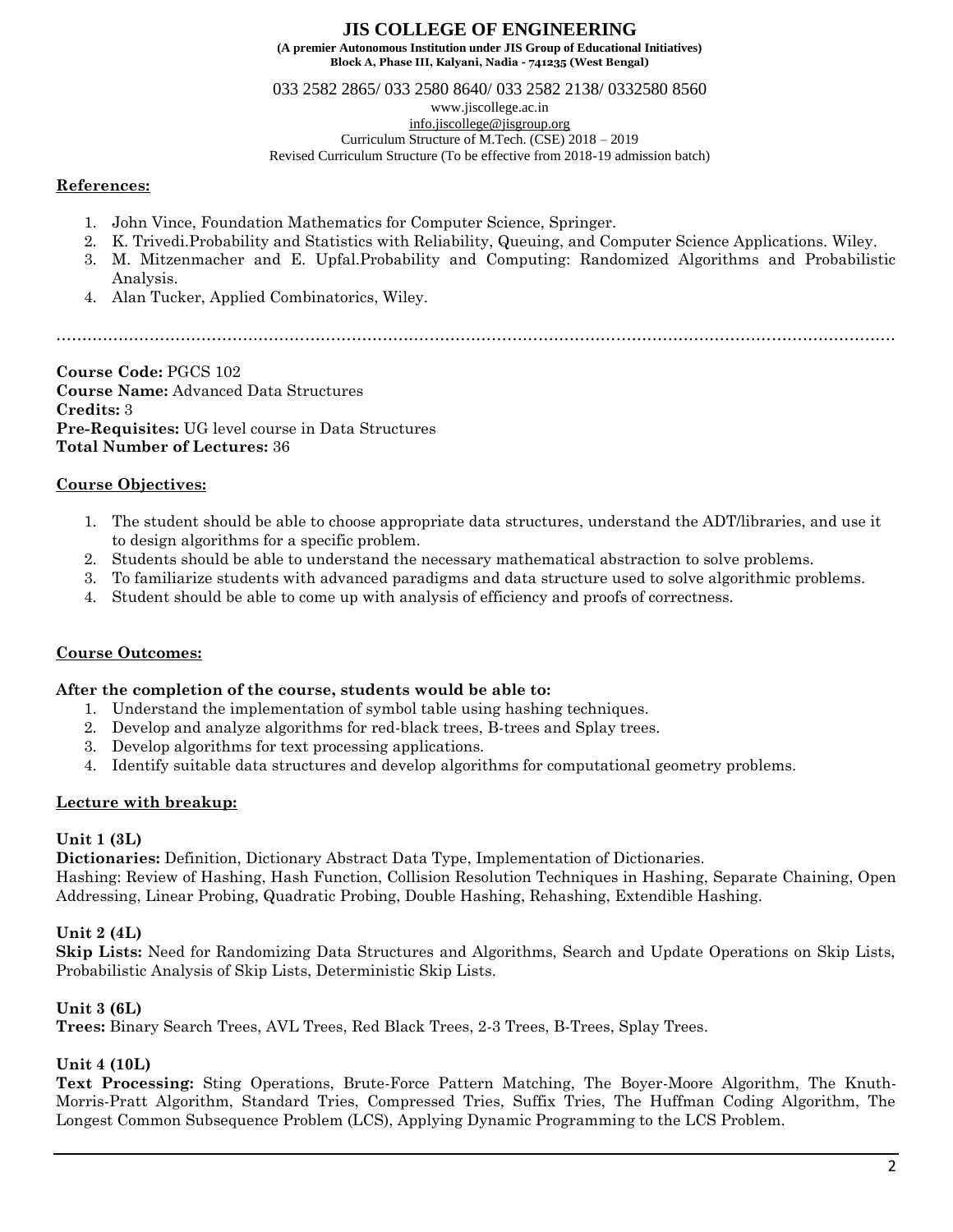033 2582 2865/ 033 2580 8640/ 033 2582 2138/ 0332580 8560

www.jiscollege.ac.in [info.jiscollege@jisgroup.org](mailto:info.jiscollege@jisgroup.org) Curriculum Structure of M.Tech. (CSE) 2018 – 2019 Revised Curriculum Structure (To be effective from 2018-19 admission batch)

# **Unit 5 (10L)**

**Computational Geometry**: One Dimensional Range Searching, Two Dimensional Range Searching, Constructing a Priority Search Tree, Searching a Priority Search Tree, Priority Range Trees, Quadtrees, k-D Trees.

## **Unit 6 (3L)**

Recent Trends in Hashing, Trees, and various computational geometry methods for efficiently solving the new evolving problem.

## **References:**

- 1. Mark Allen Weiss, Data Structures and Algorithm Analysis in C++, 2nd Edition, Pearson, 2004.
- 2. M T Goodrich, Roberto Tamassia, Algorithm Design, John Wiley, 2002.

………………………………………………………………………………………………………………………………………………

**Course Code:** PGCS 103 A **Course Name:** Machine Learning **Credits:** 3

**Pre-Requisites:** Basic programming skills, Algorithm design, Probability, Axioms of Probability, Conditional Probability, Bernoulli Distribution, Binomial Distribution, Multinomial Distribution, Uniform Distribution, Normal (Gaussian) Distribution, Chi-Square Distribution, t Distribution, F Distribution. Probability Distribution and Density Functions, Joint Distribution and Density Functions, Conditional Distributions, Bayes' Rule, Expectation, Variance, Weak Law of Large Numbers, Linear Algebra, Convex Optimization Statistics, Calculus. **Total Number of Lectures:** 36

# **Course Objectives:**

- 1. To learn the concept of how to learn patterns and concepts from data without being explicitly programmed in various IOT nodes.
- 2. To design and analyse various machine learning algorithms and techniques with a modern outlook focusing on recent advances.
- 3. To explore supervised and unsupervised learning paradigms of machine learning.
- 4. To explore Deep learning technique and various feature extraction strategies.

### **Lecture with breakup:**

### **Unit 1 (10L)**

Supervised Learning (Regression/Classification):Basic methods: Distance-based methods, Nearest-Neighbours, Decision Trees, Naive Bayes. Linear models: Linear Regression, Logistic Regression, Generalized Linear Models. Support Vector Machines, Nonlinearity and Kernel Methods. Beyond Binary Classification: Multi-class/Structured Outputs, Ranking.

# **Unit 2 (5L)**

Unsupervised Learning:Clustering: K-means/Kernel K-means. Dimensionality Reduction: PCA and kernel PCA. Matrix Factorization and Matrix Completion. Generative Models (mixture models and latent factor models).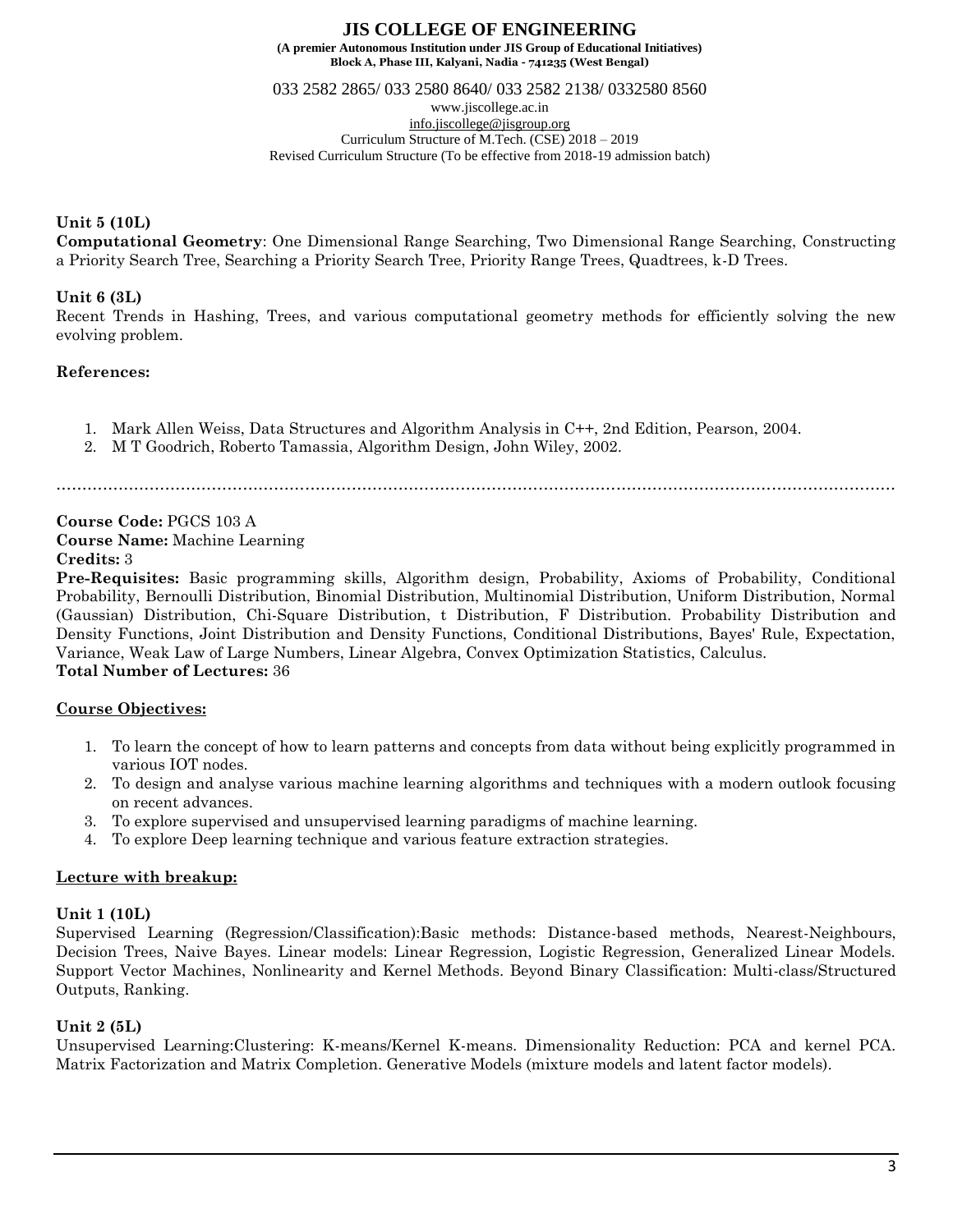**Block A, Phase III, Kalyani, Nadia - 741235 (West Bengal)**

033 2582 2865/ 033 2580 8640/ 033 2582 2138/ 0332580 8560

www.jiscollege.ac.in

[info.jiscollege@jisgroup.org](mailto:info.jiscollege@jisgroup.org) Curriculum Structure of M.Tech. (CSE) 2018 – 2019

Revised Curriculum Structure (To be effective from 2018-19 admission batch)

# **Unit 3 (5L)**

Evaluating Machine Learning algorithms and Model Selection, Introduction to Statistical Learning Theory, Ensemble Methods (Boosting, Bagging, Random Forests).

# **Unit 4 (7L)**

Sparse Modeling and Estimation, Modeling Sequence/Time-Series Data, Deep Learning and Feature Representation Learning.

# **Unit 5 (7L)**

Scalable Machine Learning (Online and Distributed Learning): A selection from some other advanced topics, e.g., Semi-supervised Learning, Active Learning, Reinforcement Learning, Inference in Graphical Models, Introduction to Bayesian Learning and Inference.

## **Unit 6(2L)**

Recent trends in various learning techniques of machine learning and classification methods for IOT applications. Various models for IOT applications.

## **Course Outcomes:**

After completion of the course, students would be able to:

- 1. Extract features that can be used for a particular machine learning approach in various IOT applications.
- 2. Compare and contrast pros and cons of various machine learning techniques and to get an insight of when to apply a particular machine learning approach.
- 3. Mathematically analyse various machine learning approaches and paradigms.

### **References:**

- 1. Kevin Murphy, Machine Learning: A Probabilistic Perspective, MIT Press, 2012.
- 2. Trevor Hastie, Robert Tibshirani, Jerome Friedman, The Elements of Statistical Learning, Springer 2009 (freely available online)
- 3. Christopher Bishop, Pattern Recognition and Machine Learning, Springer, 2007.

………………………………………………………………………………………………………………………………………………

**Course Code:** PGCS 103 B **Course Name:** Wireless Sensor Networks **Credits:** 3 **Pre-Requisites:**Wireless Communication **Total Number of Lectures:** 36

### **Course Objective:**

- 1. Architect sensor networks for various application setups.
- 2. Devise appropriate data dissemination protocols and model links cost.
- 3. Understand the fundamental concepts of wireless sensor networks and have a basic knowledge of the various protocols at various layers.
- 4. Evaluate the performance of sensor networks and identify bottlenecks.

### **Lecture with breakup:**

### **Unit 1 (8L)**

Introduction to Wireless Sensor Networks: Course Information, Introduction to Wireless Sensor Networks: Motivations, Applications, Performance metrics, History and Design factors. Network Architecture: Traditional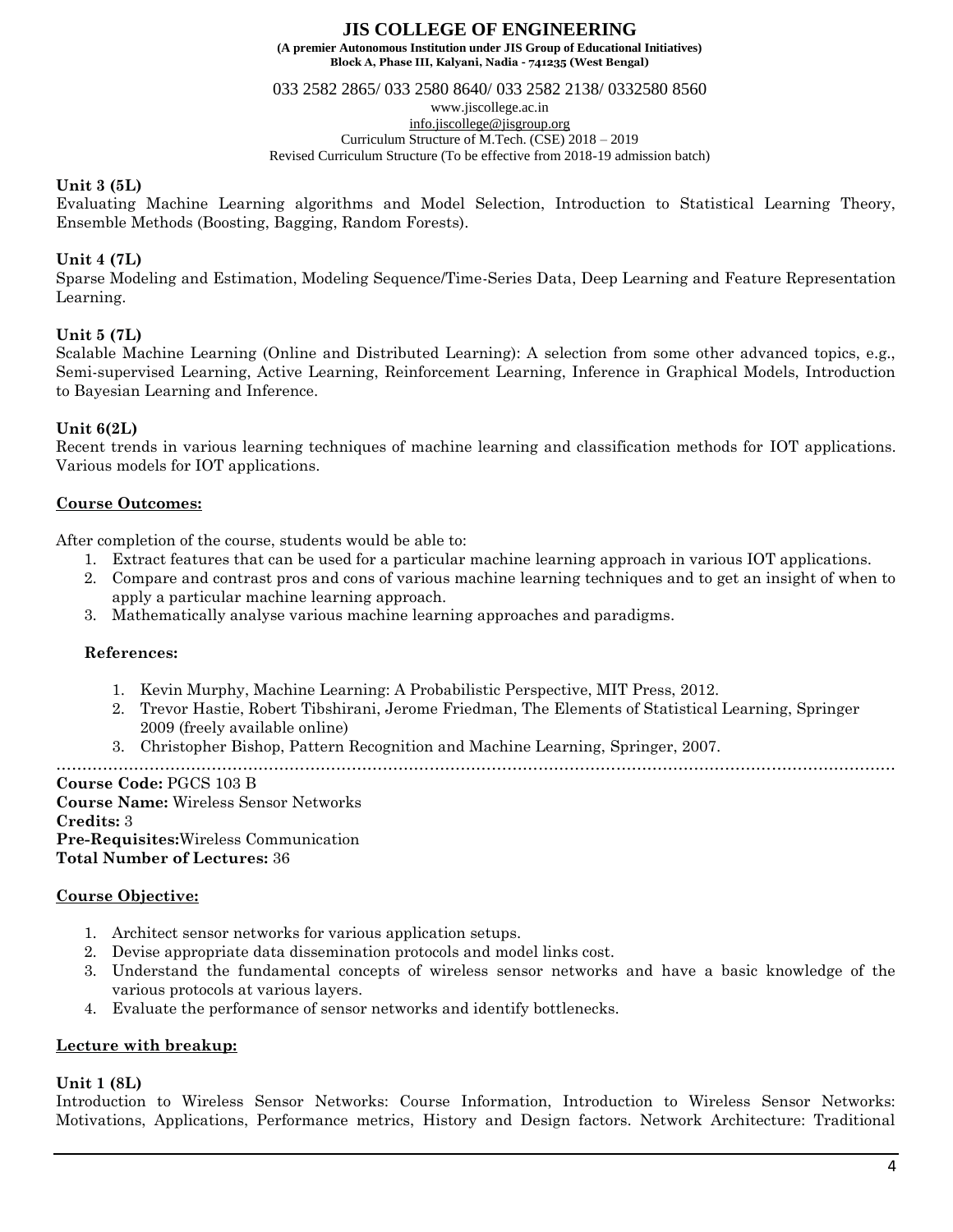033 2582 2865/ 033 2580 8640/ 033 2582 2138/ 0332580 8560

www.jiscollege.ac.in

[info.jiscollege@jisgroup.org](mailto:info.jiscollege@jisgroup.org) Curriculum Structure of M.Tech. (CSE) 2018 – 2019

Revised Curriculum Structure (To be effective from 2018-19 admission batch)

layered stack, Cross-layer designs, Sensor Network Architecture. Hardware Platforms: Motes, Hardware parameters.

# **Unit 2 (6L)**

Introduction to ns-3: Introduction to Network Simulator 3 (ns-3), Description of the ns-3 core module and simulation example.

# **Unit 3 (7L)**

Medium Access Control Protocol design: Fixed Access, Random Access, WSN protocols: synchronized, duty-cycled. Introduction to Markov Chain: Discrete time Markov Chain definition, properties, classification and analysis. MAC Protocol Analysis: Asynchronous duty-cycled. X-MAC Analysis (Markov Chain).

# **Unit 4 (5L)**

Security: Possible attacks, countermeasures, SPINS, Static and dynamic key distribution.

## **Unit 5 (7L)**

Routing protocols: Introduction, MANET protocols. Routing protocols for WSN: Resource-aware routing, Datacentric, Geographic Routing, Broadcast, Multicast. Opportunistic Routing Analysis: Analysis of opportunistic routing (Markov Chain). Advanced topics in wireless sensor networks.

## **Unit 6 (3L)**

Advanced topics:Recent development in WSN standards, software applications.

#### **Course Outcomes:**

After completion of course, students would be able to:

- 1. Describe and explain radio standards and communication protocols for wireless sensor networks.
- 2. Explain the function of the node architecture and use of sensors for various applications.
- 3. Be familiar with architectures, functions and performance of wireless sensor networks systems and platforms.

### **References:**

- 1. W. Dargie and C. Poellabauer, "Fundamentals of Wireless Sensor Networks –Theory and Practice", Wiley 2010.
- 2. KazemSohraby, Daniel Minoli and TaiebZnati, "wireless sensor networks -Technology, Protocols, and Applications", Wiley Interscience 2007.
- 3. Takahiro Hara,Vladimir I. Zadorozhny, and Erik Buchmann, "Wireless Sensor Network Technologies for the Information Explosion Era", springer 2010.

……………………………………………………………………………………………………………………………………………… **Course Code:** PGCS 103 C

**Course Name:** Introduction to Intelligent Systems

### **Credits:** 3

**Pre-Requisites:**Data Structures and Data Management or Data Structures **Total Number of Lectures:** 36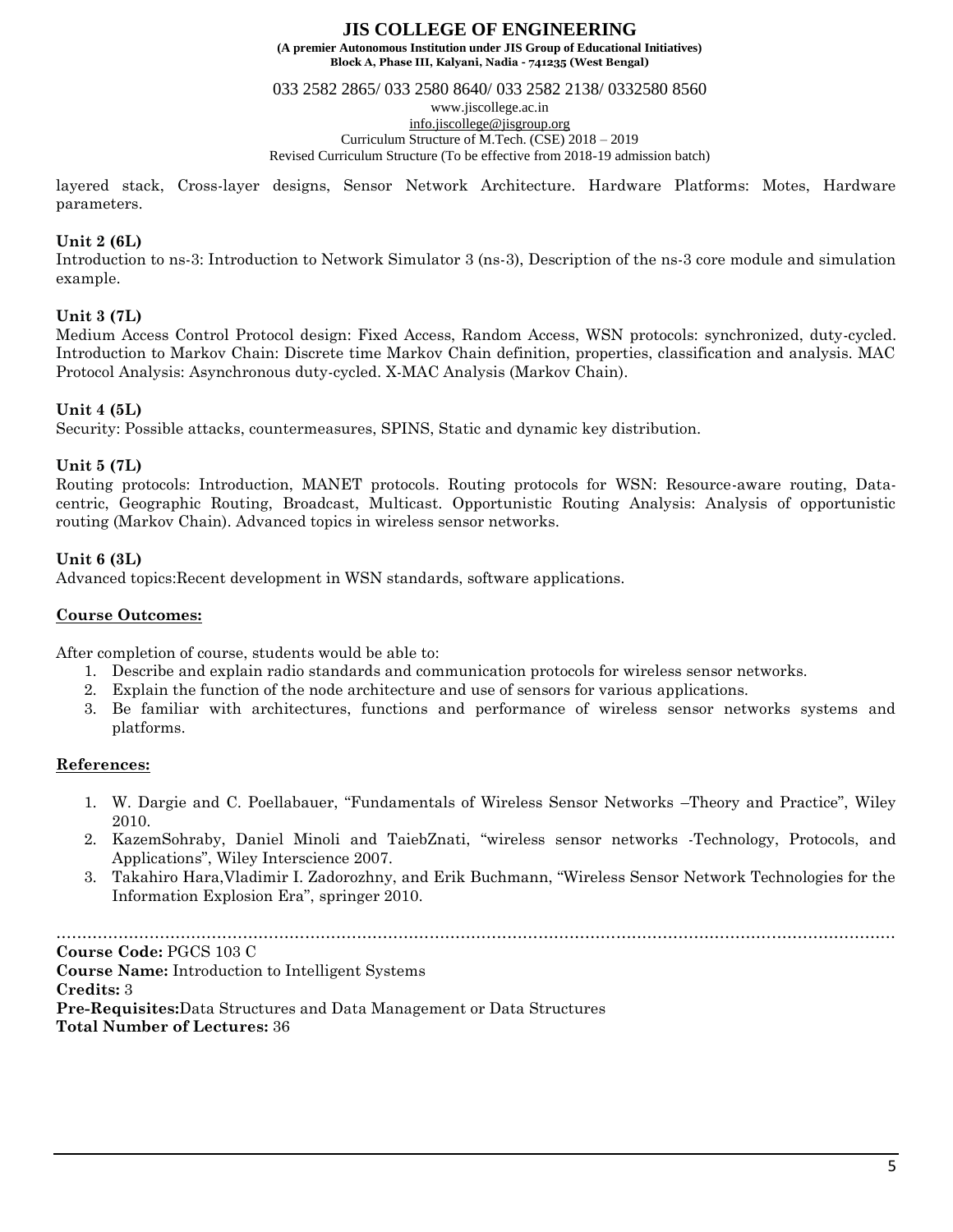033 2582 2865/ 033 2580 8640/ 033 2582 2138/ 0332580 8560

www.jiscollege.ac.in [info.jiscollege@jisgroup.org](mailto:info.jiscollege@jisgroup.org)

Curriculum Structure of M.Tech. (CSE) 2018 – 2019

Revised Curriculum Structure (To be effective from 2018-19 admission batch)

### **Course Objective:**

1. The aim of the course is to introduce to the field of Artificial Intelligence (AI) with emphasis on its use to solve real world problems for which solutions are difficult to express using the traditional algorithmic approach. It explores the essential theory behind methodologies for developing systems that demonstrate intelligent behaviour including dealing with uncertainty, learning from experience and following problem solving strategies found in nature.

# **Lecture with breakup:**

## **Unit 1 (7L)**

Biological foundations to intelligent systems I: Artificial neural networks, Backpropagation networks, Radial basis function networks, and recurrent networks.

## **Unit 2 (5L)**

Biological foundations to intelligent systems II: Fuzzy logic, knowledge Representation and inference mechanism, genetic algorithm, and fuzzy neural networks.

## **Unit 3 (6L)**

Search Methods Basic concepts of graph and tree search. Three simple search methods: breadth-first search, depthfirst search, iterative deepening search. Heuristic search methods: best-first search, admissible evaluation functions, hillclimbing search. Optimisation and search such as stochastic annealing and genetic algorithm.

### **Unit 4 (8L)**

Knowledge representation and logical inference Issues in knowledge representation. Structured representation, such as frames, and scripts, semantic networks and conceptual graphs. Formal logic and logical inference. Knowledgebased systems structures, its basic components. Ideas of Blackboard architectures.

### **Unit 5 (6L)**

Reasoning under uncertainty and Learning Techniques on uncertainty reasoning such as Bayesian reasoning, Certainty factors and Dempster-Shafer Theory of Evidential reasoning, A study of different learning and evolutionary algorithms, such as statistical learning and induction learning.

### **Unit 6 (4L)**

Recent trends in Fuzzy logic, Knowledge Representation.

### **Course Outcomes:**

After completion of course, students would be able to:

1. Demonstrate knowledge of the fundamental principles of intelligent systems and would be able to analyse and compare the relative merits of a variety of AI problem solving techniques.

### **References:**

- 1. Luger G.F. and Stubblefield W.A. (2008). Artificial Intelligence: Structures and strategies for Complex Problem Solving. Addison Wesley, 6th edition.
- 2. Russell S. and Norvig P. (2009). Artificial Intelligence: A Modern Approach. Prentice-Hall, 3rd edition.

………………………………………………………………………………………………………………………………………………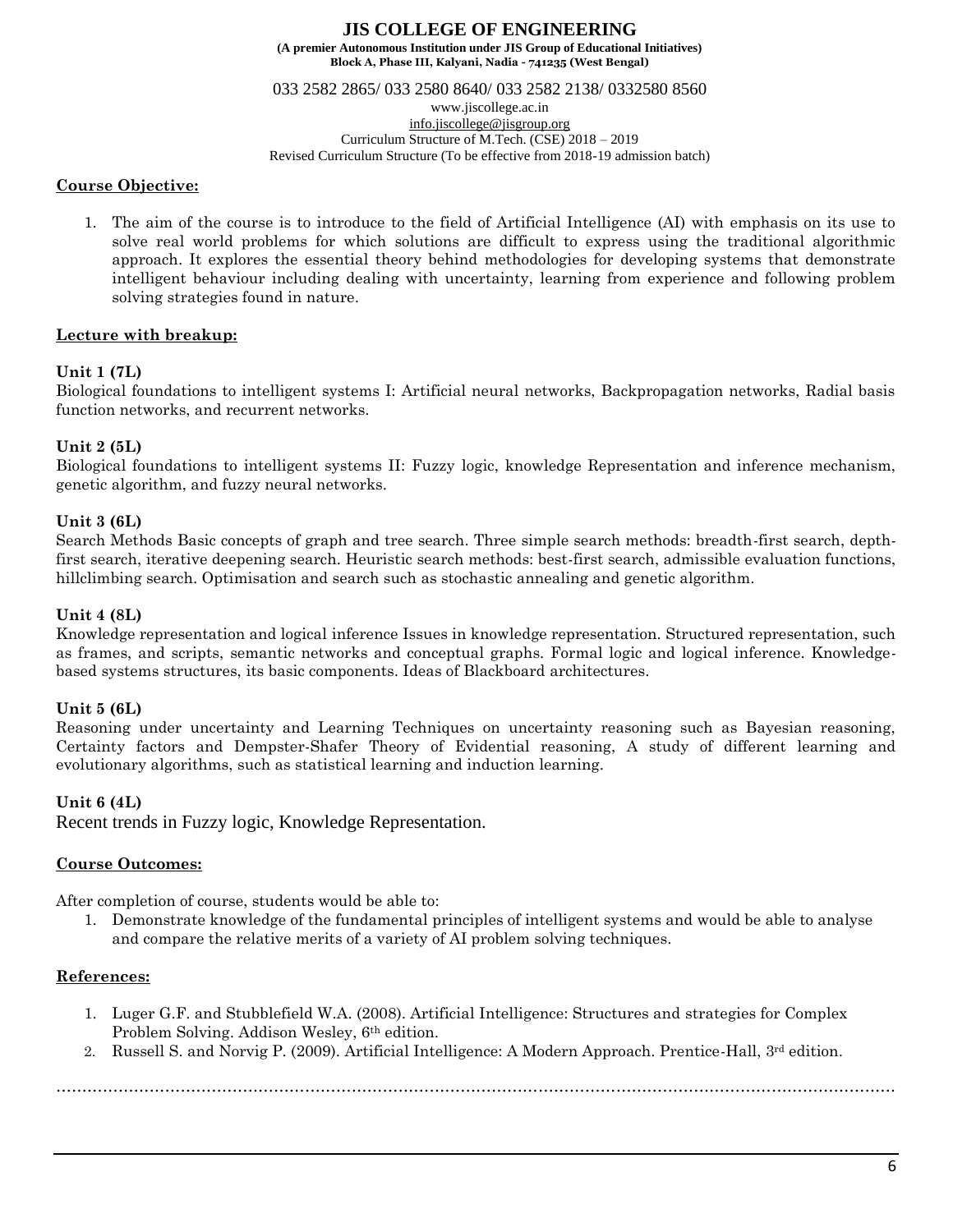**Block A, Phase III, Kalyani, Nadia - 741235 (West Bengal)**

033 2582 2865/ 033 2580 8640/ 033 2582 2138/ 0332580 8560

www.jiscollege.ac.in [info.jiscollege@jisgroup.org](mailto:info.jiscollege@jisgroup.org) Curriculum Structure of M.Tech. (CSE) 2018 – 2019 Revised Curriculum Structure (To be effective from 2018-19 admission batch)

**Course Code:** PGCS 104 A **Course Name:**Data Science **Credits:** 3

**Pre-Requisites:** Mathematics, Programming skill, Data Structures, Database Management Systems, Statistical analysis, Data mining.

**Total Number of Lectures:** 36

## **Course Objective:**

- 1. Provide you with the knowledge and expertise to become a proficient data scientist.
- 2. Demonstrate an understanding of statistics and machine learning concepts that are vital for data science.
- 3. Produce Python code to statistically analyse a dataset.
- 4. Critically evaluate data visualisations based on their design and use for communicating stories from data.

## **Lecture with breakup:**

### **Unit 1 (4L)**

Introduction to core concepts and technologies: Introduction, Terminology, data science process, data science toolkit, Types of data, Example applications.

### **Unit 2 (5L)**

Data collection and management: Introduction, Sources of data, Data collection and APIs, Exploring and fixing data, Data storage and management, Using multiple data sources.

### **Unit 3 (8L)**

Data analysis: Introduction, Terminology and concepts, Introduction to statistics, Central tendencies and distributions, Variance,Distribution properties and arithmetic, Samples/CLT, Basic machine learning algorithms, Linear regression, SVM, Naive Bayes.

### **Unit 4 (8L)**

Data visualisation:Introduction, Types of data visualisation,Data for visualisation:Data types, Data encodings, Retinal variables, Mapping variables to encodings, Visual encodings.

#### **Unit 5 (6L)**

Applications of Data Science,Technologies for visualisation, Bokeh (Python).

#### **Unit 6 (5L)**

Recent trends in various data collection and analysis techniques, various visualization techniques, application development methods of used in data science.

### **Course Outcomes:**

After completion of course, students would be able to:

- 1. Explain how data is collected, managed and stored for data science.
- 2. Understand the key concepts in data science, including their real-world applications and the toolkit used by data scientists.
- 3. Implement data collection and management scripts using MongoDB.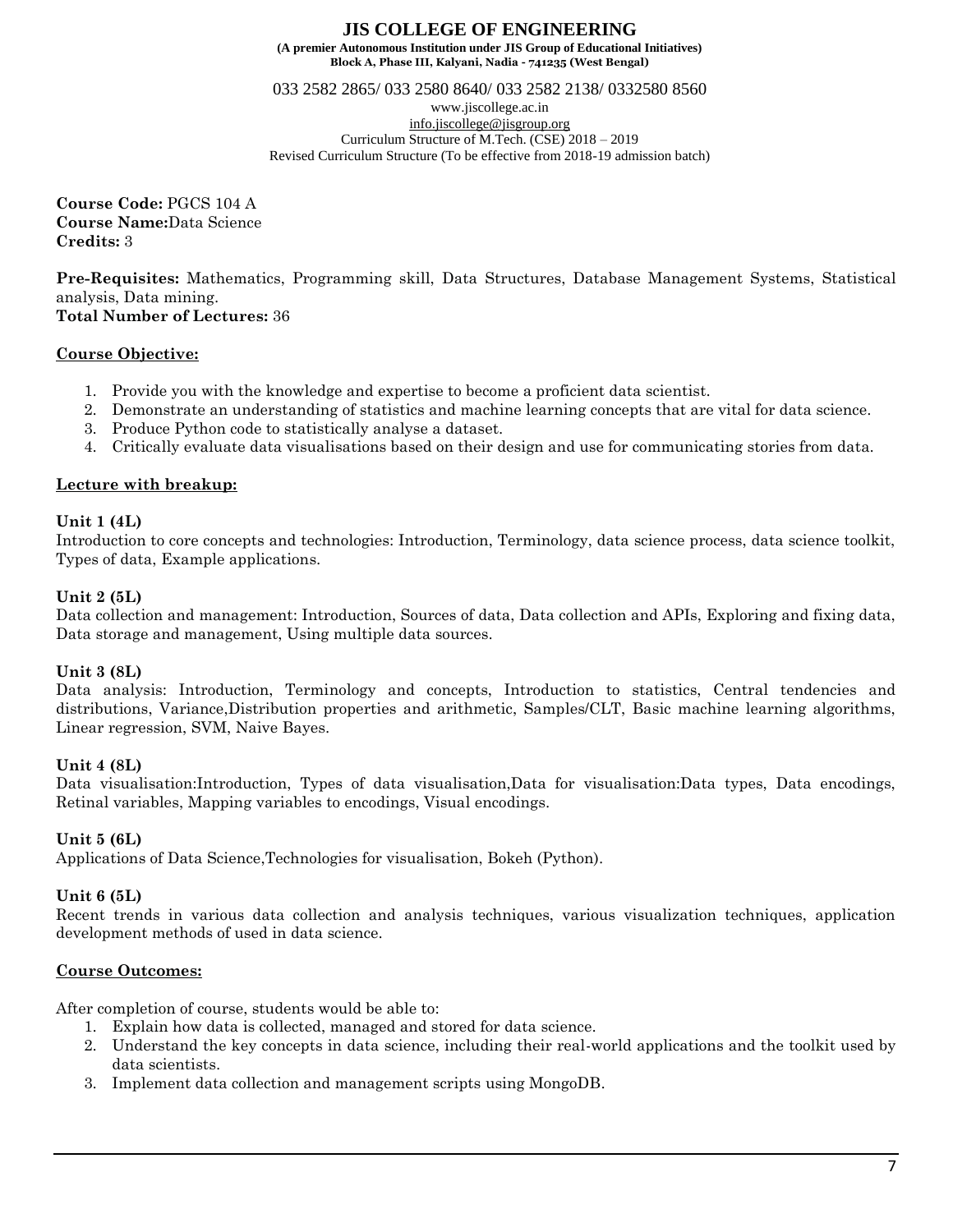033 2582 2865/ 033 2580 8640/ 033 2582 2138/ 0332580 8560

www.jiscollege.ac.in

[info.jiscollege@jisgroup.org](mailto:info.jiscollege@jisgroup.org) Curriculum Structure of M.Tech. (CSE) 2018 – 2019

Revised Curriculum Structure (To be effective from 2018-19 admission batch)

### **References:**

- 1. Cathy O'Neil and Rachel Schutt. Doing Data Science, Straight Talk From The Frontline. O'Reilly.
- 2. Jure Leskovek, Anand Rajaraman and Jeffrey Ullman. Mining of Massive Datasets. v2.1, Cambridge University Press.

………………………………………………………………………………………………………………………………………………

**Course Code:** PGCS 104 B **Course Name:** Distributed Systems **Credits:** 3 **Pre-Requisites:**Database Management Systems **Total Number of Lectures:** 36

# **Course Objective:**

1. To introduce the fundamental concepts and issues of managing large volume of shared data in a parallel and distributed environment, and to provide insight into related research problems.

# **Lecture with breakup:**

### **Unit 1 (7L)**

Introduction: Distributed data processing; what is a DDBS; Advantages and disadvantages of DDBS; Problem areas; Overview of database and computer network concepts.

Distributed Database Management System Architecture: Transparencies in a distributed DBMS; Distributed DBMS architecture; Global directory issues.

### **Unit 2 (8L)**

Distributed Database Design: Alternative design strategies; Distributed design issues; Fragmentation; Data allocation.

Semantics Data Control: View management; Data security; Semantic Integrity Control.

Query Processing Issues: Objectives of query processing; Characterization of query processors; Layers of query processing; Query decomposition; Localization of distributed data

# **Unit 3 (8L)**

Distributed Query Optimization: Factors governing query optimization; Centralized query optimization; Ordering of fragment queries; Distributed query optimization algorithms.

Transaction Management: The transaction concept; Goals of transaction management; Characteristics of transactions; Taxonomy of transaction models.

Concurrency Control: Concurrency control in centralized database systems; Concurrency control in DDBSs; Distributed concurrency control algorithms; Deadlock management.

# **Unit 4 (5L)**

Reliability: Reliability issues in DDBSs; Types of failures; Reliability techniques; Commit protocols; Recovery protocols.

### **Unit 5 (5L)**

Parallel Database Systems: Parallel architectures; parallel query processing and optimization; load balancing.

### **Unit 6 (3L)**

Advanced Topics: Mobile Databases, Distributed Object Management, Multi-databases.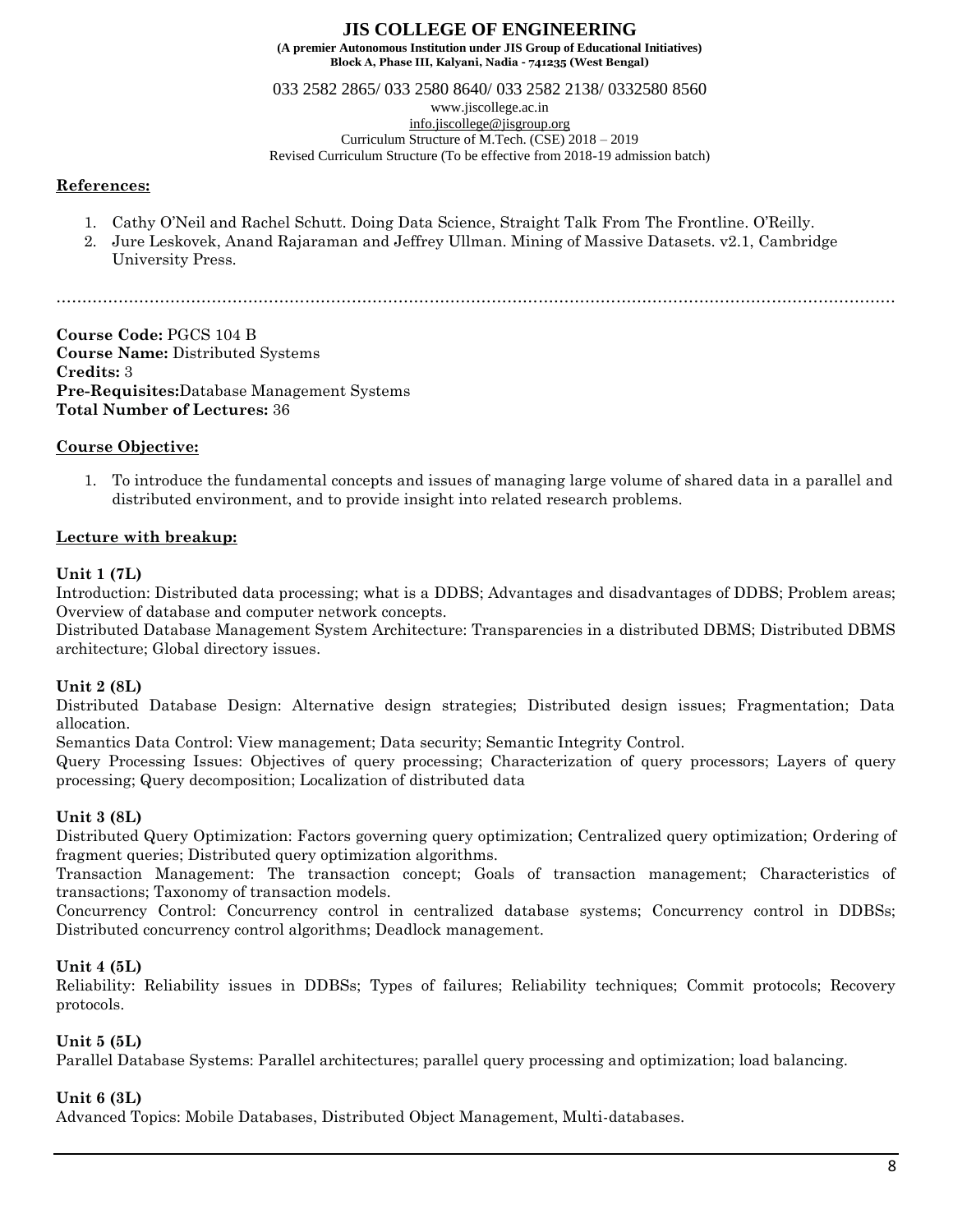033 2582 2865/ 033 2580 8640/ 033 2582 2138/ 0332580 8560

www.jiscollege.ac.in [info.jiscollege@jisgroup.org](mailto:info.jiscollege@jisgroup.org) Curriculum Structure of M.Tech. (CSE) 2018 – 2019 Revised Curriculum Structure (To be effective from 2018-19 admission batch)

### **Course Outcomes:**

After completion of course, students would be able to:

- 1. Design trends in distributed systems
- 2. Apply network virtualization
- 3. Apply remote method invocation and objects

## **References:**

- 1. Principles of Distributed Database Systems, M.T. Ozsu and P. Valduriez, Prentice-Hall, 1991.
- 2. Distributed Database Systems, D. Bell and J. Grimson, Addison-Wesley, 1992.

………………………………………………………………………………………………………………………………………………

**Course Code:** PGCS 104 C **Course Name:** Advanced Wireless and Mobile Networks **Credits:** 3 **Pre-Requisites:**Computer Networks **Total Number of Lectures:** 36

# **Course Objective:**

- 1. The students should get familiar with the wireless/mobile market and the future needs and challenges.
- 2. To get familiar with key concepts of wireless networks, standards, technologies and their basic operations
- 3. To learn how to design and analyse various medium access
- 4. To learn how to evaluate MAC and network protocols using network simulation software tools.
- 5. The students should get familiar with the wireless/mobile market and the future needs and challenges.

# **Lecture with breakup:**

# **Unit 1 (9L)**

Introduction: Wireless Networking Trends, Key Wireless Physical Layer Concepts, Multiple Access Technologies - CDMA, FDMA, TDMA, Spread Spectrum technologies, Frequency reuse, Radio Propagation and Modelling, Challenges in Mobile Computing: Resource poorness, Bandwidth, energy etc.

Wireless Local Area Networks: IEEE 802.11 Wireless LANs Physical & MAC layer, 802.11 MAC Modes (DCF & PCF) IEEE 802.11 standards, Architecture & protocols, Infrastructure vs. Adhoc Modes, Hidden Node & Exposed Terminal Problem, Problems, Fading Effects in Indoor and outdoor WLANs, WLAN Deployment issues.

# **Unit 2 (7L)**

Wireless Cellular Networks: 1G and 2G, 2.5G, 3G, and 4G, Mobile IPv4, Mobile IPv6, TCP over Wireless Networks, Cellular architecture, Frequency reuse, Channel assignment strategies, Handoff strategies, Interference and system capacity, Improving coverage and capacity in cellular systems, Spread spectrum Technologies.

# **Unit 3 (6L)**

WiMAX (Physical layer, Media access control, Mobility and Networking), IEEE 802.22 Wireless Regional Area Networks, IEEE 802.21 Media Independent Handover Overview.Wireless Sensor Networks: Introduction, Application, Physical, MAC layer and Network Layer, Power Management, Tiny OS Overview.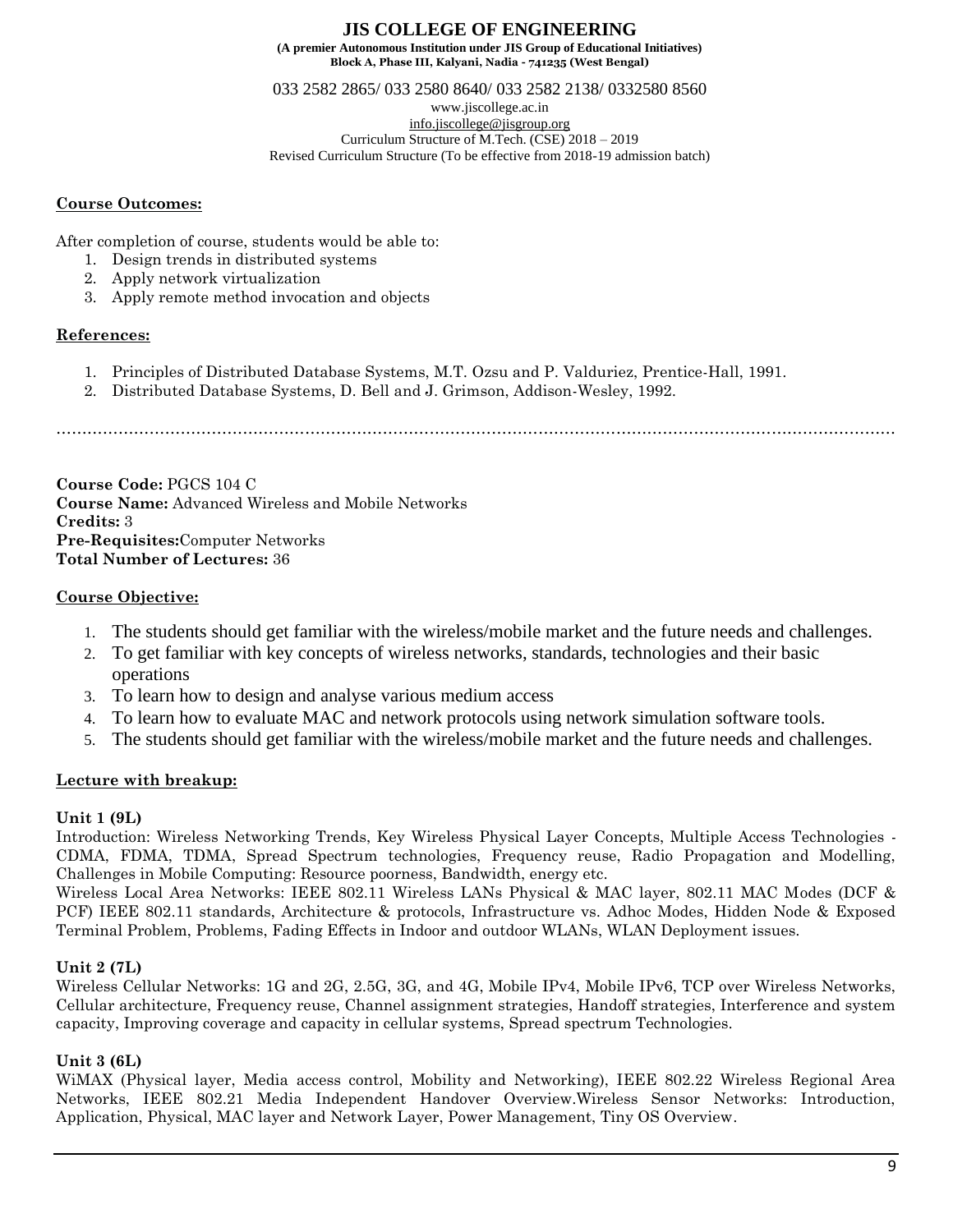**Block A, Phase III, Kalyani, Nadia - 741235 (West Bengal)**

033 2582 2865/ 033 2580 8640/ 033 2582 2138/ 0332580 8560

www.jiscollege.ac.in

[info.jiscollege@jisgroup.org](mailto:info.jiscollege@jisgroup.org) Curriculum Structure of M.Tech. (CSE) 2018 – 2019

Revised Curriculum Structure (To be effective from 2018-19 admission batch)

### **Unit 4 (3L)**

Wireless PANs: Bluetooth AND Zigbee, Introduction to Wireless Sensors.

## **Unit 5 (7L)**

Security: Security in wireless Networks Vulnerabilities, Security techniques, Wi-Fi Security, DoS in wireless communication.

## **Unit 6 (4L)**

Advanced Topics: IEEE 802.11x and IEEE 802.11i standards, Introduction to Vehicular Adhoc Networks.

## **Course Outcomes:**

After completion of course, students would be able to:

- 1. Demonstrate advanced knowledge of networking and wireless networking and understand various types of wireless networks, standards, operations and use cases.
- 2. Be able to design WLAN, WPAN, WWAN, Cellular based upon underlying propagation and performance analysis.
- 3. Demonstrate knowledge of protocols used in wireless networks and learn simulating wireless networks.
- 4. Design wireless networks exploring trade-offs between wire line and wireless links.
- 5. Develop mobile applications to solve some of the real world problems.

### **References:**

- 1. Schiller J., Mobile Communications, Addison Wesley 2000.
- 2. Stallings W., Wireless Communications and Networks, Pearson Education 2005.
- 3. Stojmenic Ivan, Handbook of Wireless Networks and Mobile Computing, John Wiley and Sons Inc 2002.
- 4. Yi Bing Lin and ImrichChlamtac, Wireless and Mobile Network Architectures, John Wiley and Sons Inc 2000.
- 5. Pandya Raj, Mobile and Personal Communications Systems and Services, PHI 2000.

………………………………………………………………………………………………………………………………………………

**Course Code:** PGCS 105 **Course Name:** Research Methodology and IPR **Credits:** 3 **Pre-Requisites:**N/A **Total Number of Lectures per week:** 1

### **Course Objective:**

- 1. The main objective of the IPR is to make the students aware of their rights for the protection of their invention done in their project work.
- 2. To get registration in our country and foreign countries of their invention, designs and thesis or theory written by the students during their project work and for this they must have knowledge of patents, copy right, trademarks, designs and information Technology Act.
- 3. Further teacher will have to demonstrate with products and ask the student to identify the different types of IPR's.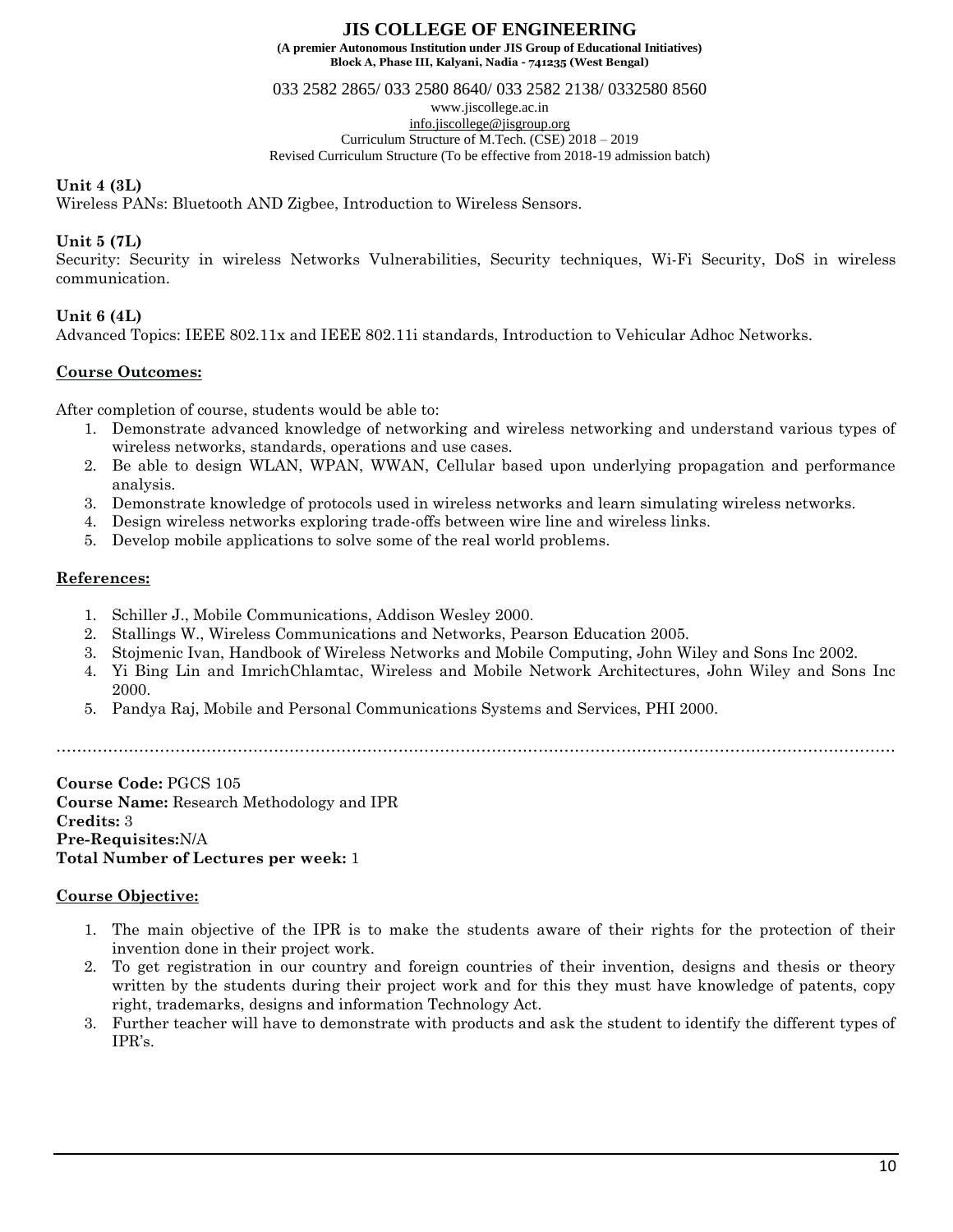**Block A, Phase III, Kalyani, Nadia - 741235 (West Bengal)**

033 2582 2865/ 033 2580 8640/ 033 2582 2138/ 0332580 8560

www.jiscollege.ac.in

[info.jiscollege@jisgroup.org](mailto:info.jiscollege@jisgroup.org) Curriculum Structure of M.Tech. (CSE) 2018 – 2019

Revised Curriculum Structure (To be effective from 2018-19 admission batch)

### **Lecture with breakup:**

### **Unit 1**

Meaning of research problem, Sources of research problem, Criteria Characteristics of a good research problem, Errors in selecting a research problem, Scope and objectives of research problem. Approaches of investigation of solutions for research problem, data collection, analysis, interpretation, Necessary instrumentations.

# **Unit 2**

Effective literature studies approaches, analysis Plagiarism, Research ethics.

## **Unit 3**

Effective technical writing, how to write report, Paper Developing a Research Proposal, Format of research proposal, a presentation and assessment by a review committee.

### **Unit 4**

Nature of Intellectual Property: Patents, Designs, Trade and Copyright. Process of Patenting and Development: technological research, innovation, patenting, development.

International Scenario: International cooperation on Intellectual Property. Procedure for grants of patents, Patenting under PCT.

### **Unit 5**

Patent Rights: Scope of Patent Rights. Licensing and transfer of technology. Patent information and databases. Geographical Indications.

### **Unit 6**

New Developments in IPR: Administration of Patent System. New developments in IPR; IPR of Biological Systems, Computer Software etc. Traditional knowledge Case Studies, IPR and IITs.

# **Course Outcomes:**

After completion of course, students would be able to:

- 1. Understand research problem formulation
- 2. Analyze research related information
- 3. Follow research ethics
- 4. Understand that today's world is controlled by Computer, Information Technology, but tomorrow world will be ruled by ideas, concept, and creativity.
- 5. Understanding that when IPR would take such important place in growth of individuals & nation, it is needless to emphasis the need of information about Intellectual Property Right to be promoted among students in general & engineering in particular.
- 6. Understand that IPR protection provides an incentive to inventors for further research work and investment in R&D, which leads to creation of new and better products, and in turn brings about, economic growth and social benefits.

### **References:**

- 1. Stuart Melville and Wayne Goddard, "Research methodology: an introduction for science
- 2. & engineering students"
- 3. Wayne Goddard and Stuart Melville, "Research Methodology: An Introduction"
- 4. Ranjit Kumar, 2 ndEdition , "Research Methodology: A Step by Step Guide for beginners"
- 5. Halbert, "Resisting Intellectual Property", Taylor & Francis Ltd ,2007.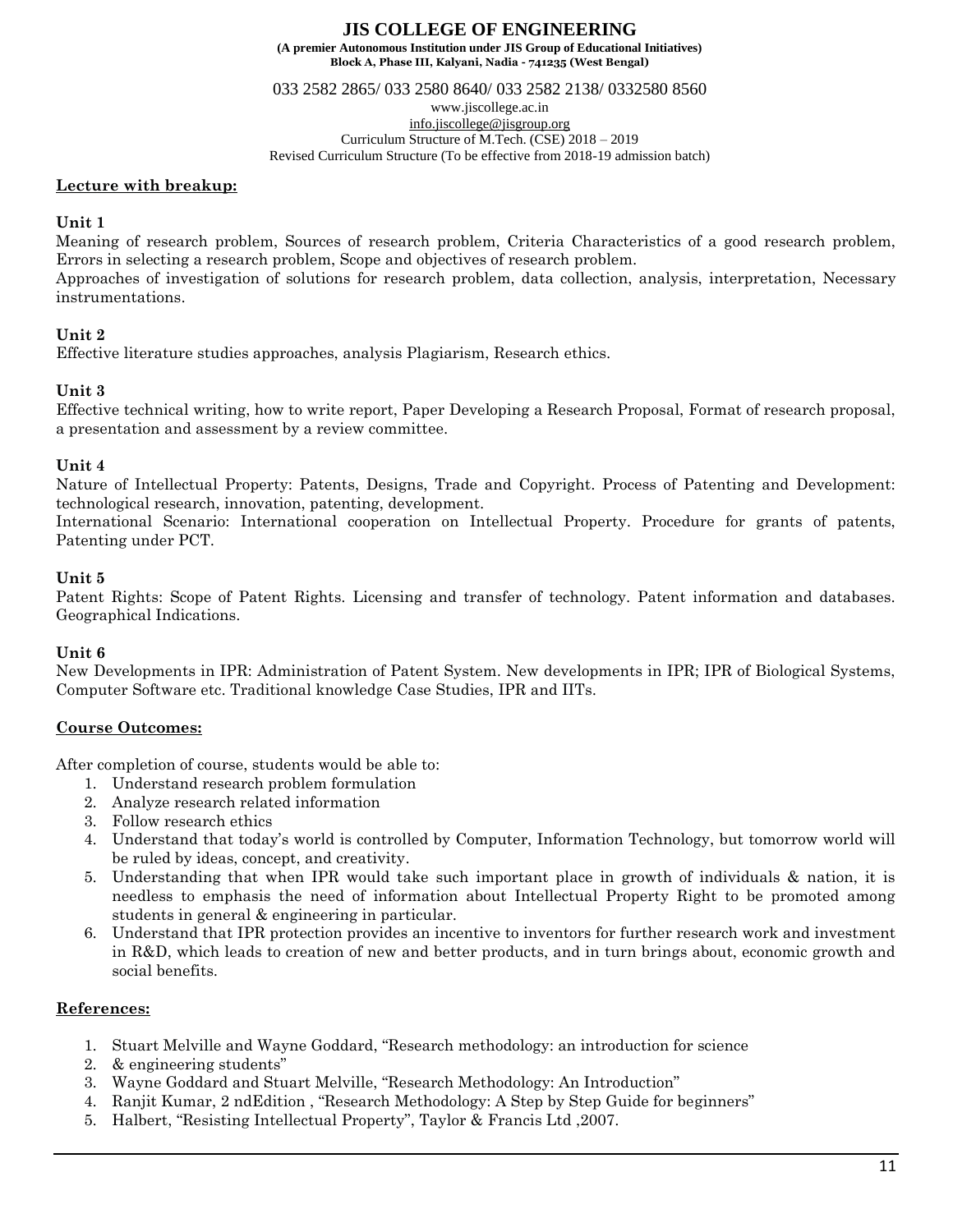## **JIS COLLEGE OF ENGINEERING**

**(A premier Autonomous Institution under JIS Group of Educational Initiatives) Block A, Phase III, Kalyani, Nadia - 741235 (West Bengal)**

033 2582 2865/ 033 2580 8640/ 033 2582 2138/ 0332580 8560

www.jiscollege.ac.in

[info.jiscollege@jisgroup.org](mailto:info.jiscollege@jisgroup.org)

Curriculum Structure of M.Tech. (CSE) 2018 – 2019

Revised Curriculum Structure (To be effective from 2018-19 admission batch)

- 6. Mayall , "Industrial Design", McGraw Hill, 1992.
- 7. Niebel , "Product Design", McGraw Hill, 1974.
- 8. Asimov , "Introduction to Design", Prentice Hall, 1962.
- 9. Robert P. Merges, Peter S. Menell, Mark A. Lemley, " Intellectual Property in New Technological Age", 2016.
- 10. T. Ramappa, "Intellectual Property Rights Under WTO", S. Chand, 2008

#### **Paper Name: Laboratory – 1 (Advanced Data Structure) Paper Code: PGCS 192 Credit-2**

To implement functions of Dictionary using Hashing (division method, Multiplication method, Universal hashing)

To perform various operations i.e., insertions and deletions on AVL trees

To perform various operations i.e., insertions and deletions on 2-3 trees.

To implement operations on binary heap.

To implement operations on graphs

i) Vertex insertion

ii) Vertex deletion

iii) Finding vertex

iv)Edge addition and deletion

To implement Depth First Search for a graph non-recursively.

- 1. To implement Breadth First Search for a graph non-recursively.
- 2. To implement Prim's algorithm to generate a min-cost spanning tree.
- 3. To implement Krushkal's algorithm to generate a min-cost spanning tree.
- 4. To implement Dijkstra's algorithm to find shortest path in the graph.
- 5. To implement pattern matching using Boyer-Moore algorithm.
- 6. To implement Knuth-Morris-Pratt algorithm for pattern matching.

**Course Code:** PGCS 193 A **Course Name:** Machine Learning Lab **Credits:** 2 **Pre-Requisites:**Python programming Language **Total Number of Lectures:** 12

### **Course Objectives:**

- 1. To learn the concept of how to learn patterns and concepts from data without being explicitly programmed in various IOT nodes.
- 2. To design and analyse various machine learning algorithms and techniques with a modern outlook focusing on recent advances.
- 3. To explore supervised and unsupervised learning paradigms of machine learning.
- 4. To explore Deep learning technique and various feature extraction strategies.

### **The following important Topics, but are not limited to:**

- 1. Statistics and Probability Refresher, and Python Practice
- 2. Building Good Training Sets Data Preprocessing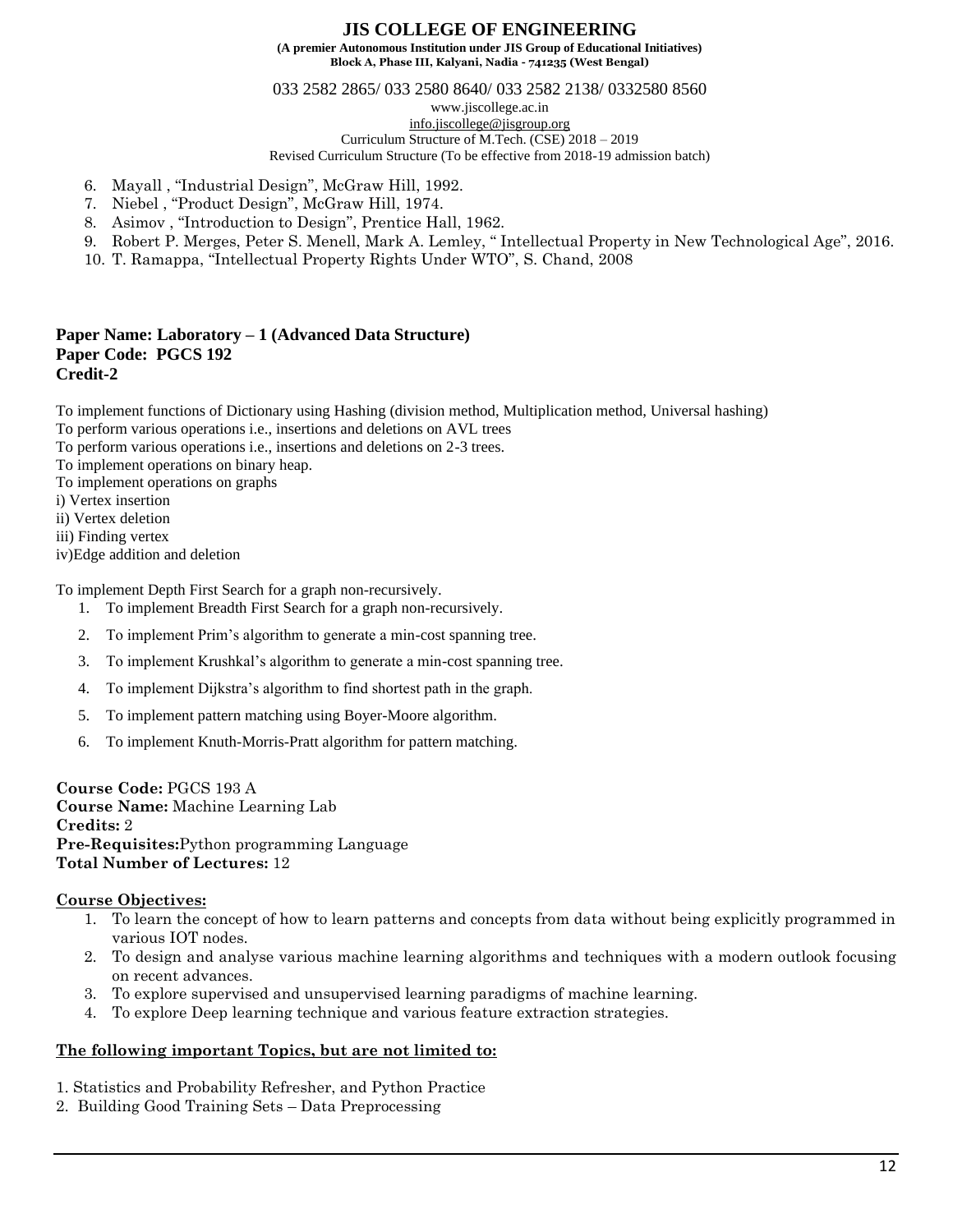# **JIS COLLEGE OF ENGINEERING**

**(A premier Autonomous Institution under JIS Group of Educational Initiatives) Block A, Phase III, Kalyani, Nadia - 741235 (West Bengal)**

033 2582 2865/ 033 2580 8640/ 033 2582 2138/ 0332580 8560

www.jiscollege.ac.in

[info.jiscollege@jisgroup.org](mailto:info.jiscollege@jisgroup.org) Curriculum Structure of M.Tech. (CSE) 2018 – 2019

Revised Curriculum Structure (To be effective from 2018-19 admission batch)

- 3. Predicting Continuous Target Variables with Regression Analysis
- 4. Training Machine Learning Algorithms for Classification(Supervised)
- 5. Compressing Data via Dimensionality Reduction
- 6. Working with Unlabeled Data Clustering Analysis(Unsupervised)
- 7. Learning Best Practices for Model Evaluation and HyperParameter Tuning
- 8. Combining Different Models for Ensemble Learning
- 9. Working with Text, Image and Video Time Series Data
- 10. Matplotlib and other data visualization tools
- 11. Applying Machine Learning to Sentiment Analysis and Image Analysis
- 12. Basics of Deep Learning Feature Representation

# **Course Outcomes:**

After completion of the course, students would be able to:

1. Extract features that can be used for a particular machine learning approach in various IOT applications.

2. Compare and contrast pros and cons of various machine learning techniques and to get an insight of when to apply a particular machine learning approach.

3. Mathematically analyse various machine learning approaches and paradigms.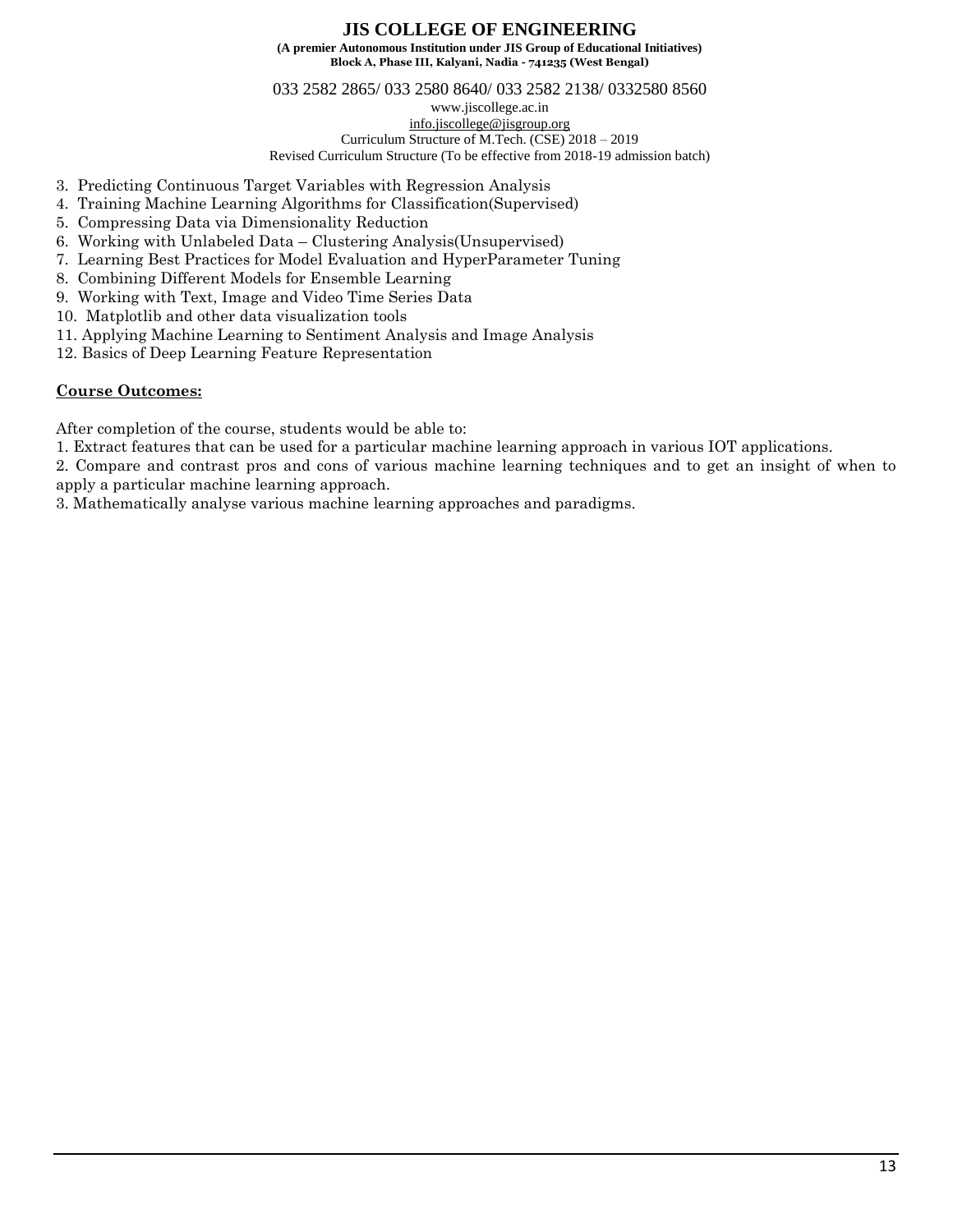033 2582 2865/ 033 2580 8640/ 033 2582 2138/ 0332580 8560

www.jiscollege.ac.in

[info.jiscollege@jisgroup.org](mailto:info.jiscollege@jisgroup.org) Curriculum Structure of M.Tech. (CSE) 2018 – 2019

Revised Curriculum Structure (To be effective from 2018-19 admission batch)

| <b>SECOND SEMESTER</b> |                                                                                                                                                                                                                                                                |                             |                 |                  |                |              |  |
|------------------------|----------------------------------------------------------------------------------------------------------------------------------------------------------------------------------------------------------------------------------------------------------------|-----------------------------|-----------------|------------------|----------------|--------------|--|
| <b>PAPER</b>           |                                                                                                                                                                                                                                                                | WEEKLY CONTACT PERIOD (WCP) |                 |                  |                |              |  |
| <b>CODE</b>            | <b>PAPER NAME</b>                                                                                                                                                                                                                                              | <b>LECTURE</b>              | <b>TUTORIAL</b> | <b>PRACTICAL</b> | <b>CREDIT</b>  | <b>MARKS</b> |  |
| <b>THEORY</b>          |                                                                                                                                                                                                                                                                |                             |                 |                  |                |              |  |
| <b>PGCS 201</b>        | Program Core III - Advanced Algorithms                                                                                                                                                                                                                         | 3                           | $\overline{0}$  | $\overline{0}$   | 3              | 100          |  |
| <b>PGCS 202</b>        | Program Core IV - Soft Computing                                                                                                                                                                                                                               | 3                           | $\theta$        | $\overline{0}$   | 3              | 100          |  |
| <b>PGCS 203</b>        | Program Elective-III:<br>Data Preparation and Analysis<br>А.<br>Secure<br>Software<br>B.<br>Design<br>&Enterprise Computing<br>C.<br>Computer Vision                                                                                                           | 3                           | $\mathbf{0}$    | $\boldsymbol{0}$ | 3              | 100          |  |
| <b>PGCS 204</b>        | Program Elective-IV:<br>Human and Computer Interaction<br>А.<br><b>B.</b><br><b>GPU</b> Computing<br>C.<br>Digital Forensics                                                                                                                                   | 3                           | $\mathbf{0}$    | $\theta$         | 3              | 100          |  |
| MC 201                 | Audit Course-II:<br>English for Research Paper Writing<br>А.<br>Disaster Management<br><b>B.</b><br>$\mathrm{C}.$<br>Sanskrit for Technical Knowledge<br>D.<br>Value Education                                                                                 | $\overline{2}$              | $\mathbf{0}$    | $\mathbf{0}$     | $\Omega$       | 100          |  |
| <b>PRACTICAL</b>       |                                                                                                                                                                                                                                                                |                             |                 |                  |                |              |  |
| <b>PGCS</b><br>291     | Laboratory-III:<br>A. Advanced AlgorithmsLab<br><b>B.</b><br>Soft ComputingLab                                                                                                                                                                                 | $\mathbf{0}$                | $\mathbf{0}$    | 3                | $\overline{2}$ | 100          |  |
| <b>PGCS</b><br>292     | Laboratory-IV:<br>Data Preparation and<br>A.<br>AnalysisLab<br>Secure Software Design &<br><b>B.</b><br>Enterprise ComputingLab<br>Computer VisionLab<br>C.<br>D. Human and Computer<br>InteractionLab<br>GPU ComputingLab<br>Ε.<br>Digital ForensicsLab<br>F. | $\Omega$                    | $\mathbf{0}$    | 3                | $\overline{2}$ | 100          |  |
| <b>PGCS</b><br>293     | Mini Project with Seminar                                                                                                                                                                                                                                      | $\Omega$                    | $\theta$        | $\overline{2}$   | $\overline{2}$ | 100          |  |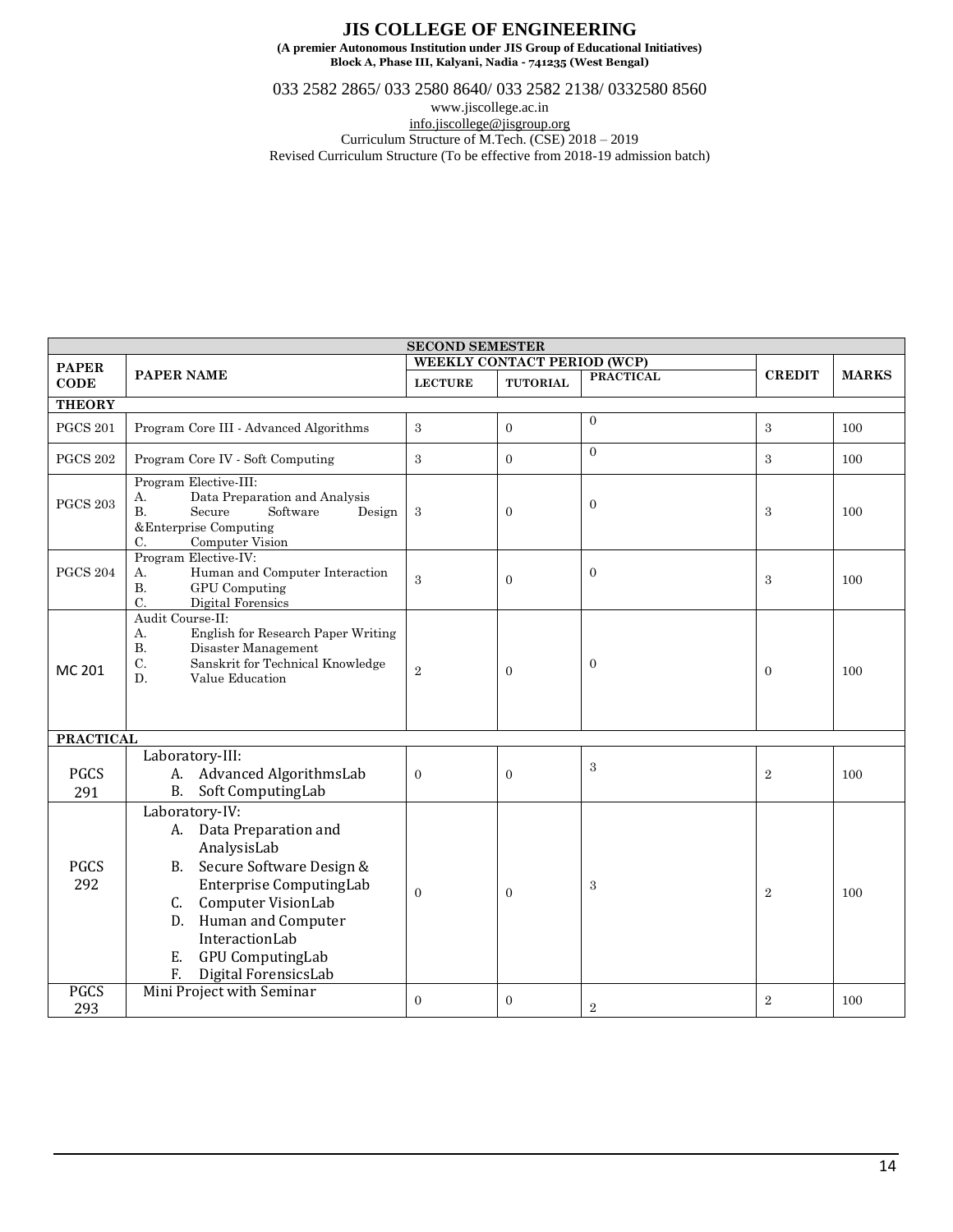033 2582 2865/ 033 2580 8640/ 033 2582 2138/ 0332580 8560 www.jiscollege.ac.in [info.jiscollege@jisgroup.org](mailto:info.jiscollege@jisgroup.org) Curriculum Structure of M.Tech. (CSE) 2018 – 2019 Revised Curriculum Structure (To be effective from 2018-19 admission batch)

**Course Code:** PGCS 201 **Course Name:** Advanced Algorithms **Credits:** 3 **Pre-Requisites:**UG level course in Algorithm Design and Analysis **Total Number of Lectures:** 36

# **COURSE OBJECTIVES**

- 1. To introduce students to the advanced methods of designing and analyzing algorithms.
- 2. To prepare the students to be able to choose appropriate algorithms and use it for a specific problem.
- 3. To familiarize students with basic paradigms and data structures used to solve advanced algorithmic problems.
- 4. To prepare the students to be able to understand different classes of problems concerning their computation difficulties.
- 5. To introduce the students to recent developments in the area of algorithmic design.

# **LECTURE WITH BREAKUP**

# **Unit 1 (6L)**

**Sorting:** Review of various sorting algorithms, topological sorting.

**Graph:** Definitions and Elementary Algorithms: Shortest path by BFS, shortest path in edge-weighted case (Dijkasra's), depth-first search and computation of strongly connected components, emphasis on correctness proof of the algorithm and time/space analysis, example of amortized analysis.

# **Unit 2 (7L)**

**Matroids:** Introduction to greedy paradigm, algorithm to compute a maximum weight maximal independent set. Application to MST.

**Graph Matching:** Algorithm to compute maximum matching. Characterization of maximum matching by augmenting paths, Edmond's Blossom algorithm to compute augmenting path.

# **Unit 3 (7L)**

**Flow-Networks:** Maxflow-mincut theorem, Ford-Fulkerson Method to compute maximum flow, Edmond-Karp maximum-flow algorithm.

**Matrix Computations:** Strassen's algorithm and introduction to divide and conquer paradigm, inverse of a triangular matrix, relation between the time complexities of basic matrix operations, LUPdecomposition.

# **Unit 4 (7L)**

**Shortest Path in Graphs:** Floyd-Warshall algorithm and introduction to dynamic programming paradigm. More examples of dynamic programming.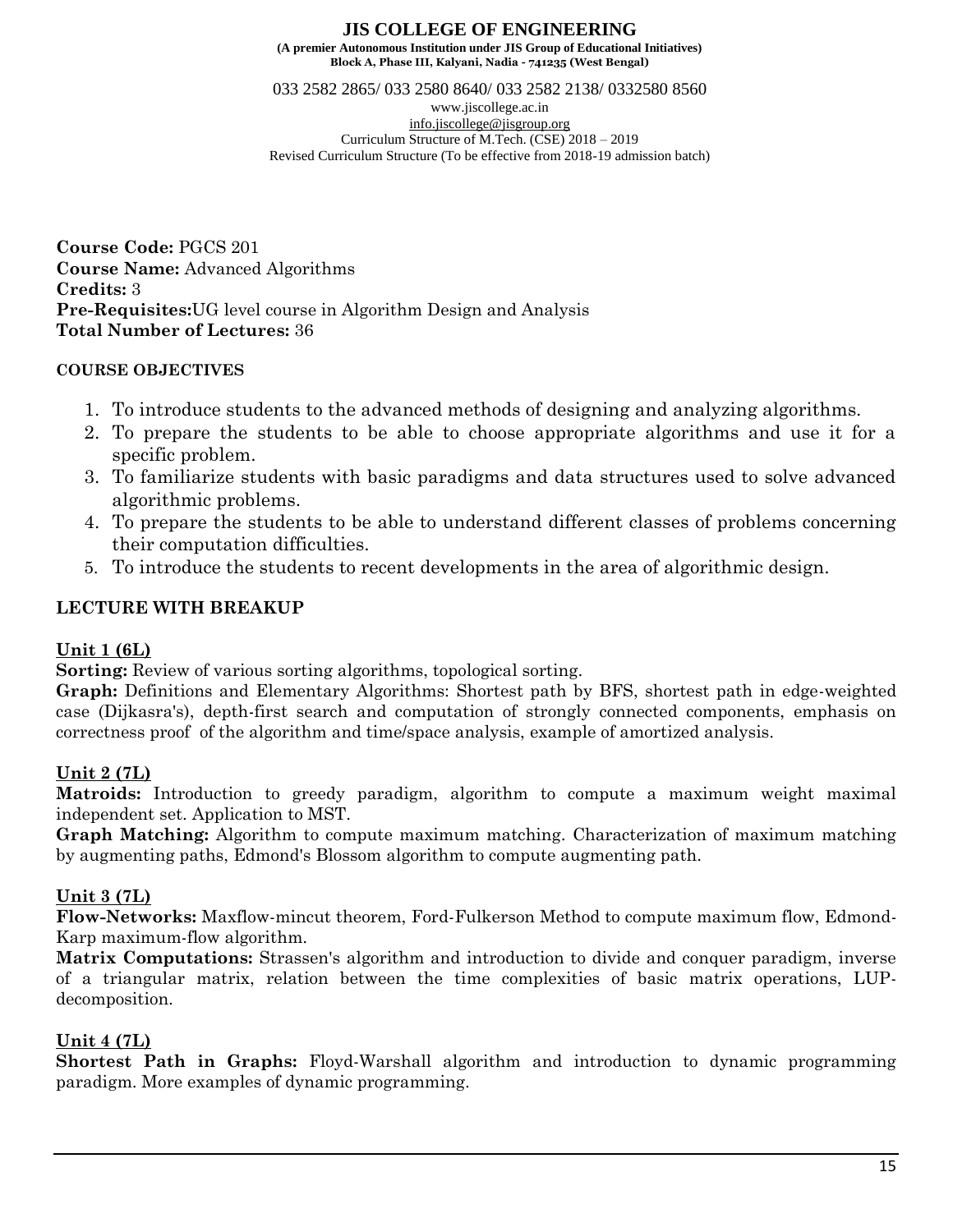033 2582 2865/ 033 2580 8640/ 033 2582 2138/ 0332580 8560

www.jiscollege.ac.in [info.jiscollege@jisgroup.org](mailto:info.jiscollege@jisgroup.org) Curriculum Structure of M.Tech. (CSE) 2018 – 2019 Revised Curriculum Structure (To be effective from 2018-19 admission batch)

**Modulo Representation of integers/polynomials:** Chinese Remainder Theorem, Conversion between base-representation and modulo-representation. Extension to polynomials. Application: Interpolation problem.

**Discrete Fourier Transform (DFT):** In complex field, DFT in modulo ring. Fast Fourier Transform algorithm. Schonhage-Strassen Integer Multiplication algorithm.

# **Unit 5 (6L)**

**Linear Programming:** Geometry of the feasibility region and Simplex algorithm.

**NP-completeness:** Examples, proof of NP-hardness and NP-completeness.

**One or more of the following topics based on time and interest:** Approximation algorithms, Randomized Algorithms, Interior Point Method, Advanced Number Theoretic Algorithm.

# **Unit 6 (3L)**

Recent trends in problem solving paradigms using recent searching and sorting techniques by applying recently proposed data structures.

# **COURSE OUTCOMES**

After the completion of the course, students would be able to:

- 1. Analyze the complexity/performance of different algorithms.
- 2. Determine the appropriate data structure for solving a particular set of problems.
- 3. Categorize the different problems in various classes according to their complexity.
- 4. Students should have an insight of recent activities in the field of the advanced data structure.

# **REFERENCES**

- 1. "Introduction to Algorithms" byCormen, Leiserson, Rivest, Stein.
- 2. "The Design and Analysis of Computer Algorithms" by Aho, Hopcroft, Ullman.
- 3. "Algorithm Design" by Kleinberg and Tardos.

………………………………………………………………………………………………………………………………………………

**Course Code:** PGCS 202 **Course Name:** Soft Computing **Credits:** 3 **Pre-Requisites:**Basic knowledge of mathematics **Total Number of Lectures:** 36

# **COURSE OBJECTIVES**

- 1. To introduce soft computing concepts and techniques and foster their abilities in designing appropriate technique for a given scenario.
- 2. To implement soft computing based solutions for real-world problems.
- 3. To give students knowledge of non-traditional technologies and fundamentals of artificial neural networks, fuzzy sets, fuzzy logic, genetic algorithms.
- 4. To provide studentan hand-on experience on MATLAB to implement various strategies.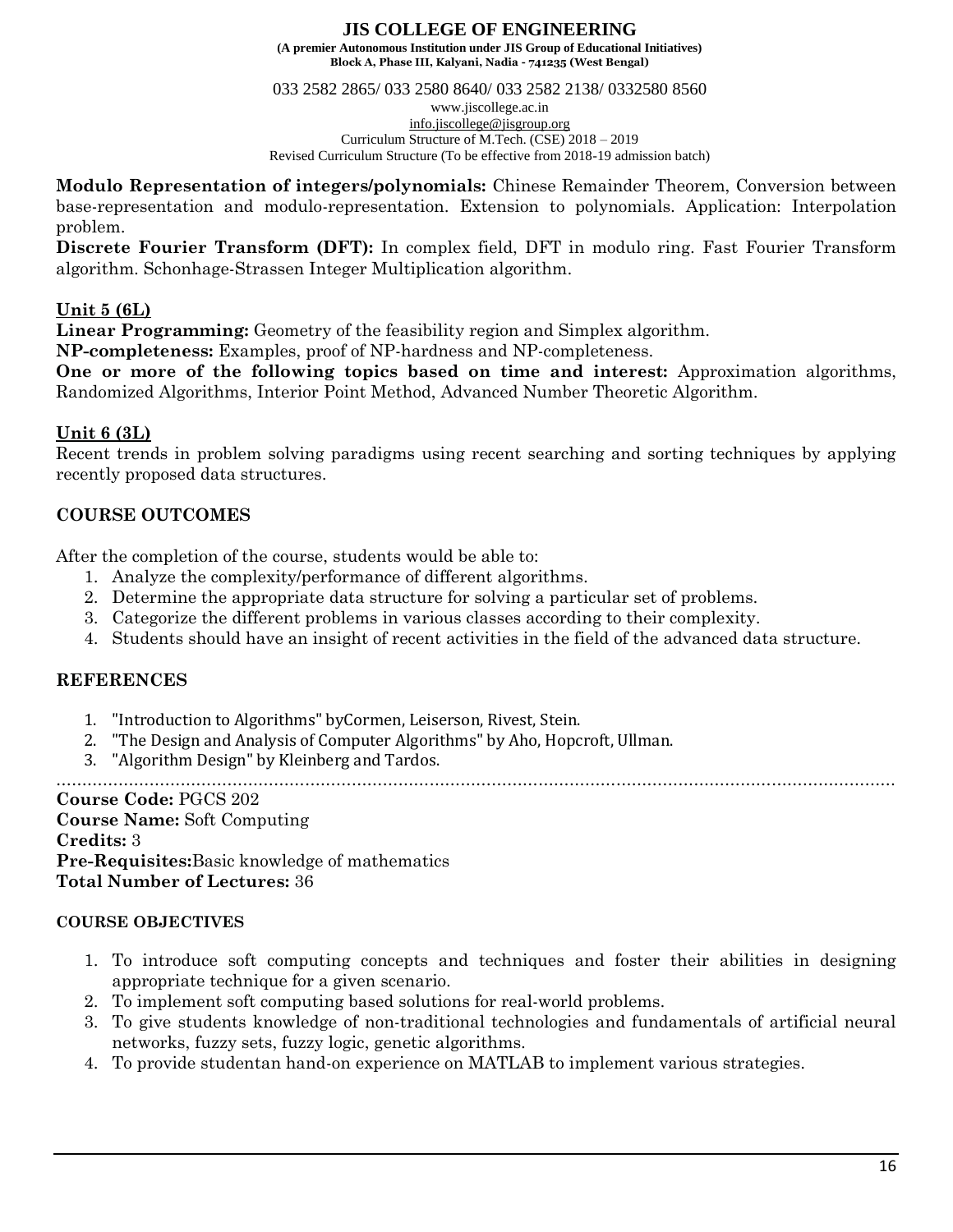033 2582 2865/ 033 2580 8640/ 033 2582 2138/ 0332580 8560

www.jiscollege.ac.in [info.jiscollege@jisgroup.org](mailto:info.jiscollege@jisgroup.org) Curriculum Structure of M.Tech. (CSE) 2018 – 2019 Revised Curriculum Structure (To be effective from 2018-19 admission batch)

## **LECTURE WITH BREAKUP**

# **Unit 1 (5L)**

**Introduction to Soft Computing and Neural Networks:** Evolution of Computing: Soft Computing Constituents, From Conventional AI to Computational Intelligence: Machine Learning Basics.

# **Unit 2 (6L)**

**Fuzzy Logic:** Fuzzy Sets, Operations on Fuzzy Sets, Fuzzy Relations, Membership Functions: Fuzzy Rules and Fuzzy Reasoning, Fuzzy Inference Systems, Fuzzy Expert Systems, Fuzzy Decision Making.

# **Unit 3 (7L)**

**Neural Networks:** Machine Learning Using Neural Network, Adaptive Networks, Feed forward Networks, Supervised Learning Neural Networks, Radial Basis Function Networks: Reinforcement Learning, Unsupervised Learning Neural Networks, Adaptive Resonance architectures, Advances in Neural networks.

# **Unit 4 (5L)**

**Genetic Algorithms:** Introduction to Genetic Algorithms (GA), Applications of GA in Machine Learning: Machine Learning Approach to Knowledge Acquisition.

# **Unit 5 (9L)**

**Matlab / Python Lib:** Introduction to Matlab / Python, Arrays and array operations, Functions and Files, Study of neural network toolbox and fuzzy logic toolbox, Simple implementation of Artificial Neural Network and Fuzzy Logic.

# **Unit 6 (4L)**

Recent trends in deep learning, various classifiers, neural networks and genetic algorithm. Implementation of recently proposed soft computing techniques.

# **COURSE OUTCOMES**

After completion of the course, the students would be able to:

- 1. Identify and describe soft computing techniques and their roles in building intelligent machines.
- 2. Apply fuzzy logic and reasoning to handle uncertainty and solve various engineering problems.
- 3. Apply genetic algorithms to combinatorial optimization problems.
- 4. Evaluate and compare solutions by various soft computing approaches for a given problem.

# **REFERENCES**

- 1. Jyh:Shing Roger Jang, Chuen:Tsai Sun, EijiMizutani, Neuro:Fuzzy and Soft Computing, Prentice:Hall of India, 2003.
- 2. George J. Klir and Bo Yuan, Fuzzy Sets and Fuzzy Logic: Theory and Applications <sup>n</sup>, Prentice Hall, 1995.

………………………………………………………………………………………………………………………………………………

3. MATLAB Toolkit Manual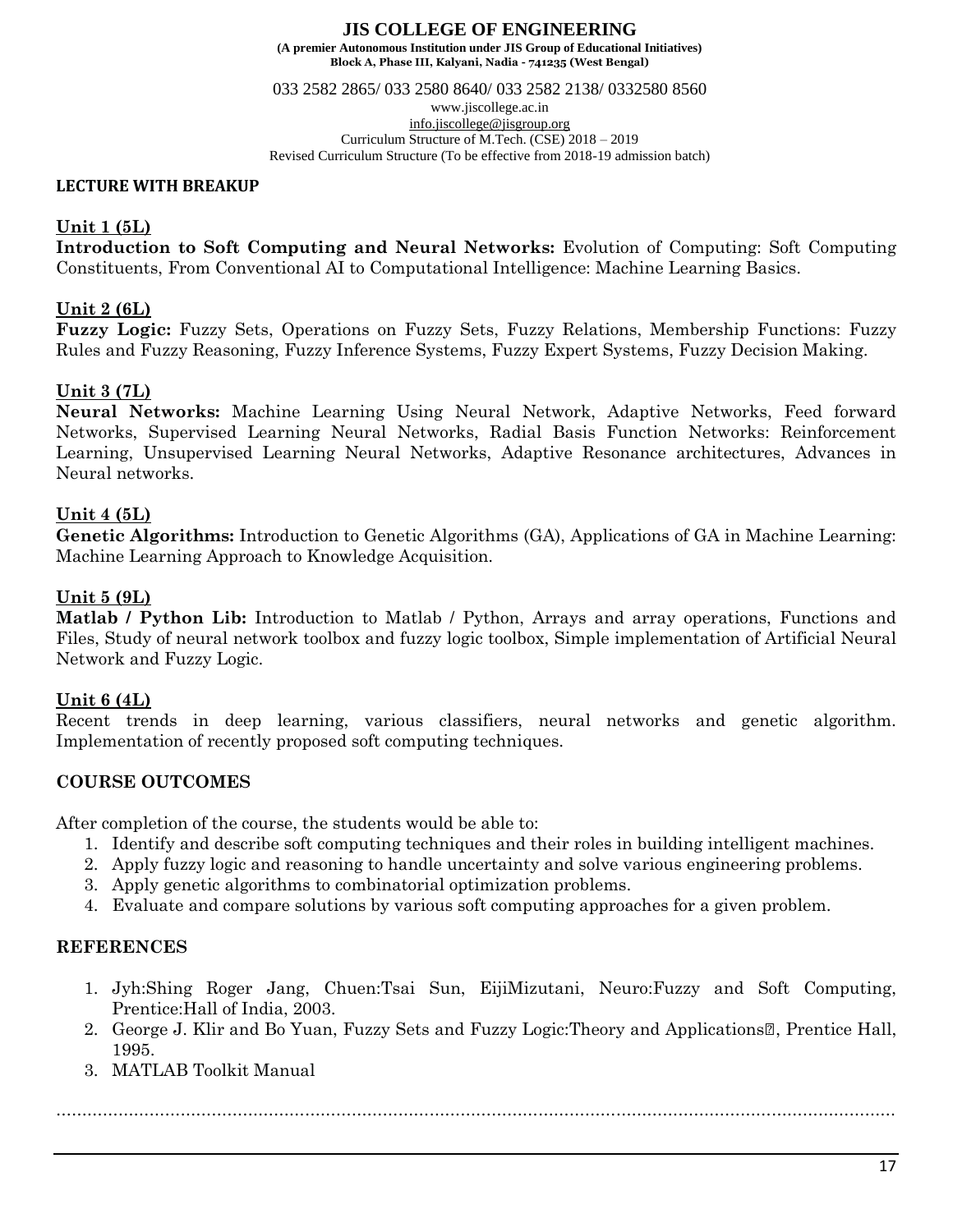033 2582 2865/ 033 2580 8640/ 033 2582 2138/ 0332580 8560 www.jiscollege.ac.in [info.jiscollege@jisgroup.org](mailto:info.jiscollege@jisgroup.org) Curriculum Structure of M.Tech. (CSE) 2018 – 2019 Revised Curriculum Structure (To be effective from 2018-19 admission batch)

**Course Code:** PGCS 203 A **Course Name:** Data Preparation and Analysis **Credits:** 3 **Pre-Requisites:**Database Management Systems, Data Mining basics, Data Structures and Algorithms. **Total Number of Lectures:** 36

# **COURSE OBJECTIVE**

**1.** To prepare the data for analysis and develop meaningful Data Visualizations.

# **LECTURE WITH BREAKUP**

# **Unit 1 (7L)**

**Data Gathering and Preparation:** Data formats, parsing and transformation, Scalability and real-time issues.

# **Unit 2 (9L)**

**Data Cleaning:** Consistency checking, Heterogeneous and missing data, Data Transformation and segmentation.

# **Unit 3 (10L)**

**Exploratory Analysis:** Descriptive and comparative statistics, Clustering and association, Hypothesis generation.

# **Unit 4 (10L)**

**Visualization:** Designing visualizations, Time series, Geolocated data, Correlations and connections, Hierarchies and networks, interactivity.

# **COURSE OUTCOMES**

After completion of the course, the students would be able to:

1. Extract the data for performing the Analysis.

# **REFERENCES**

1. "Making sense of Data: A practical Guide to Exploratory Data Analysis and Data Mining", by Glenn J. Myatt.

………………………………………………………………………………………………………………………………………………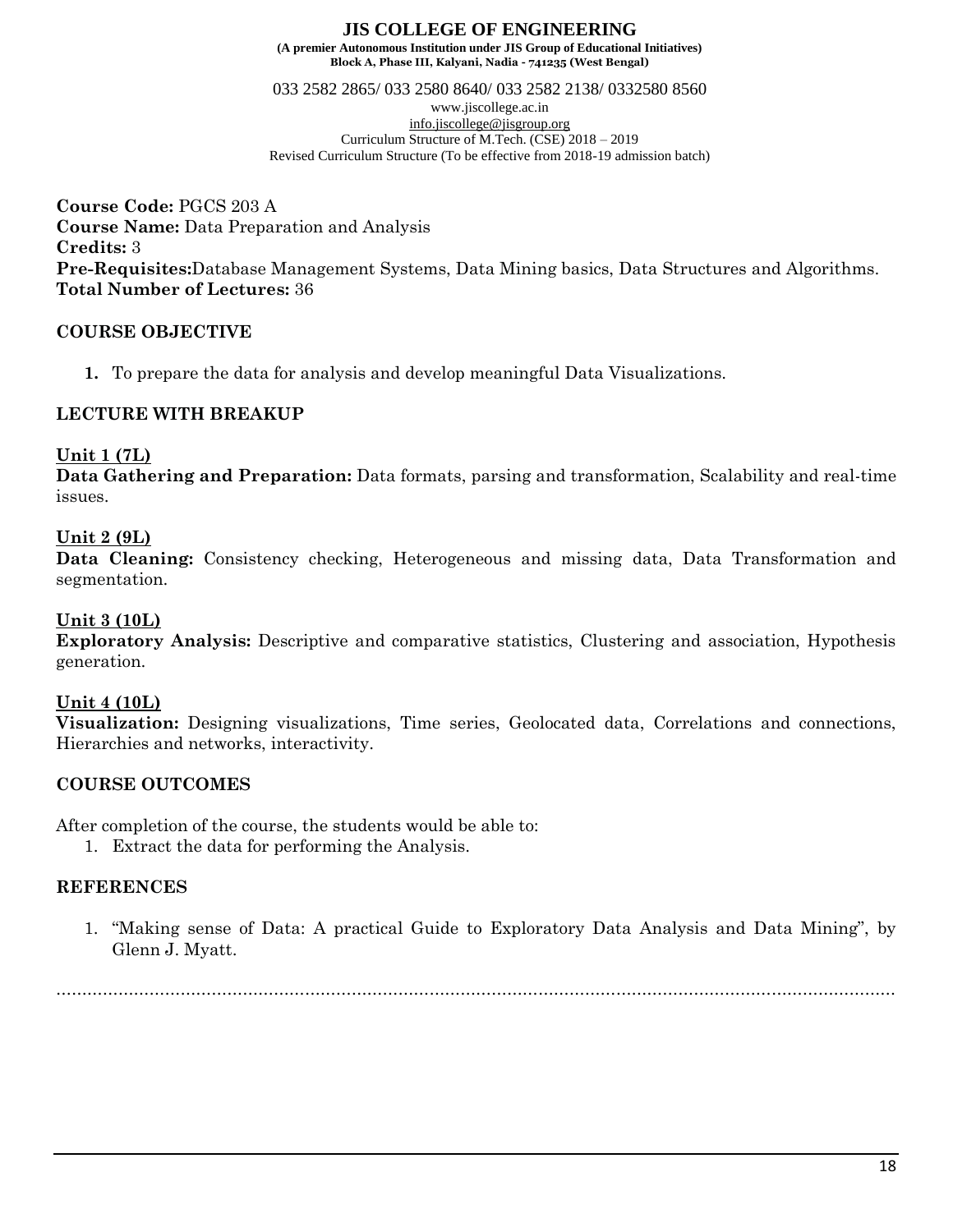**Block A, Phase III, Kalyani, Nadia - 741235 (West Bengal)**

033 2582 2865/ 033 2580 8640/ 033 2582 2138/ 0332580 8560

www.jiscollege.ac.in [info.jiscollege@jisgroup.org](mailto:info.jiscollege@jisgroup.org) Curriculum Structure of M.Tech. (CSE) 2018 – 2019 Revised Curriculum Structure (To be effective from 2018-19 admission batch)

**Course Code:** PGCS 203 B **Course Name:** Secure Software Design & Enterprise Computing **Credits:** 3 **Pre-Requisites:**Computer Programming, Software Engineering. **Total Number of Lectures:** 36

# **COURSE OBJECTIVE**

- 1. To fix software flaws and bugs in various software.
- 2. To make students aware of various issues like weak random number generation, information leakage, poor usability, and weak or no encryption on data traffic.
- 3. To equip the students with techniques for successfully implementing and supporting network services on an enterprise scale and heterogeneous systems environment.
- 4. To make students aware of various methodologies and tools to design and develop secure software containing minimum vulnerabilities and flaws.

# **LECTURE WITH BREAKUP**

# **Unit 1 (7L)**

**Secure Software Design:** Identify software vulnerabilities and perform software security analysis, Master security programming practices, Master fundamental software security design concepts, Perform security testing and quality assurance.

# **Unit 2 (9L)**

**Enterprise Application Development:** Describe the nature and scope of enterprise software applications, Design distributed N-tier software application, Research technologies available for the presentation, business and data tiers of an enterprise software application, Design and build a database using an enterprise database system, Develop components at the different tiers in an enterprise system, Design and develop a multi-tier solution to a problem using technologies used in enterprise system, Present software solution.

# **Unit 3 (5L)**

**Enterprise Systems Administration:** Design, implement and maintain a directory-based server infrastructure in a heterogeneous systems environment, Monitor server resource utilization for system reliability and availability, Install and administer network services (DNS/DHCP/Terminal Services/Clustering/Web/Email).

# **Unit 4 (6L)**

Obtain the ability to manage and troubleshoot a network running multiple services, Understand the requirements of an enterprise network and how to go about managing them.

# **Unit 5 (6L)**

Handle insecure exceptions and command/SQL injection, Defend web and mobile applications against attackers, software containing minimum vulnerabilities and flaws.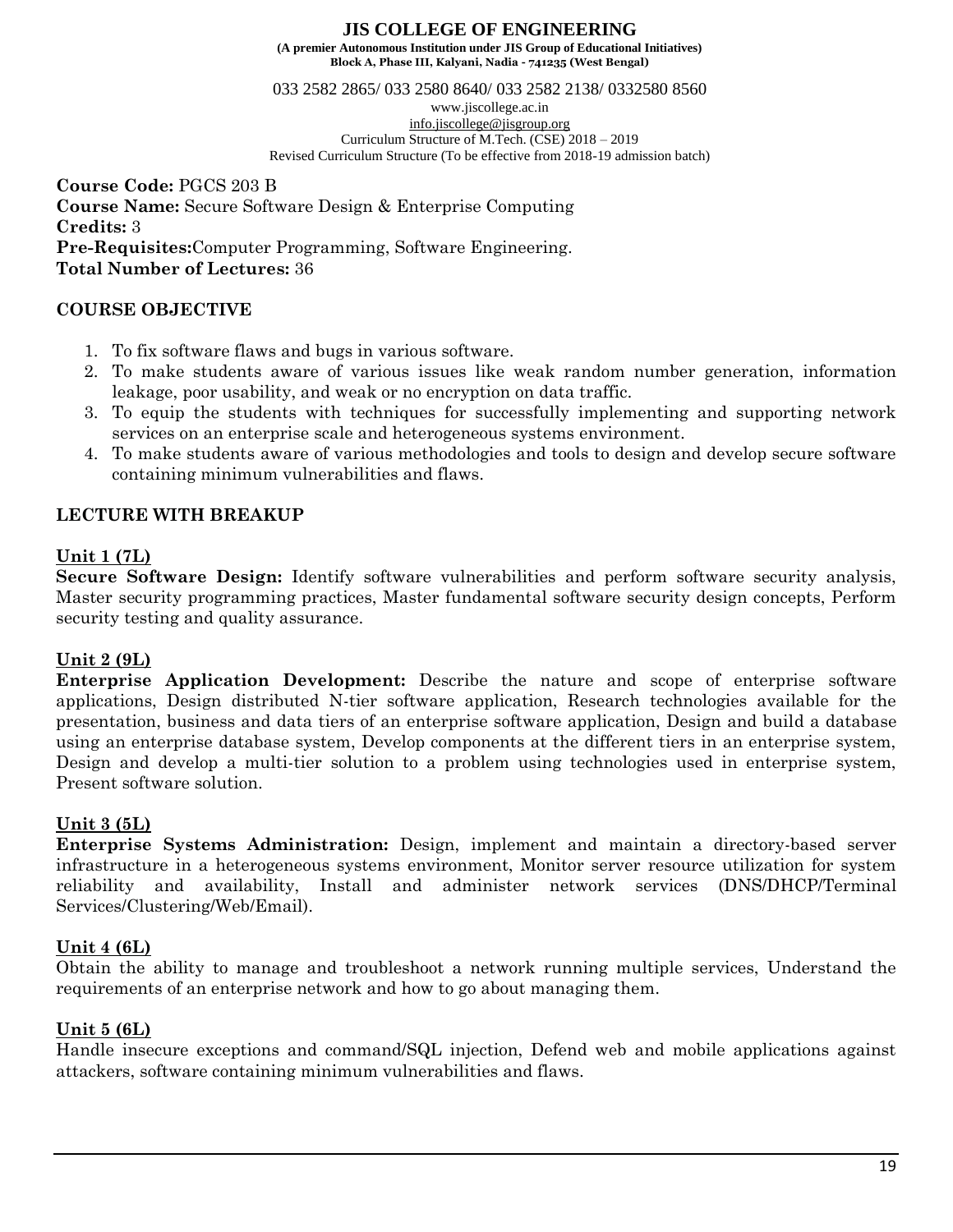033 2582 2865/ 033 2580 8640/ 033 2582 2138/ 0332580 8560 www.jiscollege.ac.in [info.jiscollege@jisgroup.org](mailto:info.jiscollege@jisgroup.org) Curriculum Structure of M.Tech. (CSE) 2018 – 2019 Revised Curriculum Structure (To be effective from 2018-19 admission batch)

# **Unit 6 (3L)**

Case study of DNS server, DHCP configuration and SQL injection attack.

# **COURSE OUTCOMES**

After completion of the course, the students would be able to:

- 1. Differentiate between various software vulnerabilities.
- 2. Illustrate software process vulnerabilities for an organization.
- 3. Monitor resources consumption in a software.
- 4. Interrelate security and software development process.

# **REFERENCES**

- 1. Theodor Richardson, Charles N Thies, Secure Software Design, Jones & Bartlett
- 2. Kenneth R. van Wyk, Mark G. Graff, Dan S. Peters, Diana L. Burley, Enterprise Software Security, Addison Wesley.

………………………………………………………………………………………………………………………………………………

**Course Code:** PGCS 203 C **Course Name:** Computer Vision **Credits:** 3 **Pre-Requisites:** Linear algebra, vector calculus, Data structures and Programming. **Total Number of Lectures:**36

# **COURSE OBJECTIVE**

- 1. To be familiar with both the theoretical and practical aspects of computing with images.
- 2. To have described the foundation of image formation, measurement, and analysis.
- 3. To understand the geometric relationships between 2D images and the 3D world.
- 4. To grasp the principles of state-of-the-art deep neural networks.

# **LECTURE WITH BREAKUP**

# **Unit 1 (6L)**

Overview, computer imaging systems, lenses, Image formation and sensing, Image analysis, preprocessing and Binary image analysis.

# **Unit 2 (7L)**

Edge detection, Edge detection performance, Hough transform, corner detection.

# **Unit 3 (7L)**

Segmentation, Morphological filtering, Fourier transform.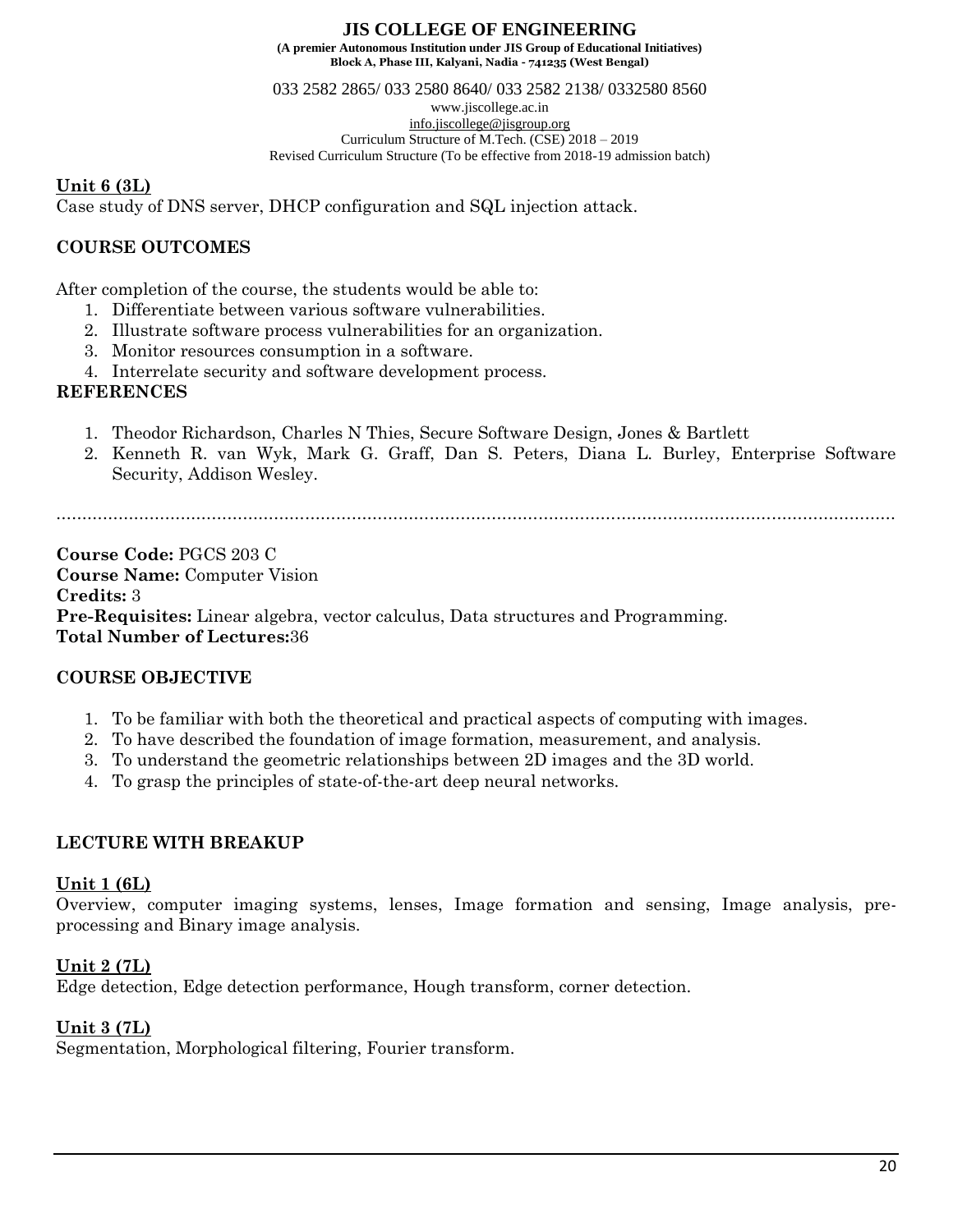033 2582 2865/ 033 2580 8640/ 033 2582 2138/ 0332580 8560 www.jiscollege.ac.in [info.jiscollege@jisgroup.org](mailto:info.jiscollege@jisgroup.org) Curriculum Structure of M.Tech. (CSE) 2018 – 2019

#### Revised Curriculum Structure (To be effective from 2018-19 admission batch)

# **Unit 4 (6L)**

Feature extraction, shape, histogram, color, spectral, texture, using CVIPtools, Feature analysis, feature vectors, distance /similarity measures, data preprocessing.

# **Unit 5 (7L)**

Pattern Analysis:

Clustering: K-Means, K-Medoids, Mixture of Gaussians. Classification: Discriminant Function, Supervised, Un-supervised, Semisupervised. Classifiers: Bayes, KNN, ANN models; Dimensionality Reduction: PCA, LDA, ICA, and Non-parametric methods.

# **Unit 6 (3L)**

Recent trends in Activity Recognition, computational photography, Biometrics.

# **COURSE OUTCOMES**

After completion of the course, the students would be able to:

- 1. Develop the practical skills necessary to build computer vision applications.
- 2. Have gained exposure to object and scene recognition and categorization from images.

# **REFERENCES**

- 1. Computer Vision: Algorithms and Applications by Richard Szeliski.
- 2. Deep Learning, by Goodfellow, Bengio, and Courville.
- 3. Dictionary of Computer Vision and Image Processing, by Fisher et al.

………………………………………………………………………………………………………………………………………………

**Course Code:** PGCS 204 A

**Course Name:** Human and Computer Interaction

# **Credits:** 3

**Pre-Requisites:** Data Structures and algorithms, System analysis and Design, Computer Programming. **Total Number of Lectures:** 36

# **COURSE OBJECTIVE**

- 1. To learn the foundations of Human Computer Interaction.
- 2. To be familiar with the design technologies for individuals and persons with disabilities.
- 3. To be aware of mobile Human Computer interaction.
- 4. To learn the guidelines for user interface.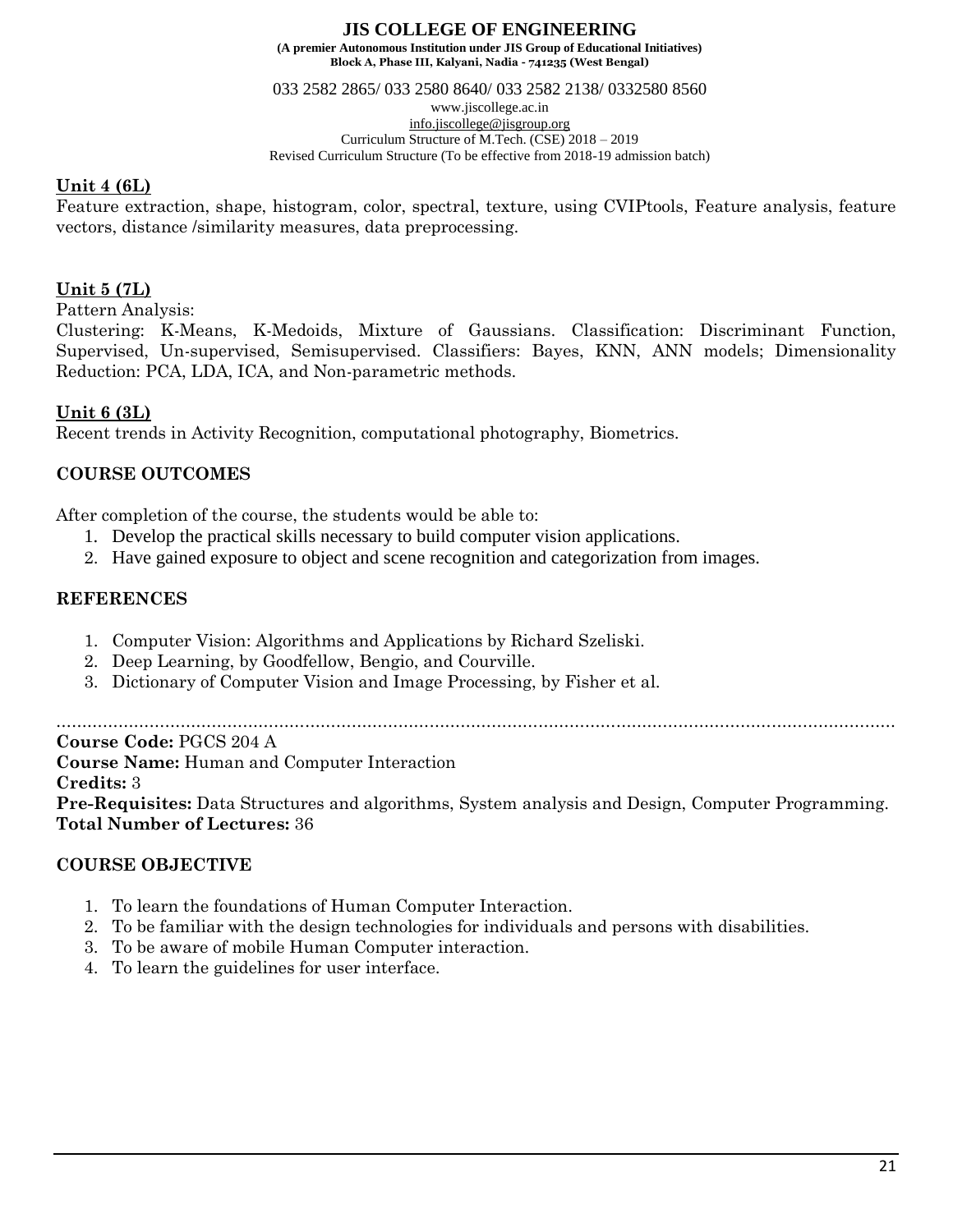033 2582 2865/ 033 2580 8640/ 033 2582 2138/ 0332580 8560

www.jiscollege.ac.in [info.jiscollege@jisgroup.org](mailto:info.jiscollege@jisgroup.org) Curriculum Structure of M.Tech. (CSE) 2018 – 2019 Revised Curriculum Structure (To be effective from 2018-19 admission batch)

### **LECTURE WITH BREAKUP**

# **Unit 1 (7L)**

Human: I/O channels – Memory – Reasoning and problem solving; The computer: Devices – Memory – processing and networks; Interaction: Models – frameworks – Ergonomics – styles – elements – interactivity- Paradigms.

# **Unit 2 (10L)**

Interactive Design basics – process – scenarios – navigation – screen design – Iteration and prototyping. HCI in software process – software life cycle – usability engineering – Prototyping in practice – design rationale. Design rules – principles, standards, guidelines, rules. Evaluation Techniques – Universal Design.

# **Unit 3 (5L)**

Cognitive models – Socio-Organizational issues and stake holder requirements – Communication and collaboration models-Hypertext, Multimedia and WWW.

# **Unit 4 (7L)**

Mobile Ecosystem: Platforms, Application frameworks- Types of Mobile Applications: Widgets, Applications, Games- Mobile Information Architecture, Mobile 2.0, Mobile Design: Elements of Mobile Design, Tools.

# **Unit 5 (5L)**

Designing Web Interfaces – Drag & Drop, Direct Selection, Contextual Tools, Overlays, Inlays and Virtual Pages, Process Flow. Case Studies.

# **Unit 6 (2L)**

Recent Trends: Speech Recognition and Translation, Multimodal System.

# **COURSE OUTCOMES**

After completion of the course, the students would be able to:

- 1. Understand the structure of models and theories of human computer interaction and vision.
- 2. Design an interactive web interface on the basis of models studied.

# **REFERENCES**

- 1. Alan Dix, Janet Finlay, Gregory Abowd, Russell Beale, "Human Computer Interaction", 3rd Edition, Pearson Education, 2004 (UNIT I , II & III)
- 2. Brian Fling, "Mobile Design and Development", First Edition, Oll Reilly Media Inc., 2009 (UNIT IV)
- 3. Bill Scott and Theresa Neil, "Designing Web Interfaces", First Edition, O<sup>n</sup>Reilly, 2009.(UNIT-V)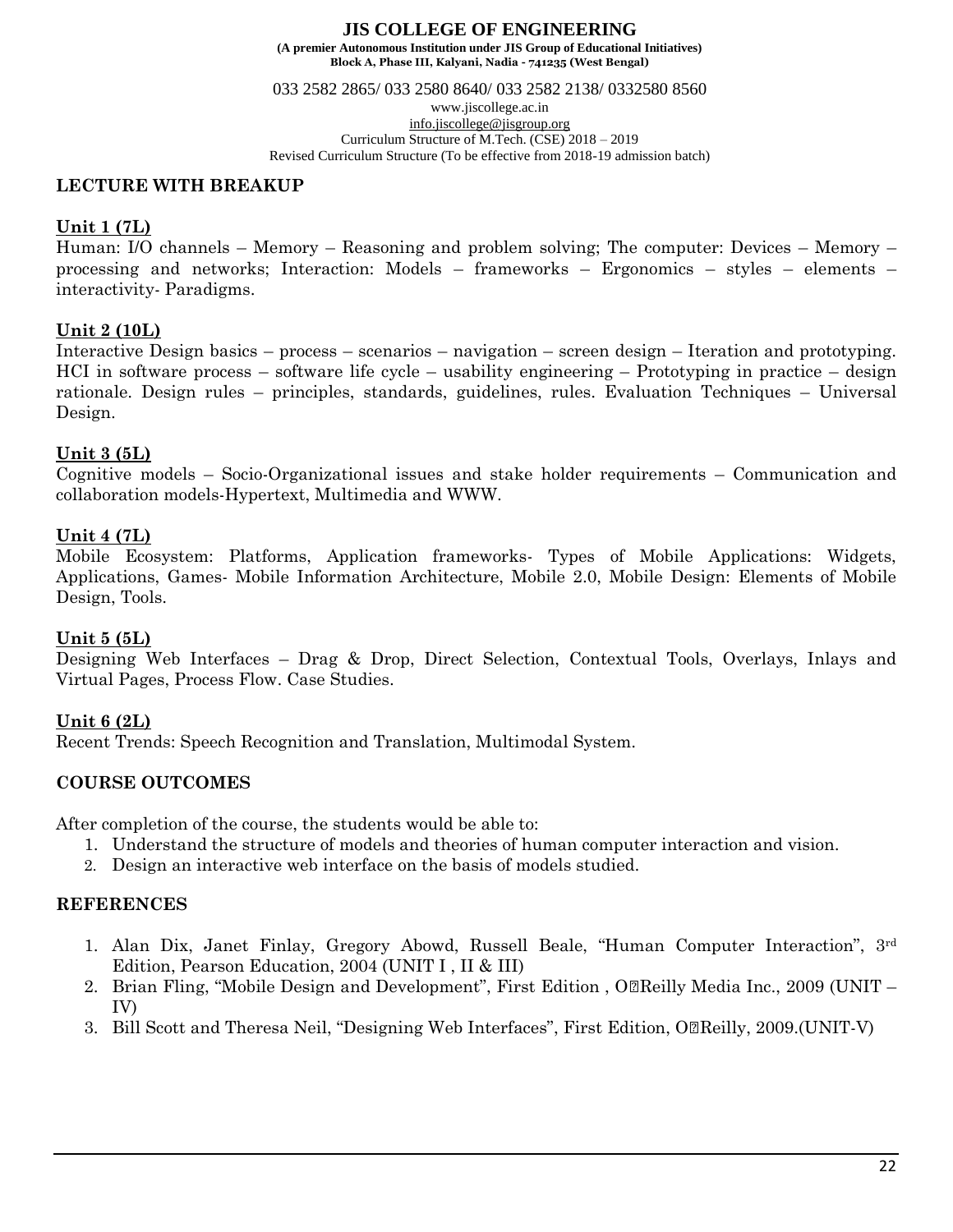033 2582 2865/ 033 2580 8640/ 033 2582 2138/ 0332580 8560

www.jiscollege.ac.in [info.jiscollege@jisgroup.org](mailto:info.jiscollege@jisgroup.org) Curriculum Structure of M.Tech. (CSE) 2018 – 2019 Revised Curriculum Structure (To be effective from 2018-19 admission batch)

**Course Code:** PGCS 204 B **Course Name:**GPU Computing **Credits:** 3 **Pre-Requisites:** UNIX Shell Programming, Parallel Algorithms. **Total Number of Lectures:** 36

# **COURSE OBJECTIVE**

1. To learn parallel programming with Graphics Processing Units (GPUs).

# **LECTURE WITH BREAKUP**

# **Unit 1 (10L)**

Introduction: History, Graphics Processors, Graphics Processing Units, GPGPUs. Clock speeds, CPU / GPU comparisons, Heterogeneity, Accelerators, Parallel programming, CUDA OpenCL / OpenACC, Hello World Computation Kernels, Launch parameters, Thread hierarchy, Warps / Wavefronts, Thread blocks / Workgroups, Streaming multiprocessors, 1D / 2D / 3D thread mapping, Device properties, Simple Programs.

# **Unit 2 (6L)**

Memory: Memory hierarchy, DRAM / global, local / shared, private / local, textures, Constant Memory, Pointers, Parameter Passing, Arrays and dynamic Memory, Multi-dimensional Arrays, Memory Allocation, Memory copying across devices, Programs with matrices, Performance evaluation with different memories.

# **Unit 3 (6L)**

Synchronization: Memory Consistency, Barriers (local versus global), Atomics, Memory fence. Prefix sum, Reduction. Programs for concurrent Data Structures such as Worklists, Linked-lists. Synchronization across CPU and GPU.

Functions: Device functions, Host functions, Kernels functions, Using libraries (such as Thrust), and developing libraries.

# **Unit 4 (5L)**

Support: Debugging GPU Programs. Profiling, Profile tools, Performance aspects.

Streams: Asynchronous processing, tasks, Task-dependence, Overlapped data transfers, Default Stream, Synchronization with streams. Events, Event-based-Synchronization - Overlapping data transfer and kernel execution, pitfalls.

# **Unit 5 (5L)**

Case Studies: Image Processing, Graph algorithms, Simulations, Deep Learning.

# **Unit 6 (4L)**

Advanced topics: Dynamic parallelism, Unified Virtual Memory, Multi-GPU processing, Peer access, Heterogeneous processing.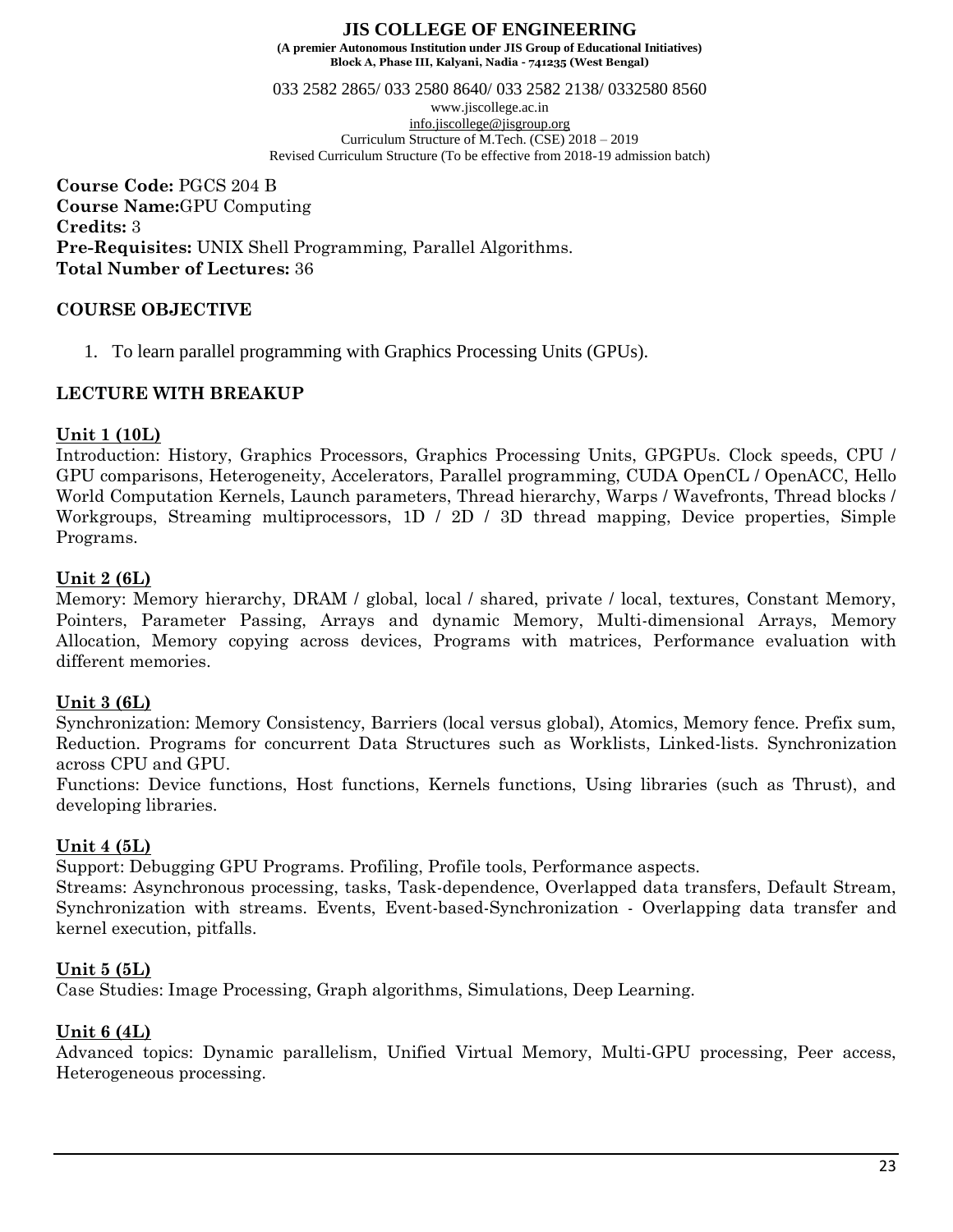**Block A, Phase III, Kalyani, Nadia - 741235 (West Bengal)**

033 2582 2865/ 033 2580 8640/ 033 2582 2138/ 0332580 8560

www.jiscollege.ac.in

[info.jiscollege@jisgroup.org](mailto:info.jiscollege@jisgroup.org) Curriculum Structure of M.Tech. (CSE) 2018 – 2019

Revised Curriculum Structure (To be effective from 2018-19 admission batch)

# **COURSE OUTCOMES**

After completion of the course, the students would be able to:

1. Illustrate the concepts in parallel programming, implementation of programs on GPUs, debugging and profiling parallel programs.

# **REFERENCES**

- 1. Programming Massively Parallel Processors: A Hands-on Approach; David Kirk, Wen-meiHwu; Morgan Kaufman; 2010 (ISBN: 978-0123814722).
- 2. CUDA Programming: A Developer's Guide to Parallel Computing with GPUs; Shane Cook; Morgan Kaufman; 2012 (ISBN: 978-0124159334)

**Course Code:** PGCS 204 C **Course Name:**Digital Forensics **Credits:** 3 **Pre-Requisites:**Cybercrime and Information Warfare, Computer Networks. **Total Number of Lectures:** 36

# **COURSE OBJECTIVE**

- 1. To provide an in-depth study of the rapidly changing and fascinating field of computer.
- 2. To combine both the technical expertise and the knowledge required to investigate, detect and prevent digital crimes.
- 3. To provide knowledge of digital forensics legislations, digital crime, forensics processes and procedures, data acquisition and validation, e-discovery tools.
- 4. To provide knowledge of E-evidence collection and preservation, investigating operating systems and file systems, network forensics, art of Steganography and mobile device forensics.

# **LECTURE WITH BREAKUP**

# **Unit 1 (7L)**

Digital Forensics Science: Forensics science, computer forensics, and digital forensics.

Computer Crime: Criminalistics as it relates to the investigative process, analysis of cyber-criminalistics area, holistic approach to cyber-forensics.

# **Unit 2 (6L)**

Cyber Crime Scene Analysis: Discuss the various court orders etc., methods to search and seizure electronic evidence, retrieved and un-retrieved communications, Discuss the importance of understanding what court documents would be required for a criminal investigation.

# **Unit 3 (7L)**

Evidence Management & Presentation: Create and manage shared folders using operating system, importance of the forensic mindset, define the workload of law enforcement, Explain what the normal case would look like, Define who should be notified of a crime, parts of gathering evidence, Define and apply probable cause.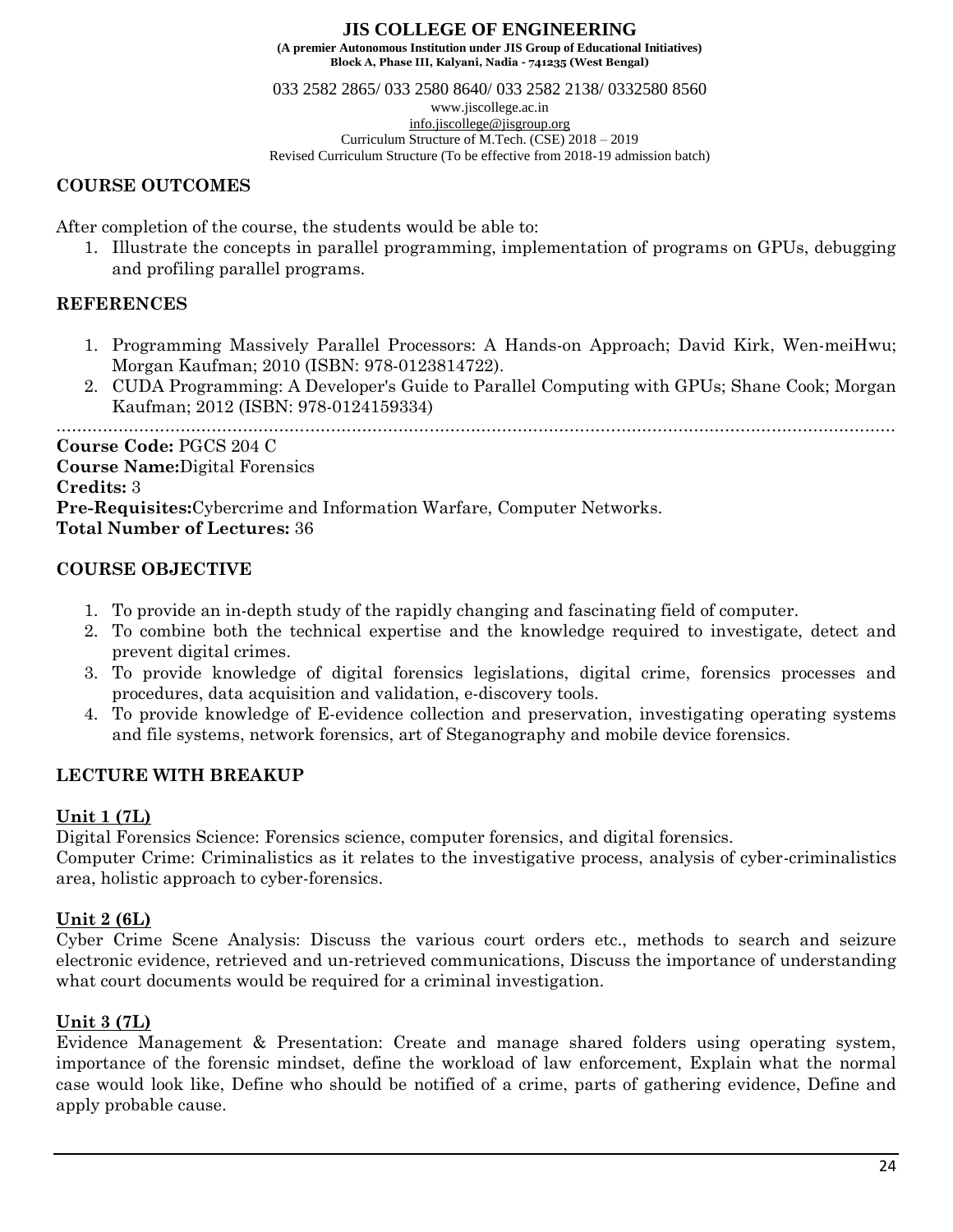033 2582 2865/ 033 2580 8640/ 033 2582 2138/ 0332580 8560

www.jiscollege.ac.in [info.jiscollege@jisgroup.org](mailto:info.jiscollege@jisgroup.org) Curriculum Structure of M.Tech. (CSE) 2018 – 2019 Revised Curriculum Structure (To be effective from 2018-19 admission batch)

# **Unit 4 (8L)**

Computer Forensics: Prepare a case, Begin an investigation, Understand computer forensics workstations and software, Conduct an investigation, Complete a case, Critique a case.

Network Forensics: open-source security tools for network forensic analysis, requirements for preservation of network data.

# **Unit 5 (6L)**

Mobile Forensics: mobile forensics techniques, mobile forensics tools. Legal Aspects of Digital Forensics: IT Act 2000, amendment of IT Act 2008.

# **Unit 6 (2L)**

Recent trends in mobile forensic technique and methods to search and seizure electronic evidence.

# **COURSE OUTCOMES**

After completion of the course, the students would be able to:

- 1. Understand relevant legislation and codes of ethics.
- 2. Understand computer forensics and digital detective and various processes, policies and procedures.
- 3. Understand e-discovery, guidelines and standards, E-evidence, tools and environment.
- 4. Understand email and web forensics and network forensics.

# **REFERENCES**

- 1. John Sammons, The Basics of Digital Forensics, Elsevier
- 2. John Vacca, Computer Forensics: Computer Crime Scene Investigation, Laxmi Publications

# **Course Code:** PGCS 292

**Course Name:**Soft Computing Laboratory

### **Credits:** 2

**Pre-Requisites:**Theoretical concepts of Soft Computing, Familiarity with the Matlab command, A solid background in mathematical and programming Knowledge.

# **COURSE OBJECTIVES**

- 1. To learn to implement soft computing methods.
- 2. To learn to solve the real world problem through program of Matlab/Python
- 3. To learn to solve and optimize the real world problem using Matlab/Python

# **LABORATORY ASSIGNMENTS**

- 1. Python / Matlab programming introduction.
- 2. Matlab programming fundamental. / Python programming fundamental.
- 3. Matlab tool box implementation. / Python introduction to numerical calculation programming (scitific python, Numerical python, Image processing).
- 4. Python/Matlab programming to simulate a single layer neural network designs.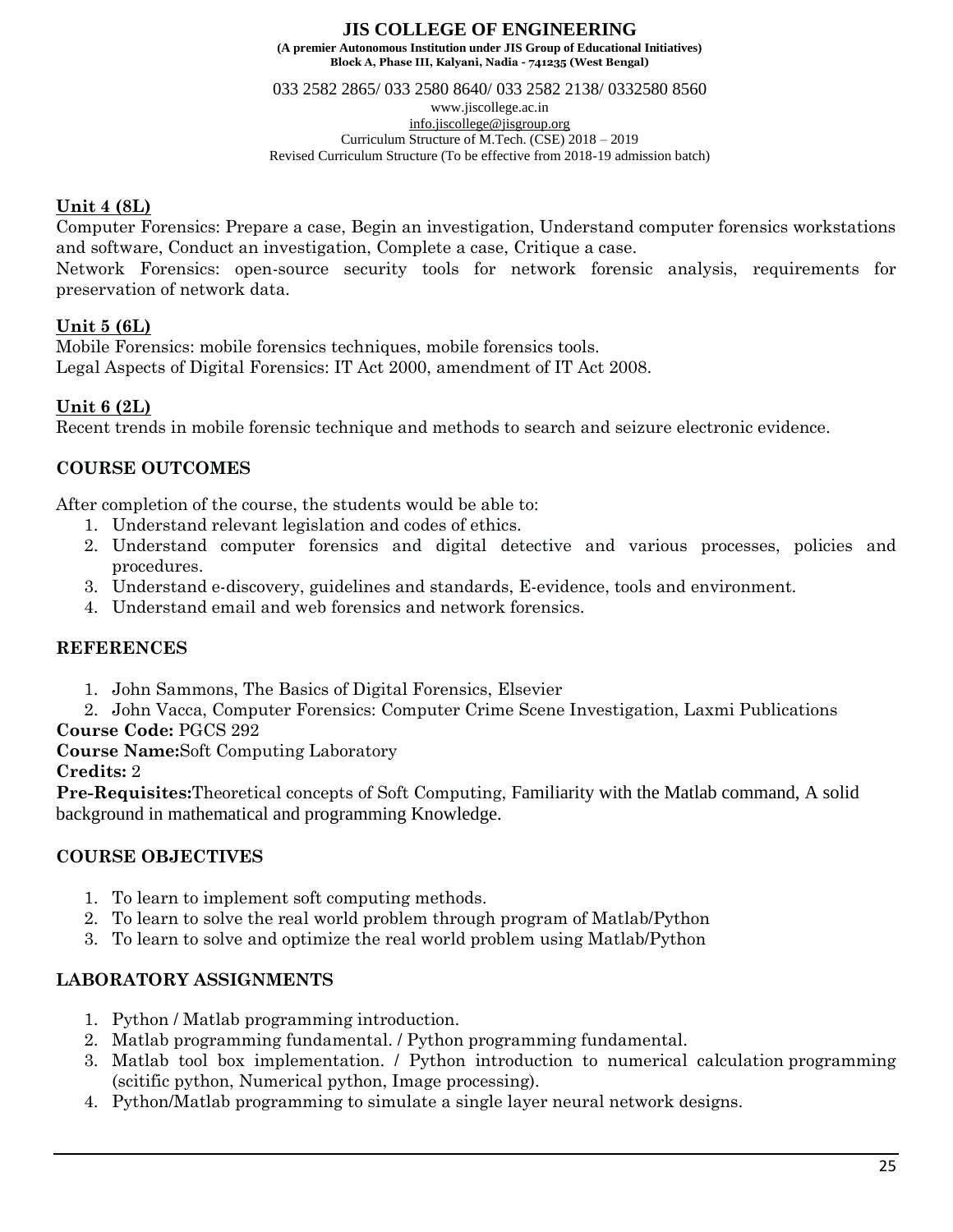033 2582 2865/ 033 2580 8640/ 033 2582 2138/ 0332580 8560

www.jiscollege.ac.in [info.jiscollege@jisgroup.org](mailto:info.jiscollege@jisgroup.org) Curriculum Structure of M.Tech. (CSE) 2018 – 2019

Revised Curriculum Structure (To be effective from 2018-19 admission batch)

- 5. Python/Matlab programming to simulate multiple layer neural network designs.
- 6. Python/Matlab programming to observe the perceptron learning algorithm performances for a single layer network. In this experiment consider the XOR dataset.
- 7. Write a Matlab/python code for maximizing  $F(x)=x^2$ , where x ranges from say 0 to 31 using Genetic Algorithm.
- 8. Use of Genetic Algorithm toolbox in matlab for optimization problem solving. Implantation Simple Genetic Algorithm in python for solving optimization problem.
- 9. Write a Matlab/python program to implement the different Fuzzy Membership functions.
- 10. Write a Matlab/python program to implement Clustering K –Means and its properties.
- 11. Write a Matlab/python program to implement Clustering Hierarchical Clustering.
- 12. Write a Matlab/python program to implement Clustering Fuxxy C-Means.

# **COURSE OUTCOMES**

After completion of the course, the students would be able to:

- 1. Understand the concept and techniques of designing and implementing of soft computing methods in real world problem
- 2. Acquire the knowledge of the fuzzy Neural network and Genetic Language
- 3. Analyze and optimized the problem of real-life applications

# **Course Code:** PGCS 293 B

**Course Name:** Secure Software Design and Enterprise Computing Lab

# **Credits:** 2

**Pre-Requisites:**Software Engineering, Networking, Security

# **COURSE OBJECTIVE**

- 1. To fix software flaws and bugs in various software.
- 2. To make students aware of various issues like weak random number generation, information leakage, poor usability, and weak or no encryption on data traffic.
- 3. To equip the students with techniques for successfully implementing and supporting network services on an enterprise scale and heterogeneous systems environment.
- 4. To make students aware of various methodologies and tools to design and develop secure software containing minimum vulnerabilities and flaws.

# **LABORATORY ASSIGNMENTS**

- 1. IPC (Message queue)
- 2. NIC Installation & Configuration (Windows/Linux)
- 3. Familiarization with Networking cables (CAT5, UTP, and Fiber Optics) Connectors (RJ45, Tconnector) Hubs, Switches
- 4. TCP/UDP Socket Programming
- 5. Multicast & Broadcast Sockets
- 6. Some application on network Security
- 7. Project on Software Development Life Cycle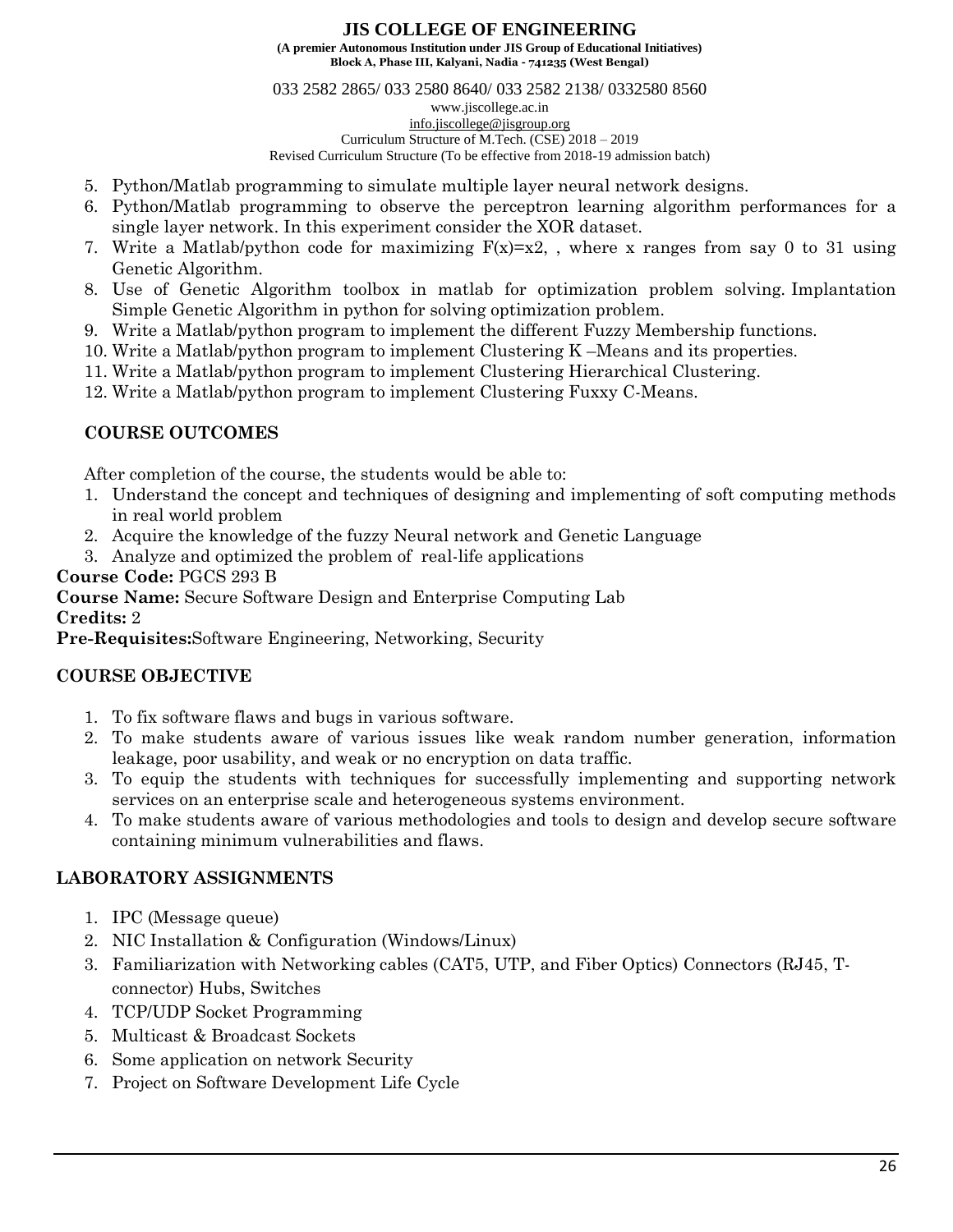033 2582 2865/ 033 2580 8640/ 033 2582 2138/ 0332580 8560

www.jiscollege.ac.in [info.jiscollege@jisgroup.org](mailto:info.jiscollege@jisgroup.org) Curriculum Structure of M.Tech. (CSE) 2018 – 2019 Revised Curriculum Structure (To be effective from 2018-19 admission batch)

# **COURSE OUTCOMES**

After completion of the course, the students would be able to:

- 1. Differentiate between various software vulnerabilities.
- 2. Illustrate software process vulnerabilities for an organization.
- 3. Monitor resources consumption in a software.
- 4. Interrelate security and software development process.

| <b>THIRD SEMESTER*</b> |                                                                                                                                                                                                        |                |                                    |                  |               |              |  |
|------------------------|--------------------------------------------------------------------------------------------------------------------------------------------------------------------------------------------------------|----------------|------------------------------------|------------------|---------------|--------------|--|
| <b>PAPER</b>           | <b>PAPER NAME</b>                                                                                                                                                                                      |                | <b>WEEKLY CONTACT PERIOD (WCP)</b> |                  |               | <b>MARKS</b> |  |
| <b>CODE</b>            |                                                                                                                                                                                                        | <b>LECTURE</b> | <b>TUTORIAL</b>                    | <b>PRACTICAL</b> | <b>CREDIT</b> |              |  |
| <b>THEORY</b>          |                                                                                                                                                                                                        |                |                                    |                  |               |              |  |
| <b>PGCS 301</b>        | Program Elective-V:<br>Mobile Applications and Services<br>A.<br>Compiler forHPC<br><b>B.</b><br>C.<br>OptimizationTechniques                                                                          | 3              | $\theta$                           | 0                | 3             | 100          |  |
| <b>PGCS 302</b>        | Open Elective:<br>BusinessAnalytics<br>A.<br>Β.<br>IndustrialSafety<br>OperationsResearch<br>C.<br>Cost Management of<br>D.<br>EngineeringProjects<br>CompositeMaterials<br>Е.<br>F.<br>Waste toEnergy | 3              | $\theta$                           | $\theta$         | 3             | 100          |  |
| RACTICAL<br>P          |                                                                                                                                                                                                        |                |                                    |                  |               |              |  |
| <b>PGCS 381</b>        | Dissertation-I /Industrial Project                                                                                                                                                                     | $\theta$       | $\theta$                           | 20               | 10            | 100          |  |
| TOTAL CREDIT: 16       |                                                                                                                                                                                                        |                |                                    |                  |               |              |  |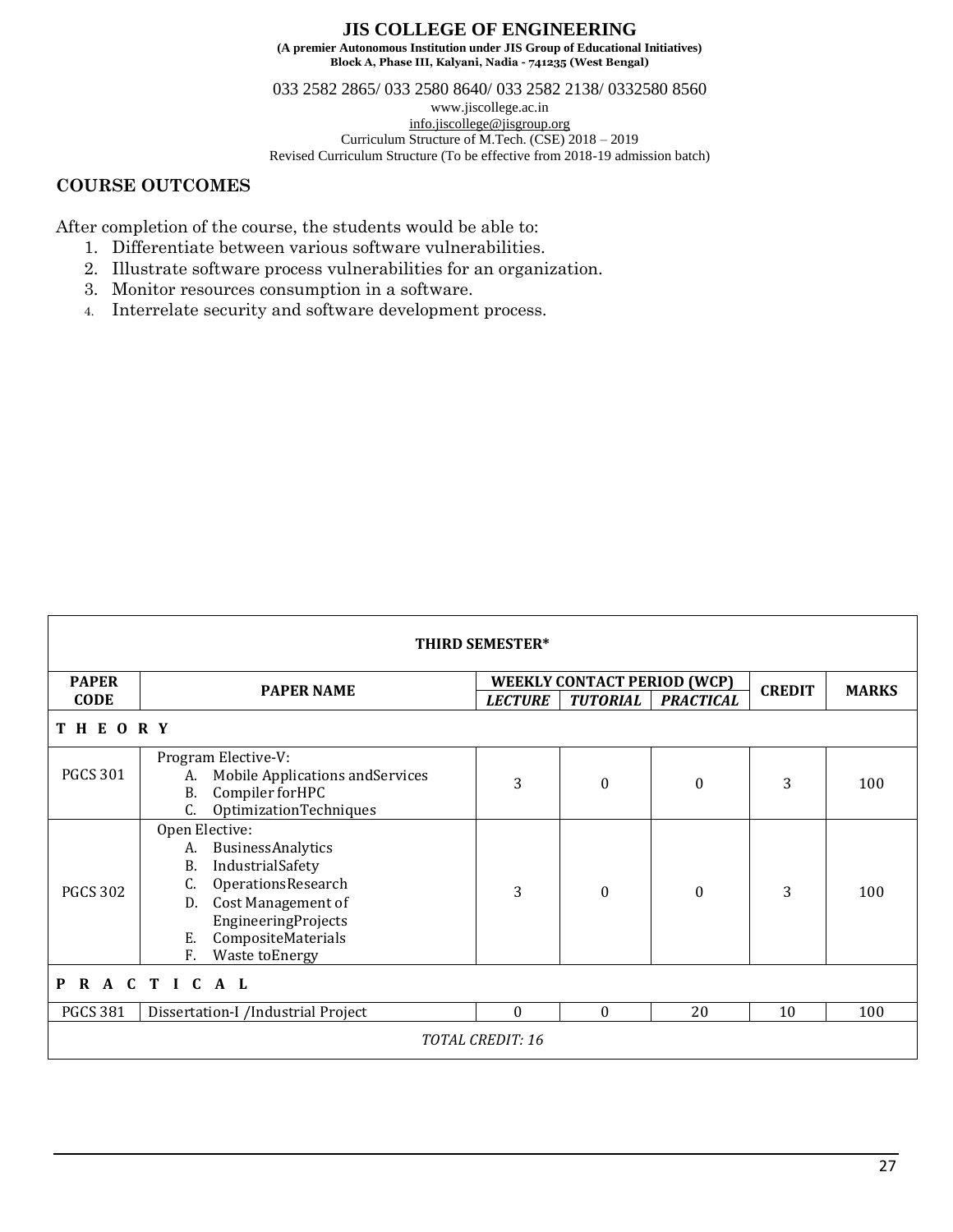033 2582 2865/ 033 2580 8640/ 033 2582 2138/ 0332580 8560

www.jiscollege.ac.in [info.jiscollege@jisgroup.org](mailto:info.jiscollege@jisgroup.org) Curriculum Structure of M.Tech. (CSE) 2018 – 2019 Revised Curriculum Structure (To be effective from 2018-19 admission batch)

**Course Code:**PGCS 301 A **Course Name:**Mobile Applications and Services **Credits:** 3 **Pre-Requisites:**Wireless Communication and Mobile Computing **Total Number of Lectures:** 36

### **Course Objectives:**

- 1. This course presents the three main mobile platforms and their ecosystems, namely Android, iOS, and PhoneGap/WebOS.
- 2. It explores emerging technologies and tools used to design and implement feature-richmobile applications for smartphones and tablets.
- 3. It also take into account both the technical constraints relative to storage capacity,processing capacity, display screen, communication interfaces, and the user interface,context and profile.

# **Lecture with breakup:**

### **Unit 1 (6L)**

Introduction: Introduction to Mobile Computing, Introduction to Android Development Environment, Factors in Developing Mobile Applications, Mobile Software Engineering, Frameworks and Tools, Generic UI Development Android User

### **Unit 2 (6L)**

More on Uis: VUIs and Mobile Apps, Text-to-Speech Techniques, Designing the Right UI, Multichannel and Multimodal Uis. Storing and Retrieving Data, Synchronization and Replication of Mobile Data, Getting the Model Right, Android Storing and Retrieving Data, Working with a Content Provider.

# **Unit 3 (8L)**

Communications via Network and the Web:State Machine, Correct Communications Model, Android Networking and Web, Telephony Deciding Scope of an App, Wireless Connectivity and Mobile Apps, Android Telephony. Notifications and Alarms: Performance, Performance and Memory Management, Android Notifications and Alarms, Graphics, Performance and Multithreading, Graphics and UI Performance, Android Graphics.

### **Unit 4 (7L)**

Putting It All Together: Packaging and Deploying, Performance Best Practices, Android Field Service App, Location Mobility and Location Based Services Android.

Multimedia: Mobile Agents and Peer-to-Peer Architecture, Android Multimedia.

### **Unit 5 (6L)**

Platforms and Additional Issues : Development Process, Architecture, Design, Technology Selection, Mobile App Development Hurdles, Testing, Security and Hacking , Active Transactions, More on Security, Hacking Android.

### **Unit 6 (3L)**

Recent trends in Communication protocols for IOT nodes, mobile computing techniques in IOT, agents based communications in IOT.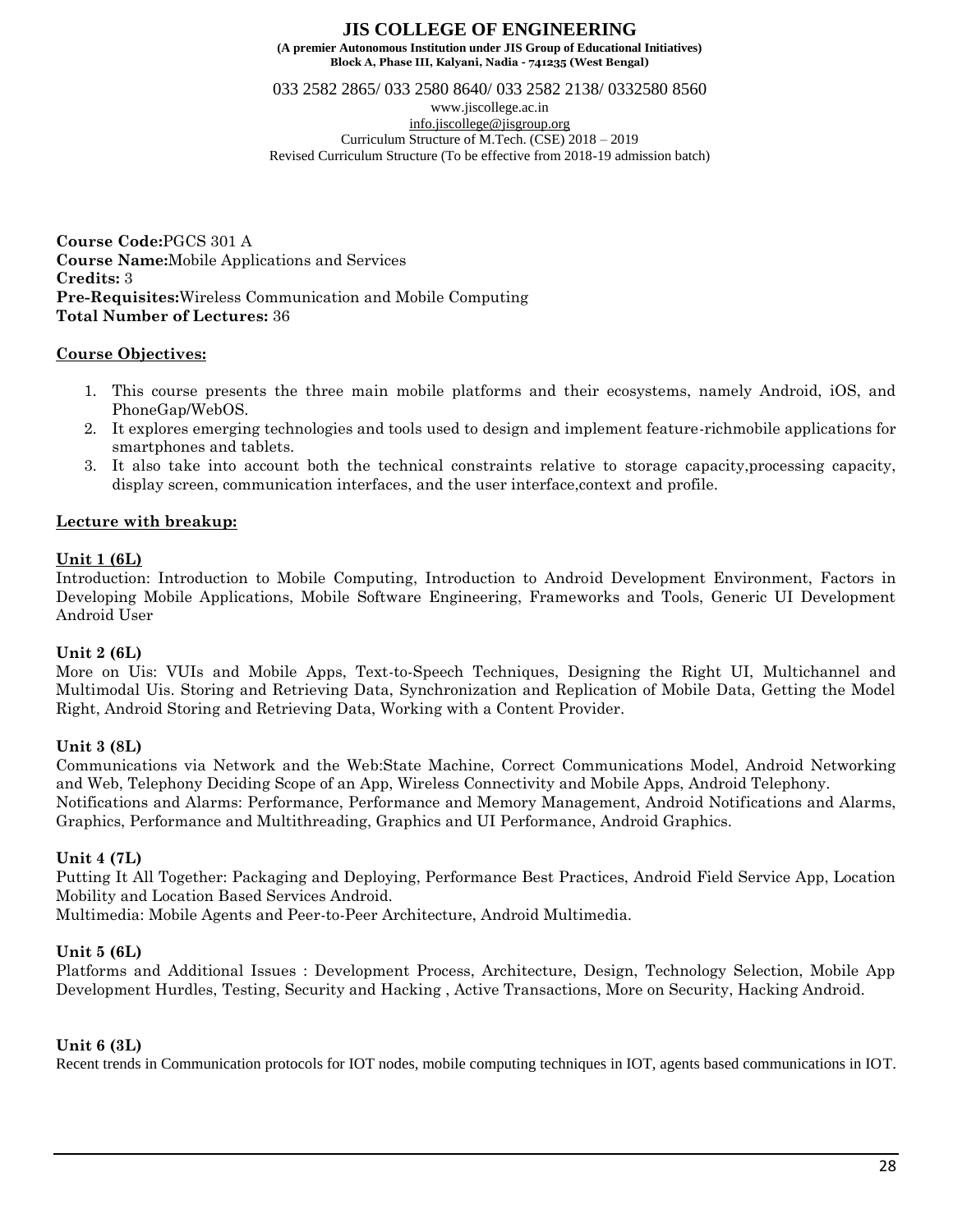033 2582 2865/ 033 2580 8640/ 033 2582 2138/ 0332580 8560

www.jiscollege.ac.in

[info.jiscollege@jisgroup.org](mailto:info.jiscollege@jisgroup.org) Curriculum Structure of M.Tech. (CSE) 2018 – 2019

Revised Curriculum Structure (To be effective from 2018-19 admission batch)

### **Course Outcomes:**

After the completion of the course, students would be able to:

- 1. Identify the target platform and users and be able to define and sketch a mobile application.
- 2. Understand the fundamentals, frameworks, and development lifecycle of mobile application platforms including iOS, Android, and PhoneGap.
- 3. Design and develop a mobile application prototype in one of the platform (challenge project).

# **References:**

**1.** Wei-Meng Lee, Beginning Android™ 4 Application Development, 2012 by John Wiley & Sons.

**Course Code:** PGCS 301 B **Course Name:** Compiler for HPC **Credits:** 3 **Pre-Requisites:** Data Structure, Compiler Design, Theory of Computation **Total Number of Lectures:** 36

# **Course Objectives:**

1. The objective of this course is to introduce structure of compilers and high performance compiler design for students. Concepts of cache coherence and parallel loops in compilers are included.

# **Lecture with breakup:**

# **Unit 1 (4L)**

High Performance Systems, Structure of a Compiler, Programming Language Features, Languages for High Performance.

# **Unit 2 (6L)**

Data Dependence: Data Dependence in Loops, Data Dependence in Conditionals, Data Dependence in Parallel Loops, Program Dependence Graph.

Scalar Analysis with Factored Use-Def Chains: Constructing Factored Use-Def Chains, FUD Chains for Arrays, Induction Variables Using FUD Chains, Constant Propagation with FUD Chains, Data Dependence for Scalars. Data Dependence Analysis for Arrays.

# **Unit 3 (8L)**

Array Region Analysis, Pointer Analysis, I/O Dependence, Procedure Calls, Inter-procedural Analysis.

Loop Restructuring: Simple Transformations, Loop Fusion, Loop Fission, Loop Reversal, Loop Interchanging, Loop Skewing, Linear Loop Transformations, Strip-Mining, Loop Tiling, Other Loop Transformations, and Interprocedural Transformations.

Optimizing for Locality: Single Reference to Each Array, Multiple References, General Tiling, Fission and Fusion for Locality.

# **Unit 4 (6L)**

Concurrency Analysis: Concurrency from Sequential Loops, Concurrency from Parallel Loops, Nested Loops, Round off Error, Exceptions and Debuggers.

Vector Analysis: Vector Code, Vector Code from Sequential Loops, Vector Code from For all Loops, Nested Loops, Round off Error, Exceptions, and Debuggers, Multi-vector Computers.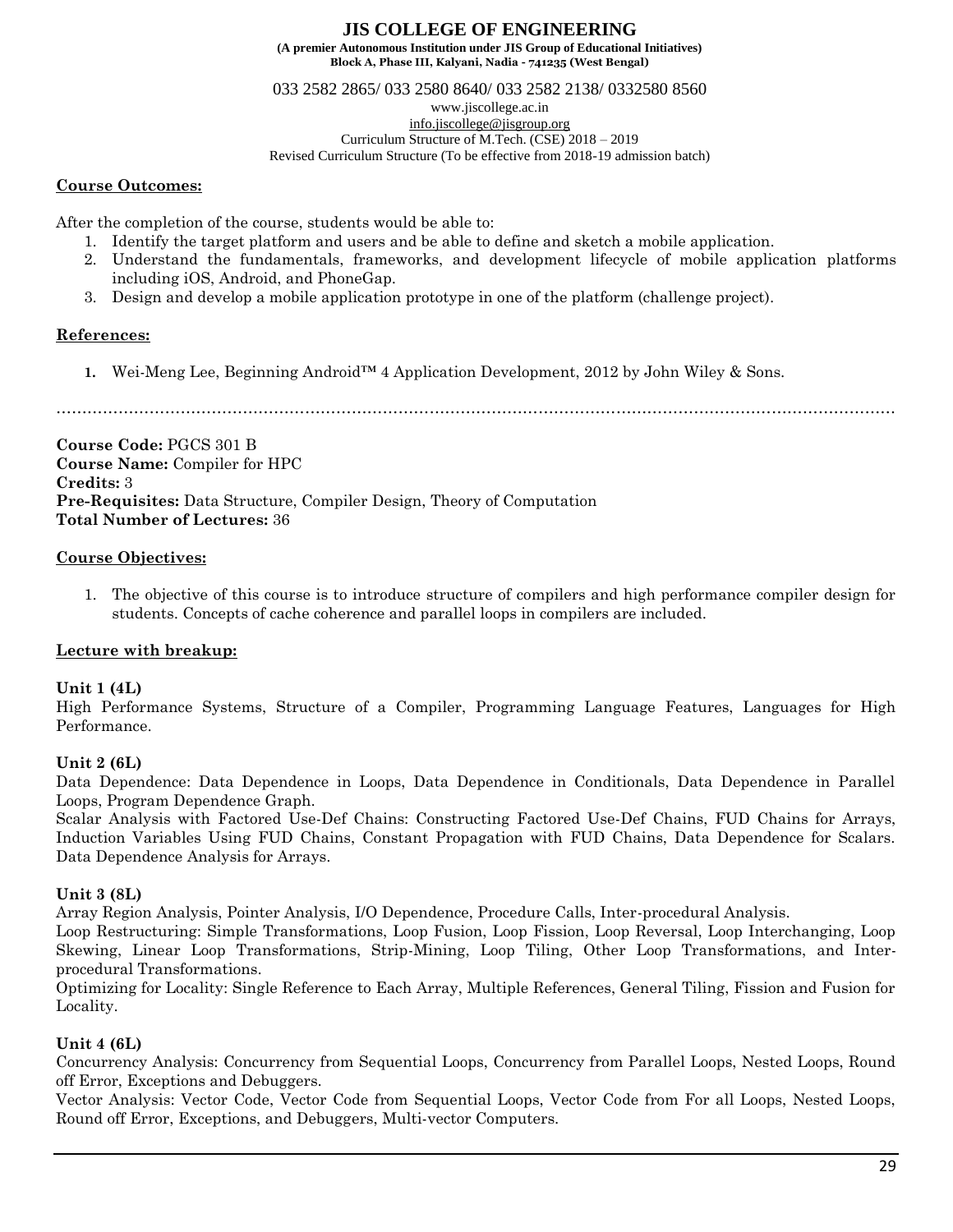033 2582 2865/ 033 2580 8640/ 033 2582 2138/ 0332580 8560

www.jiscollege.ac.in [info.jiscollege@jisgroup.org](mailto:info.jiscollege@jisgroup.org)

Curriculum Structure of M.Tech. (CSE) 2018 – 2019

Revised Curriculum Structure (To be effective from 2018-19 admission batch)

### **Unit 5 (8L)**

Message-Passing Machines: SIMD Machines, MIMD Machines, Data Layout, Parallel Code for Array Assignment, Remote Data Access, Automatic Data Layout, Multiple Array Assignments, Other Topics. Scalable Shared-Memory Machines: Global Cache Coherence, Local Cache Coherence, Latency Tolerant Machines.

### **Unit 6 (4L)**

Recent trends in compiler design for high performance computing and message passing machines and scalable shared memory machine.

## **Course Outcomes:**

After the completion of the course, students would be:

- 1. Familiar with the structure of compiler.
- 2. Familiar with parallel loops, data dependency and exception handling and debugging in compiler.

## **References:**

1. Michael Wolfe, High-Performance Compilers for Parallel Computing, Pearson.

………………………………………………………………………………………………………………………………………………

**Course Code:** PGCS 301C **Course Name:** Optimization Techniques **Credits:** 3 **Pre-Requisites:** Linear Algebra and Numerical Methods. **Total Number of Lectures:** 36

### **Course Objectives:**

1. To provide insight to the mathematical formulation of real world problems.

2. To optimize these mathematical problems using nature based algorithms. And the solution is useful especially for NP-Hard problems.

# **Lecture with breakup:**

# **Unit 1 (5L)**

Engineering application of Optimization, Formulation of design problems as mathematical programming problems.

# **Unit 2 (5L)**

General Structure of Optimization Algorithms, Constraints, The Feasible Region.

### **Unit 3 (9L)**

Branches of Mathematical Programming: Optimization using calculus, Graphical Optimization, Linear Programming, Quadratic Programming, Integer Programming, Semi Definite Programming.

### **Unit 4 (7L)**

Optimization Algorithms like Genetic Optimization, Particle Swarm Optimization, Ant Colony Optimization etc.

# **Unit 5 (5L)**

Real life Problems and their mathematical formulation as standard programming problems.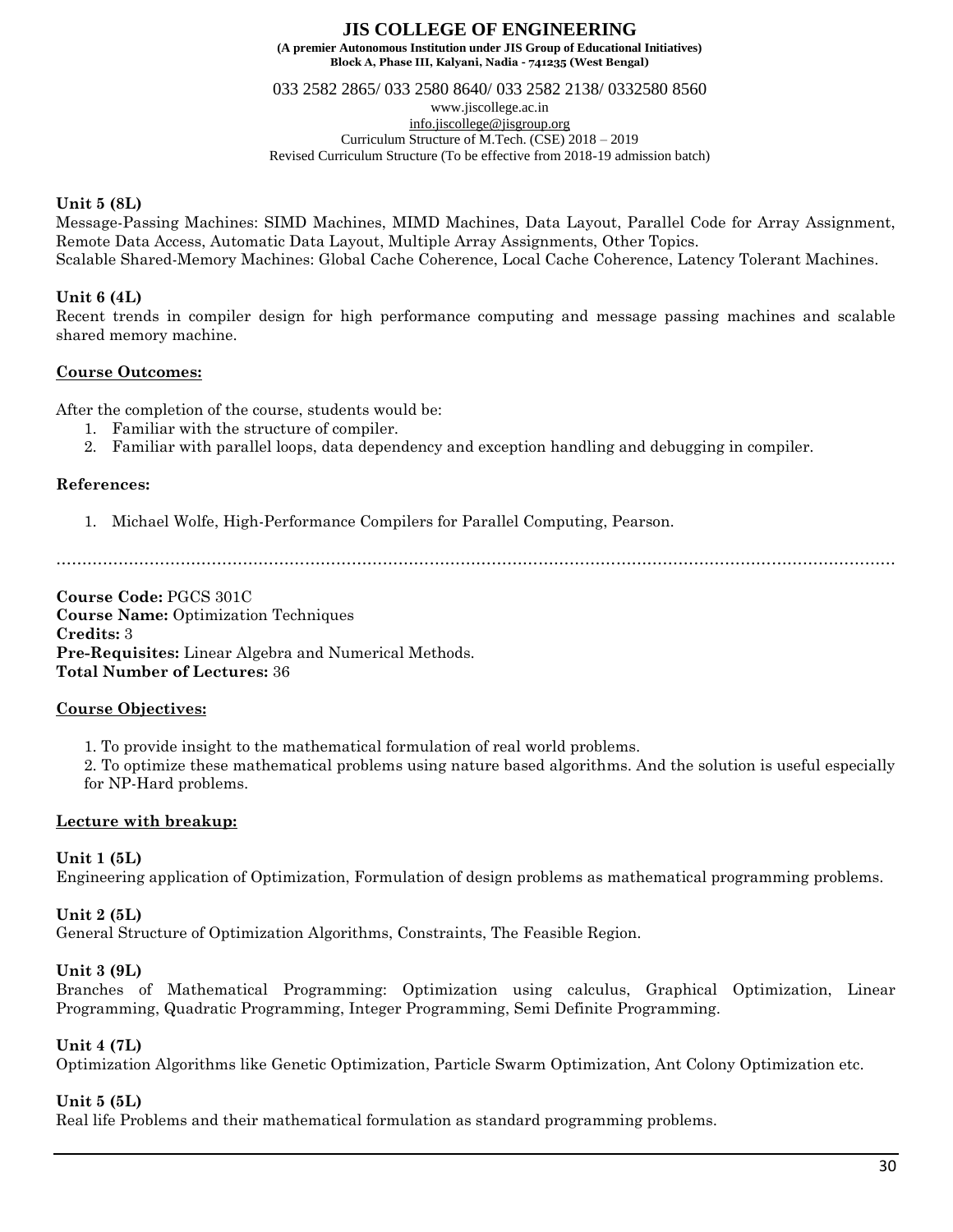033 2582 2865/ 033 2580 8640/ 033 2582 2138/ 0332580 8560

www.jiscollege.ac.in [info.jiscollege@jisgroup.org](mailto:info.jiscollege@jisgroup.org) Curriculum Structure of M.Tech. (CSE) 2018 – 2019 Revised Curriculum Structure (To be effective from 2018-19 admission batch)

#### **Unit 6(5L)**

Recent trends: Applications of ant colony optimization, genetics and linear and quadratic programming in real world applications.

### **Course Outcomes:**

After completion of the course, students would be able to:

- 1. Formulate optimization problems.
- 2. Understand and apply the concept of optimality criteria for various types of optimization problems.
- 3. Solve various constrained and unconstrained problems in Single variable as well as multivariable.
- 4. Apply the methods of optimization in real life situation.

#### **References:**

- 1. Laurence A. Wolsey (1998). Integer programming. Wiley. ISBN 978-0-471-28366-9.
- 2. Practical Optimization Algorithms and Engineering Applications Andreas Antoniou.
- 3. An Introduction to Optimization Edwin K., P. Chong & Stanislaw h. Zak.
- 4. Dimitris Bertsimas; Robert Weismantel (2005). Optimization over integers. Dynamic Ideas. ISBN 978-0- 9759146-2-5.
- 5. John K. Karlof (2006). Integer programming: theory and practice.CRC Press. ISBN 978-0-8493-1914-3.
- 6. H. Paul Williams (2009). Logic and Integer Programming. Springer. ISBN 978-0-387-92279-9.
- 7. Michael Jünger; Thomas M. Liebling; Denis Naddef; George Nemhauser; William R. Pulleyblank; Gerhard Reinelt; Giovanni Rinaldi; Laurence A. Wolsey, eds. (2009). 50 Years of Integer Programming 1958-2008: From the Early Years to the State-of-the- Art. Springer. ISBN 978-3-540-68274-5.
- 8. Der-San Chen; Robert G. Batson; Yu Dang (2010). Applied Integer Programming: Modeling and Solution. John Wiley and Sons. ISBN 978-0-470-37306-4.

………………………………………………………………………………………………………………………………………………

**Course Code:** PGCS 302A

**Course Name:** Business Analytics

#### **Credits:** 3

**Pre-Requisites:** *basic statistics*, machine learning, optimization models, Data Mining, neural networks, verticals (*Retail*, Healthcare, Telecom, Insurance, Technology, etc.) and horizontals (*marketing*, operations, sales, *product*).

### **Total Number of Lectures:36**

### **Course Objective:**

1. Understand the role of business analytics within an organization.

2. Analyze data using statistical and data mining techniques and understand relationships between the underlying business processes of an organization.

3. To gain an understanding of how managers use business analytics to formulate and solve business problems and to support managerial decision making.

- 4. To become familiar with processes needed to develop, report, and analyze business data.
- 5. Use decision-making tools/Operations research techniques.
- 6. Mange business process using analytical and management tools.

7. Analyze and solve problems from different industries such as manufacturing, service, retail, software, banking and finance, sports, pharmaceutical, aerospace etc.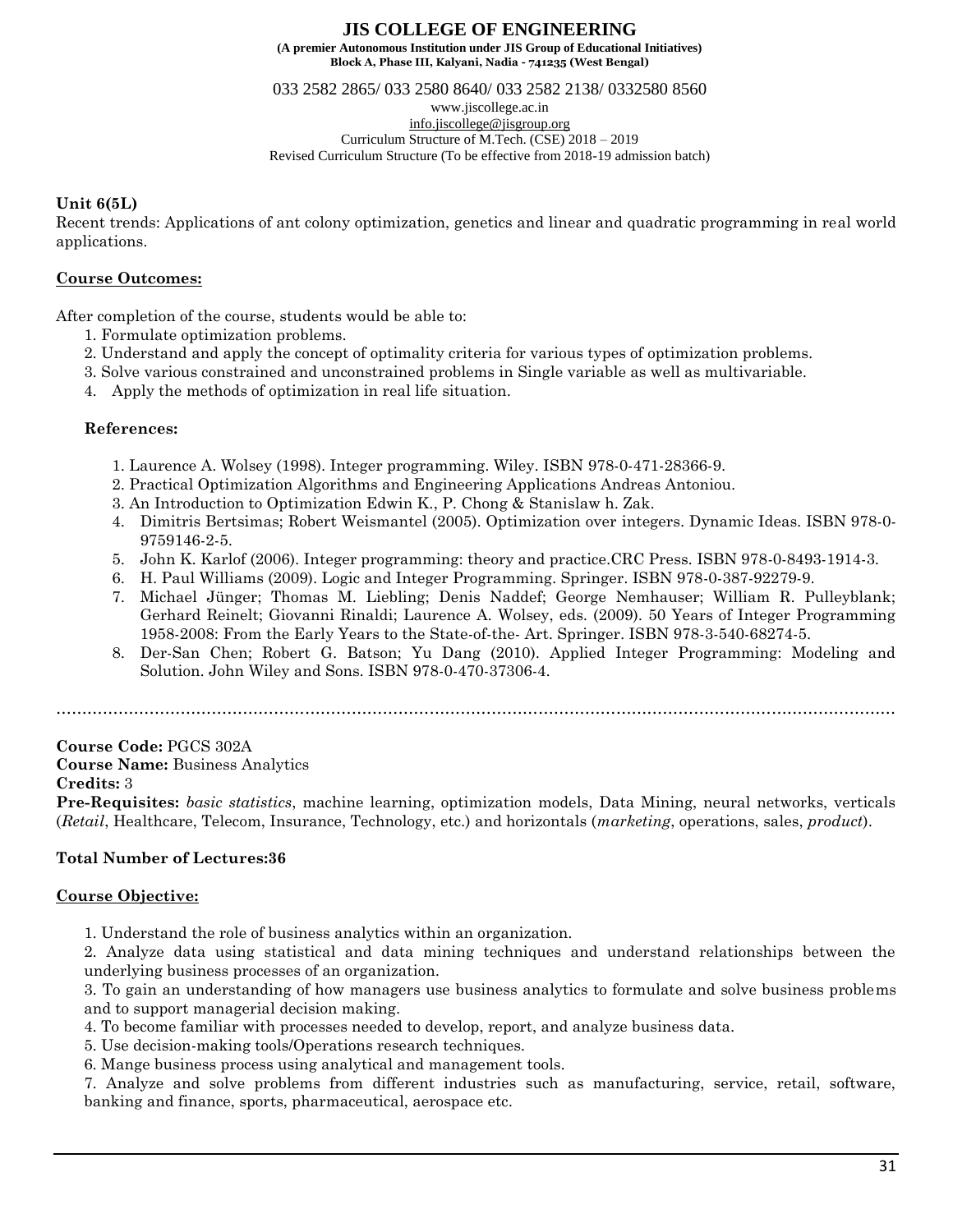**Block A, Phase III, Kalyani, Nadia - 741235 (West Bengal)**

033 2582 2865/ 033 2580 8640/ 033 2582 2138/ 0332580 8560

www.jiscollege.ac.in [info.jiscollege@jisgroup.org](mailto:info.jiscollege@jisgroup.org)

Curriculum Structure of M.Tech. (CSE) 2018 – 2019

Revised Curriculum Structure (To be effective from 2018-19 admission batch)

#### **Lecture with breakup:**

### **Unit 1 (6L)**

Business Analysis: Overview of Business Analysis, Overview of Requirements, Role of the Business Analyst,Stakeholders: the project team, management, and the front line, Handling Stakeholder Conflicts.

### **Unit 2 (6L)**

Life Cycles: Systems Development Life Cycles, Project Life Cycles, Product Life,Cycles, Requirement Life Cycles..

### **Unit 3 (6L)**

Forming Requirements: Overview of Requirements, Attributes of Good Requirements, Types of Requirements, Requirement Sources, Gathering Requirements from Stakeholders, Common Requirements Documents.

### **Unit 4 (9L)**

Transforming Requirements: Stakeholder Needs Analysis, Decomposition Analysis, Additive/Subtractive Analysis, Gap Analysis, Notations (UML & BPMN), Flowcharts, Swim Lane Flowcharts, Entity-Relationship Diagrams, State-Transition Diagrams, Data Flow Diagrams, Use Case Modeling, Business Process Modeling

### **Unit 5 (6L)**

Finalizing Requirements: Presenting Requirements, Socializing Requirements and Gaining Acceptance, Prioritizing Requirements, Managing Requirements Assets: Change Control, Requirements Tools.

### **Unit 6 (3L)**

Recent Trends in : Embedded and collaborative business intelligence, Visual data recovery.

### **Course Outcomes:**

After completion of course, students would be able to:

- 1. Demonstrate knowledge of data analytics.
- 2. Demonstrate the ability of think critically in making decisions based on data and deep analytics.
- 3. Demonstrate the ability to use technical skills in predicative and prescriptive modeling to support business decision-making.
- 4. Demonstrate the ability to translate data into clear, actionable insights.

### **References:**

1. Business analytics Principles, Concepts, and Applications by Marc J. Schniederjans, Dara G. Schniederjans, Christopher M. Starkey, Pearson FT Press.

2. Business Analytics by James Evans, persons Education.

………………………………………………………………………………………………………………………………………………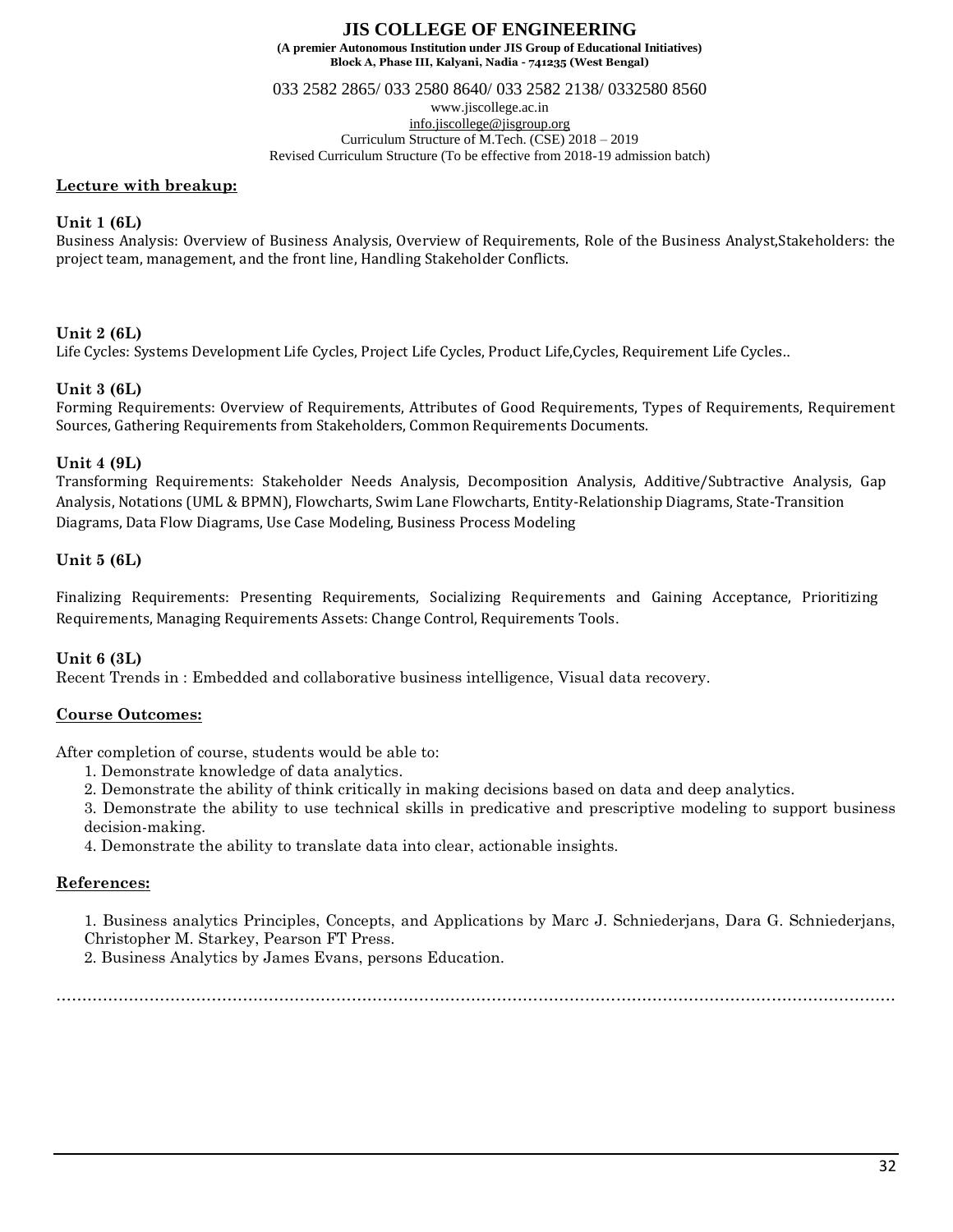033 2582 2865/ 033 2580 8640/ 033 2582 2138/ 0332580 8560

www.jiscollege.ac.in [info.jiscollege@jisgroup.org](mailto:info.jiscollege@jisgroup.org) Curriculum Structure of M.Tech. (CSE) 2018 – 2019 Revised Curriculum Structure (To be effective from 2018-19 admission batch)

**Course Code:** PGCS 302B **Course Name:**Industrial Safety **Credits:** 3 **Pre-Requisites: Total Number of Lectures: 36**

### **Course Objective:**

#### **Lecture with breakup:**

### **Unit 1 [7]**

Industrial safety: Accident, causes, types, results and control, mechanical and electrical hazards, types, causes and preventive steps/procedure, describe salient points of factories act 1948 for health and safety, wash rooms, drinking water layouts, light, cleanliness, fire, guarding, pressure vessels, etc, Safety color codes. Fire prevention and firefighting, equipment and methods.

#### **Unit 2 [6]**

Fundamentals of maintenance engineering: Definition and aim of maintenance engineering, Primary and secondary functions and responsibility of maintenance department, Types of maintenance, Types and applications of tools used for maintenance, Maintenance cost & its relation with replacement economy, Service life of equipment.

#### **Unit 3 [8]**

Wear and Corrosion and their prevention: Wear- types, causes, effects, wear reduction methods, lubricants-types and applications, Lubrication methods, general sketch, working and applications, i. Screw down grease cup, ii. Pressure grease gun, iii. Splash lubrication, iv. Gravity lubrication, v. Wick feed lubrication vi. Side feed lubrication, vii. Ring lubrication, Definition, principle and factors affecting the corrosion. Types of corrosion, corrosion prevention methods.

### **Unit 4 [6]**

Fault tracing: Fault tracing-concept and importance, decision tree concept, need and applications, sequence of fault finding activities, show as decision tree, draw decision tree for problems in machine tools, hydraulic, pneumatic, automotive, thermal and electrical equipment's like, I. Any one machine tool, ii. Pump iii. Air compressor, iv. Internal combustion engine, v. Boiler, vi. Electrical motors, Types of faults in machine tools and their general causes.

#### **Unit 5 [9]**

Periodic and preventive maintenance: Periodic inspection-concept and need, degreasing, cleaning and repairing schemes, overhauling of mechanical components, overhauling of electrical motor, common troubles and remedies of electric motor, repair complexities and its use, definition, need, steps and advantages of preventive maintenance. Steps/procedure for periodic and preventive maintenance of: I. Machine tools, ii. Pumps, iii. Air compressors, iv. Diesel generating (DG) sets, Program and schedule of preventive maintenance of mechanical and electrical equipment, advantages of preventive maintenance. Repair cycle concept and importance.

### **Course Outcomes:**

After completion of course, students would be able to: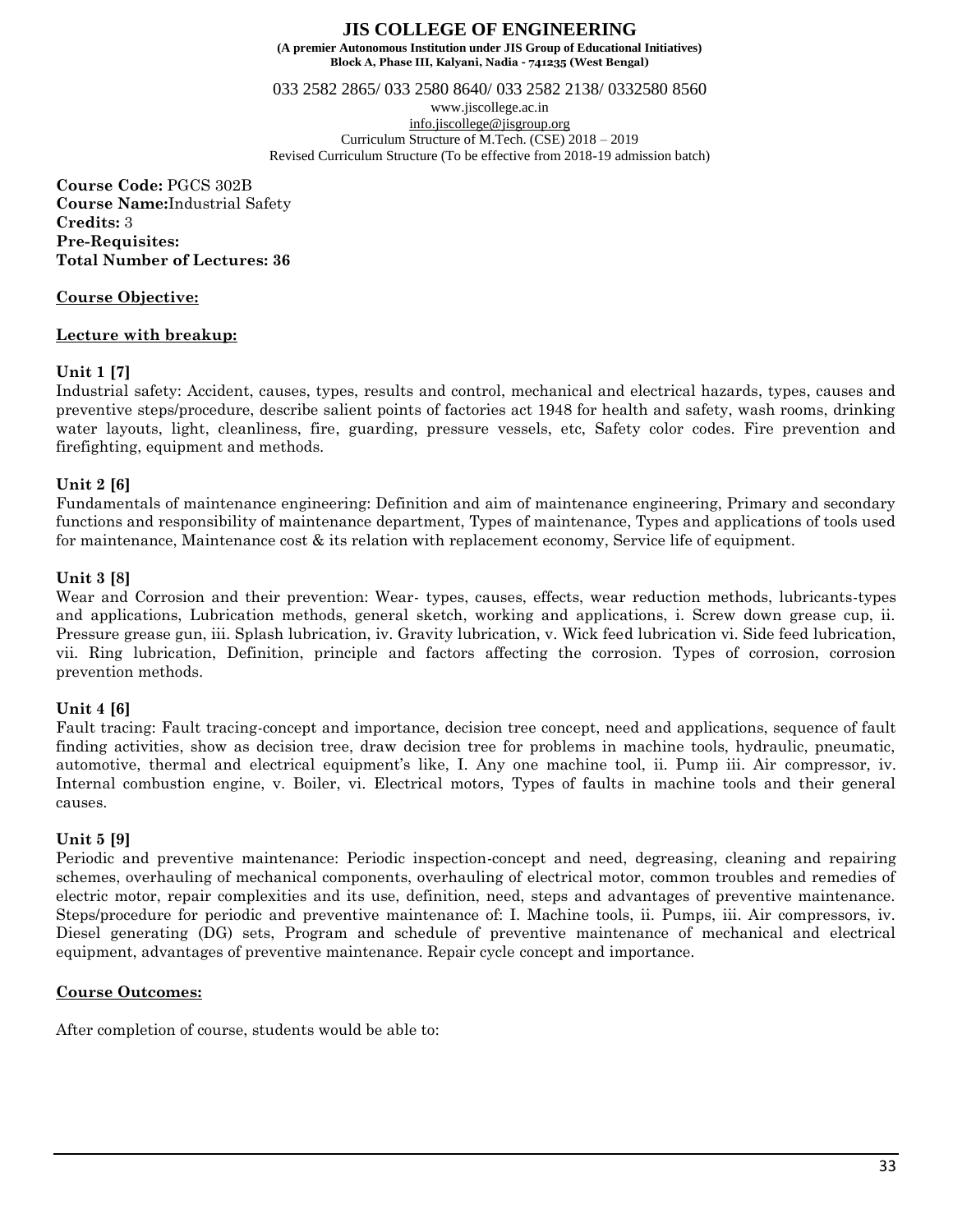033 2582 2865/ 033 2580 8640/ 033 2582 2138/ 0332580 8560

www.jiscollege.ac.in

[info.jiscollege@jisgroup.org](mailto:info.jiscollege@jisgroup.org)

Curriculum Structure of M.Tech. (CSE) 2018 – 2019 Revised Curriculum Structure (To be effective from 2018-19 admission batch)

## **References:**

- 1. Maintenance Engineering Handbook, Higgins & Morrow, Da Information Services.
- 2. Maintenance Engineering, H. P. Garg, S. Chand and Company.
- 3. Pump-hydraulic Compressors, Audels, Mcgrew Hill Publication.
- 4. Foundation Engineering Handbook, Winterkorn, Hans, Chapman & Hall London.

**Course Code:** PGCS 302 C **Course Name:**Operations Research **Credits:** 3 **Pre-Requisites: Total Number of Lectures:36**

# **Lecture with breakup:**

# **Unit 1(7L)**

Optimization Techniques, Model Formulation, models, General L.R Formulation, Simplex Techniques, Sensitivity Analysis, Inventory Control Models.

# **Unit 2(8L)**

Formulation of a LPP - Graphical solution revised simplex method - duality theory - dual simplex method sensitivity analysis - parametric programming.

### **Unit 3(6L)**

Nonlinear programming problem - Kuhn-Tucker conditions min cost flow problem - max flow problem - CPM/PERT.

# **Unit 4(8L)**

Scheduling and sequencing - single server and multiple server models - deterministic inventory models - Probabilistic inventory control models - Geometric Programming.

# **Unit 5(7L)**

Competitive Models,Single and Multi-channel Problems, Sequencing Models, Dynamic Programming, Flow in Networks, Elementary Graph Theory, Game Theory Simulation.

# **Course Outcomes:**

After completion of course, students would be able to:

- 1. Apply the dynamic programming to solve problems of discrete and continuous variables.
- 2. Apply the concept of non-linear programming.
- 3. Carry out sensitivity analysis.
- 4. Model the real world problem and simulate it.

### **References:**

- 1. H.A. Taha, Operations Research, An Introduction, PHI, 2008.
- 2. H.M. Wagner, Principles of Operations Research, PHI, Delhi, 1982.
- 3. J.C. Pant, Introduction to Optimisation: Operations Research, Jain Brothers, Delhi, 2008.
- 4. Hitler Libermann Operations Research: McGraw Hill Pub. 2009
- 5. Pannerselvam, Operations Research: Prentice Hall of India 2010
- 6. Harvey M Wagner, Principles of Operations Research: Prentice Hall of India 2010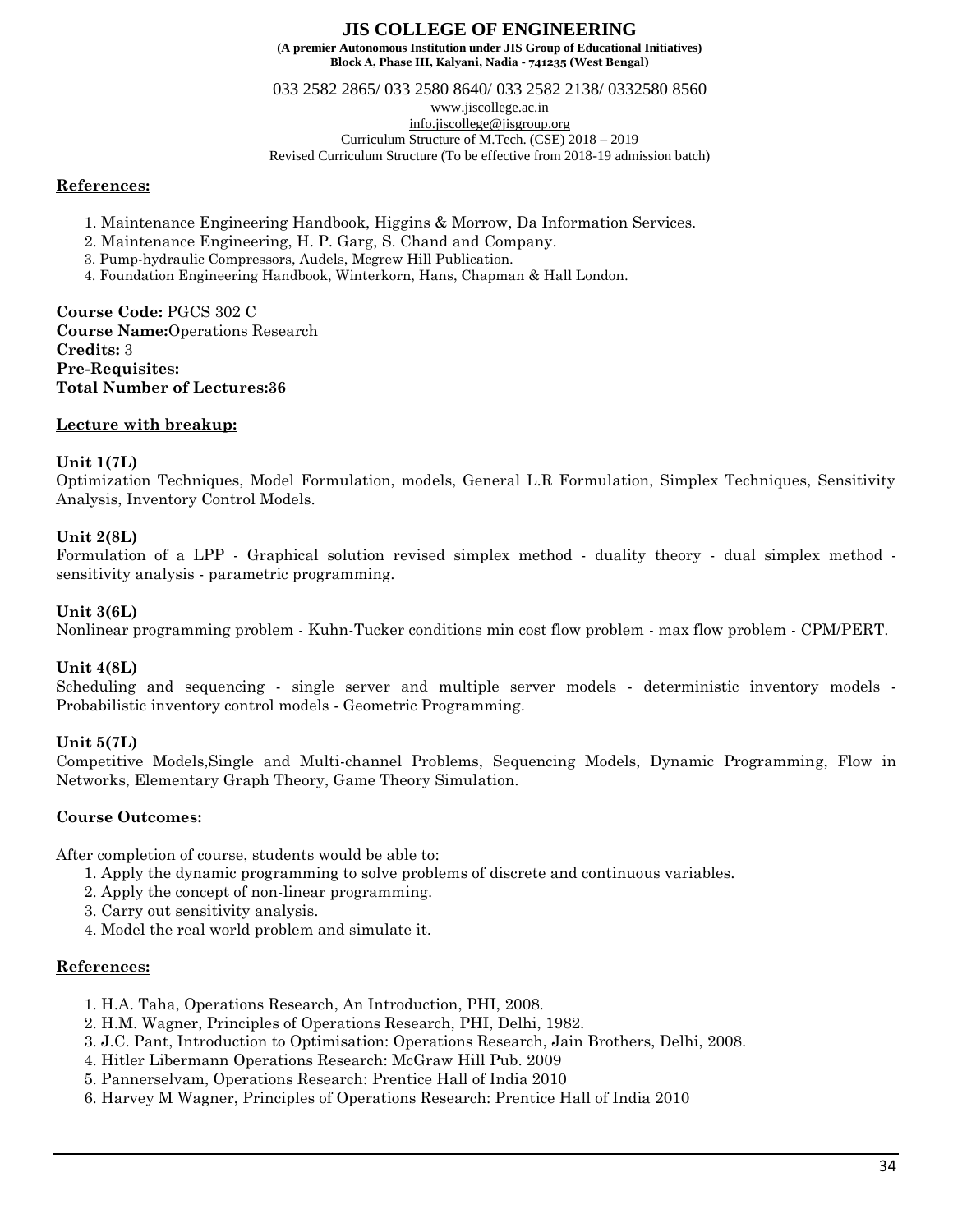**Block A, Phase III, Kalyani, Nadia - 741235 (West Bengal)**

033 2582 2865/ 033 2580 8640/ 033 2582 2138/ 0332580 8560

www.jiscollege.ac.in [info.jiscollege@jisgroup.org](mailto:info.jiscollege@jisgroup.org) Curriculum Structure of M.Tech. (CSE) 2018 – 2019 Revised Curriculum Structure (To be effective from 2018-19 admission batch)

**Course Code:** PGCS 302 D **Course Name:**Cost Management of Engineering Projects **Credits:** 3 **Pre-Requisites: Basic concepts of Cost Management. Total Number of Lectures: 36**

**Course Objective:** Prepare Engineering students to analyze Cost/Revenue data and carry out make Economic Analyses in the decision making Process to Justify or Reject alternatives/projects on an economic basis.

### **Lecture with breakup:**

### **Unit 1 ( 3L)**

Introduction and Overview of the Strategic Cost Management Process

## **Unit 2 (6L)**

Cost concepts in decision-making; relevant cost, Differential cost, Incremental cost and Opportunity cost. Objectives of a Costing System; Inventory valuation; Creation of a Database for operational control; Provision of data for Decision-Making.

### **Unit 3 (12L)**

Project: meaning, Different types, why to manage, cost overruns centres, various stages of project execution: conception to commissioning. Project execution as conglomeration of technical and nontechnical activities. Detailed Engineering activities. Pre project execution main clearances and documents Project team: Role of each member. Importance Project site: Data required with significance. Project contracts. Types and contents. Project execution Project cost control. Bar charts and Network diagram. Project commissioning: mechanical and process Concurrency Control: Concurrency control in centralized database systems; Concurrency control in DDBS.

### **Unit 4 (11L)**

Cost Behavior and Profit Planning Marginal Costing; Distinction between Marginal Costing and Absorption Costing; Break-even Analysis, Cost-Volume-Profit Analysis. Various decision-making problems. Standard Costing and Variance Analysis. Pricing strategies: Pareto Analysis. Target costing, Life Cycle Costing. Costing of service sector. Just-in-time approach, Material Requirement Planning, Enterprise Resource Planning, Total Quality Management and Theory of constraints. Activity-Based Cost Management, Bench Marking; Balanced Score Card and Value-Chain Analysis. Budgetary Control; Flexible Budgets; Performance budgets; Zero-based budgets.

### **Unit 5 (4L)**

Quantitative techniques for cost management, Linear Programming, PERT/CPM, Transportation problems, Assignment problems, Simulation, Learning Curve Theory.

### **Course Outcomes:**

After completion of course, students would be able to:

- 1. Distinguish the various types of contracts that are applied to construction projects
- 2. Demonstrate the administration procedures that are used with various contract types
- 3. Determine plans and strategies to manage conflicts and disputes
- 4. Analyse financial performance at the business and the project levels (e.g. cash flow and profitability)
- 5. Develop corrective and preventive cost planning measures to evaluate financial performance
- 6. Manage document control, information management and reporting systems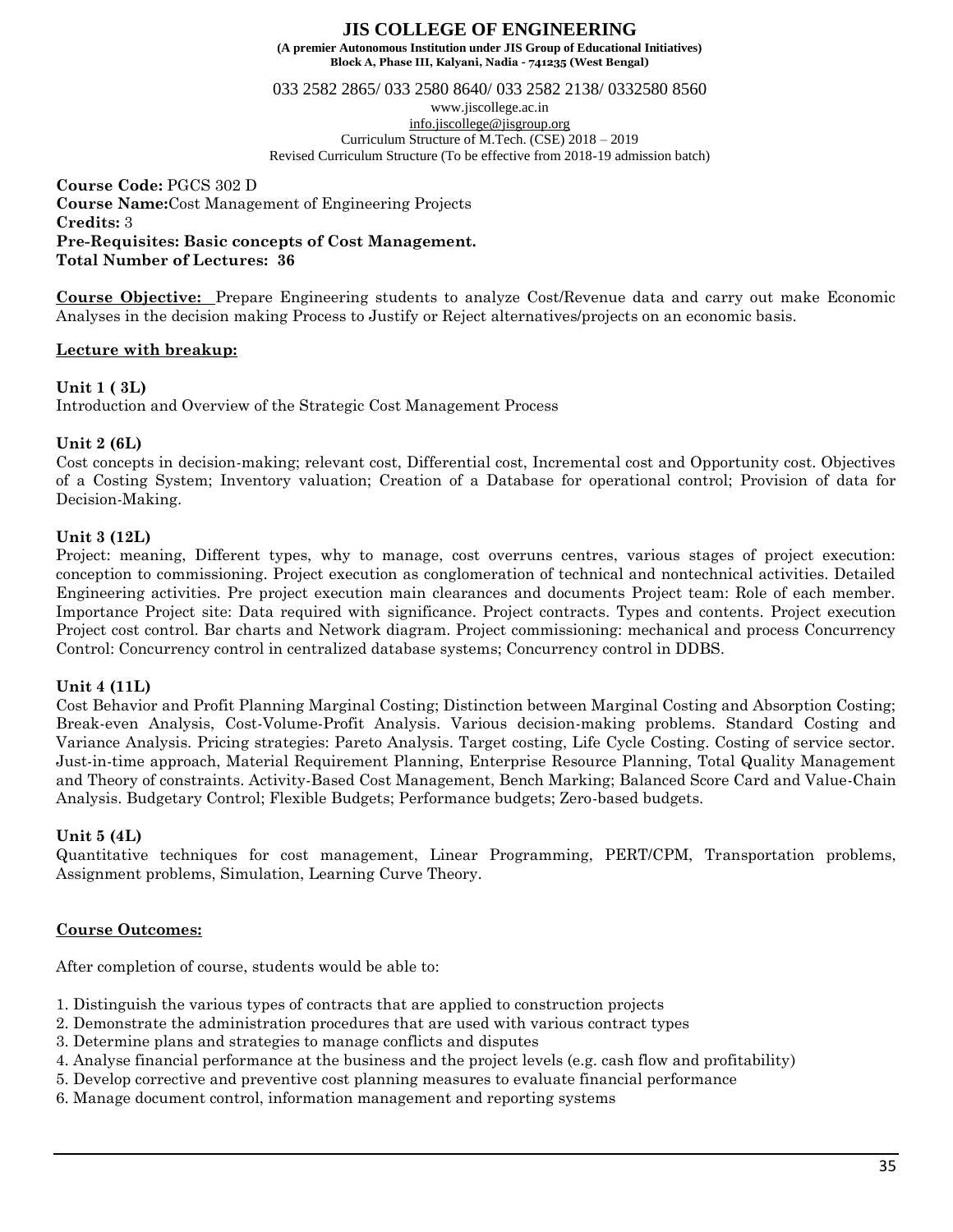033 2582 2865/ 033 2580 8640/ 033 2582 2138/ 0332580 8560

www.jiscollege.ac.in

[info.jiscollege@jisgroup.org](mailto:info.jiscollege@jisgroup.org) Curriculum Structure of M.Tech. (CSE) 2018 – 2019

Revised Curriculum Structure (To be effective from 2018-19 admission batch)

## **References:**

- 1. Cost Accounting A Managerial Emphasis, Prentice Hall of India, New Delhi.
- 2. Charles T. Horngren and George Foster, Advanced Management Accounting.
- 3. Robert S Kaplan Anthony A. Alkinson, Management & Cost Accounting.
- 4. Ashish K. Bhattacharya, Principles & Practices of Cost Accounting A. H. Wheeler publisher.
- 5. N.D. Vohra, Quantitative Techniques in Management, Tata McGraw Hill Book Co. Ltd.

………………………………………………………………………………………………………………………………………………

**Course Code:** PGCS 302 E **Course Name:**Composite Materials **Credits:** 3 **Pre-Requisites: Total Number of Lectures: 36**

## **Lecture with breakup:**

## **Unit 1 [7]**

INTRODUCTION: Definition – Classification and characteristics of Composite materials. Advantages and application of composites. Functional requirements of reinforcement and matrix. Effect of reinforcement (size, shape, distribution, volume fraction) on overall composite performance.

# **Unit 2 [8]**

REINFORCEMENTS: Preparation-layup, curing, properties and applications of glass fibers, carbon fibers, Kevlar fibers and Boron fibers. Properties and applications of whiskers, particle reinforcements. Mechanical Behavior of composites: Rule of mixtures, Inverse rule of mixtures. Isostrain and Isostress conditions.

### **Unit 3 [8]**

Manufacturing of Metal Matrix Composites: Casting – Solid State diffusion technique, Cladding – Hot isostatic pressing. Properties and applications. Manufacturing of Ceramic Matrix Composites: Liquid Metal Infiltration – Liquid phase sintering. Manufacturing of Carbon – Carbon composites: Knitting, Braiding, Weaving. Properties and applications.

### **Unit 4 [7]**

Manufacturing of Polymer Matrix Composites: Preparation of Moulding compounds and prepregs – hand layup method – Autoclave method – Filament winding method – Compression moulding – Reaction injection moulding. Properties and applications.

# **Unit 5 [6]**

Strength: Laminar Failure Criteria-strength ratio, maximum stress criteria, maximum strain criteria, interacting failure criteria, hygrothermal failure. Laminate first play failure-insight strength; Laminate strength-ply discount truncated maximum strain criterion; strength design using caplet plots; stress concentrations.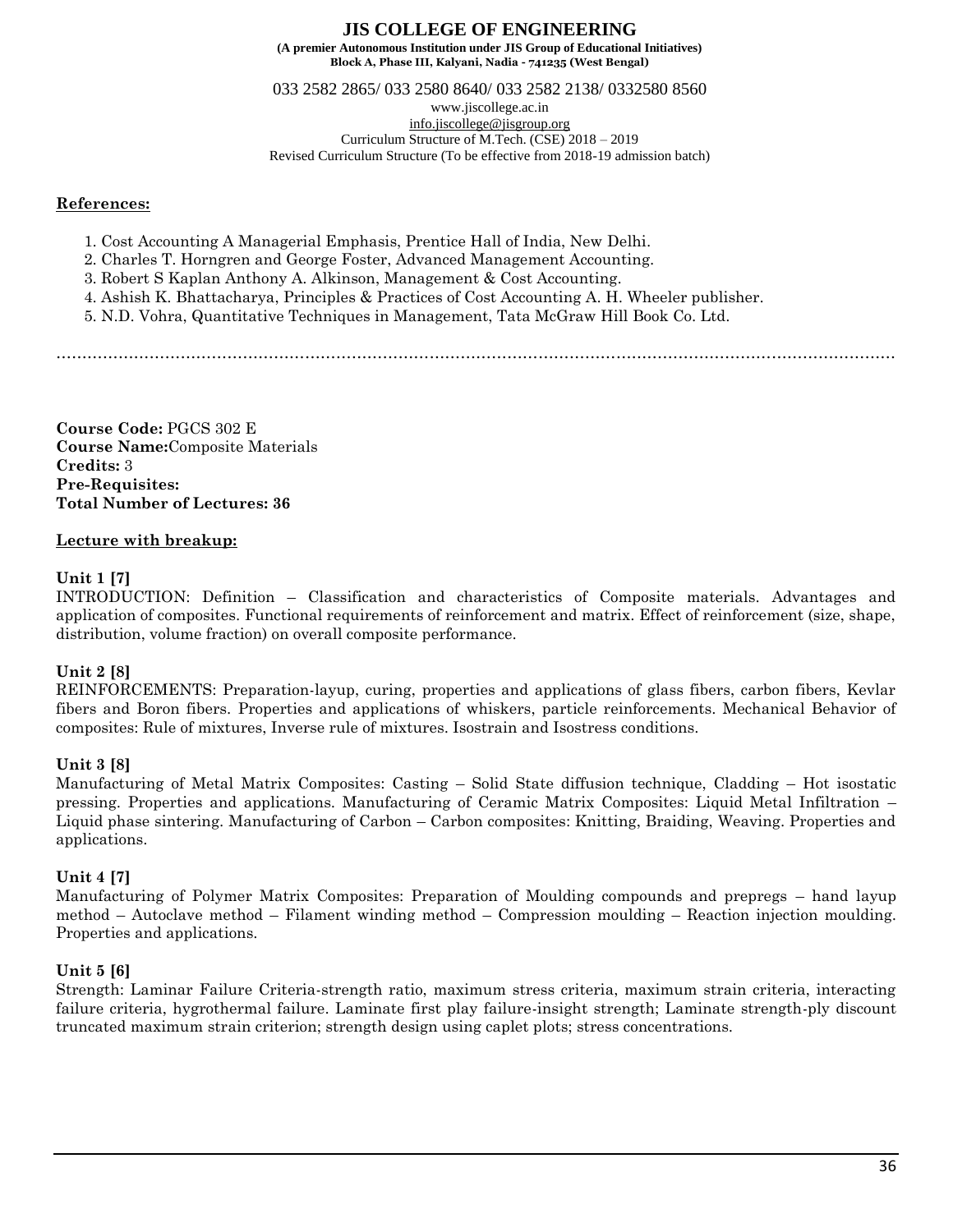**Block A, Phase III, Kalyani, Nadia - 741235 (West Bengal)**

033 2582 2865/ 033 2580 8640/ 033 2582 2138/ 0332580 8560

www.jiscollege.ac.in

[info.jiscollege@jisgroup.org](mailto:info.jiscollege@jisgroup.org) Curriculum Structure of M.Tech. (CSE) 2018 – 2019

Revised Curriculum Structure (To be effective from 2018-19 admission batch)

#### **Course Outcomes:**

After completion of course, students would be able to:

### **References:**

- 1. Material Science and Technology Vol 13 Composites by R.W.Cahn VCH, West Germany.
- 2. Materials Science and Engineering, An introduction. WD Callister, Jr., Adapted by R.Balasubramaniam, John
- Wiley & Sons, NY, Indian edition, 2007.
- 3. Hand Book of Composite Materials-ed-Lubin.
- 4. Composite Materials K.K.Chawla.
- 5. Composite Materials Science and Applications Deborah D.L. Chung.
- 6. Composite Materials Design and Applications Danial Gay, Suong V. Hoa, and Stephen W. Tasi.

………………………………………………………………………………………………………………………………………………

**Course Code:** PGCS 302 F **Course Name:**Waste to Energy **Credits:** 3 **Pre-Requisites: Total Number of Lectures:36**

### **Lecture with breakup:**

### **Unit 1 (5L)**

Introduction to Energy from Waste: Classification of waste as fuel – Agro based, Forest residue, Industrial waste - MSW – Conversion devices – Incinerators, gasifiers, digestors

### **Unit 2 (5L)**

Biomass Pyrolysis: Pyrolysis – Types, slow fast – Manufacture of charcoal – Methods – Yields and application – Manufacture of pyrolytic oils and gases, yields and applications.

### **Unit 3 (7L)**

Biomass Gasification: Gasifiers – Fixed bed system – Downdraft and updraft gasifiers – Fluidized bed gasifiers – Design, construction and operation – Gasifier burner arrangement for thermal heating – Gasifier engine arrangement and electrical power – Equilibrium and kinetic consideration in gasifier operation.

### **Unit 4 (7L)**

Biomass Combustion: Biomass stoves – Improved chullahs, types, some exotic designs, Fixed bed combustors, Types, inclined grate combustors, Fluidized bed combustors, Design, construction and operation - Operation of all the above biomass combustors.

### **Unit 5(12L)**

Biogas: Properties of biogas (Calorific value and composition) - Biogas plant technology and status - Bio energy system - Design and constructional features - Biomass resources and their classification - Biomass conversion processes - Thermo chemical conversion - Direct combustion - biomass gasification - pyrolysis and liquefaction biochemical conversion - anaerobic digestion – Types of biogas Plants – Applications - Alcohol production from biomass - Bio diesel production - Urban waste to energy conversion - Biomass energy programme in India.